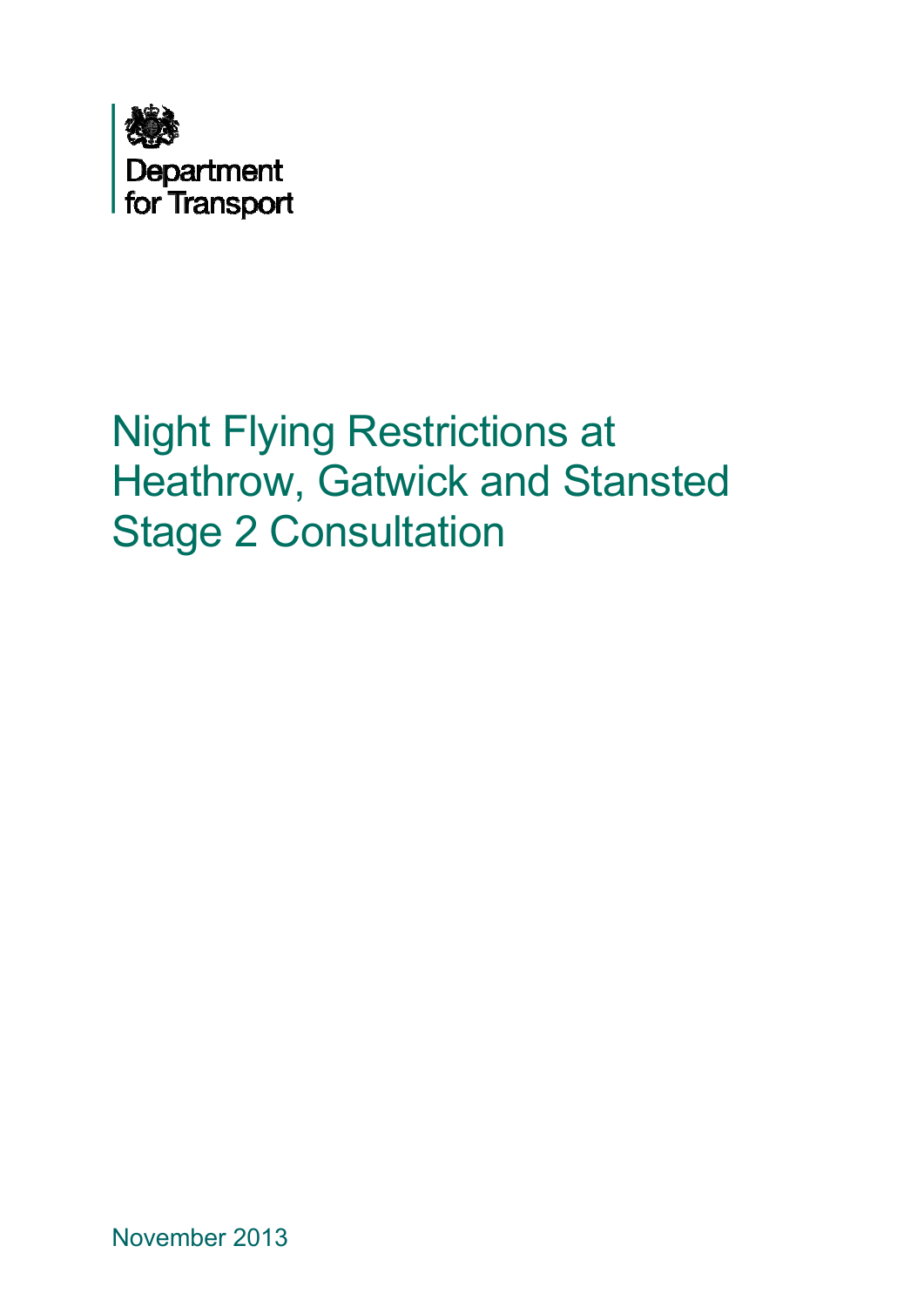The Department for Transport has actively considered the needs of blind and partially sighted people in accessing this document. The text will be made available in full on the Department's website. The text may be freely downloaded and translated by individuals or organisations for conversion into other accessible formats. If you have other needs in this regard please contact the Department.

Department for Transport

Great Minster House

33 Horseferry Road

London SW1P 4DR

Telephone 0300 330 3000

Website www.gov.uk/dft

General email enquiries: https://www.dft.gov.uk/about/contact/form/

© Crown copyright 2013

Copyright in the typographical arrangement rests with the Crown.

You may re-use this information (not including logos or third-party material) free of charge in any format or medium, under the terms of the Open Government Licence. To view this licence, visit [www.nationalarchives.gov.uk/doc/open-government-licence/](http://www.nationalarchives.gov.uk/doc/open-government-licence/) or write to the Information Policy Team, The National Archives, Kew, London TW9 4DU, or e-mail: [psi@nationalarchives.gsi.gov.uk](mailto:psi@nationalarchives.gsi.gov.uk).

Where we have identified any third-party copyright information you will need to obtain permission from the copyright holders concerned.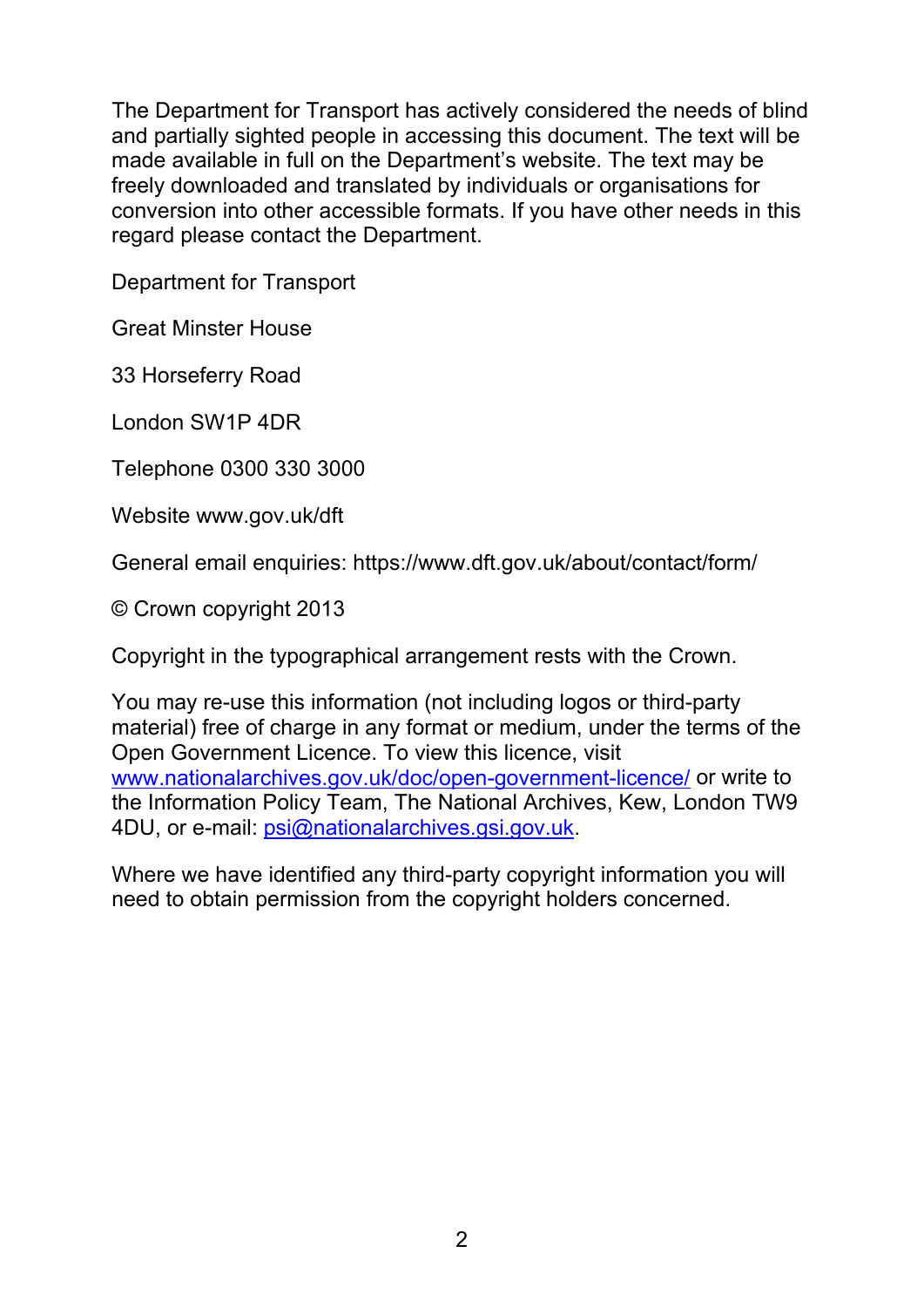# **Contents**



| $1_{-}$                                                        |    |
|----------------------------------------------------------------|----|
| 2. Relevant Developments since the First Stage Consultation 11 |    |
| Summary of First Stage Consultation Responses 20<br>3.         |    |
| 4.                                                             |    |
| 5.<br>Economic incentives - noise insulation schemes41         | 37 |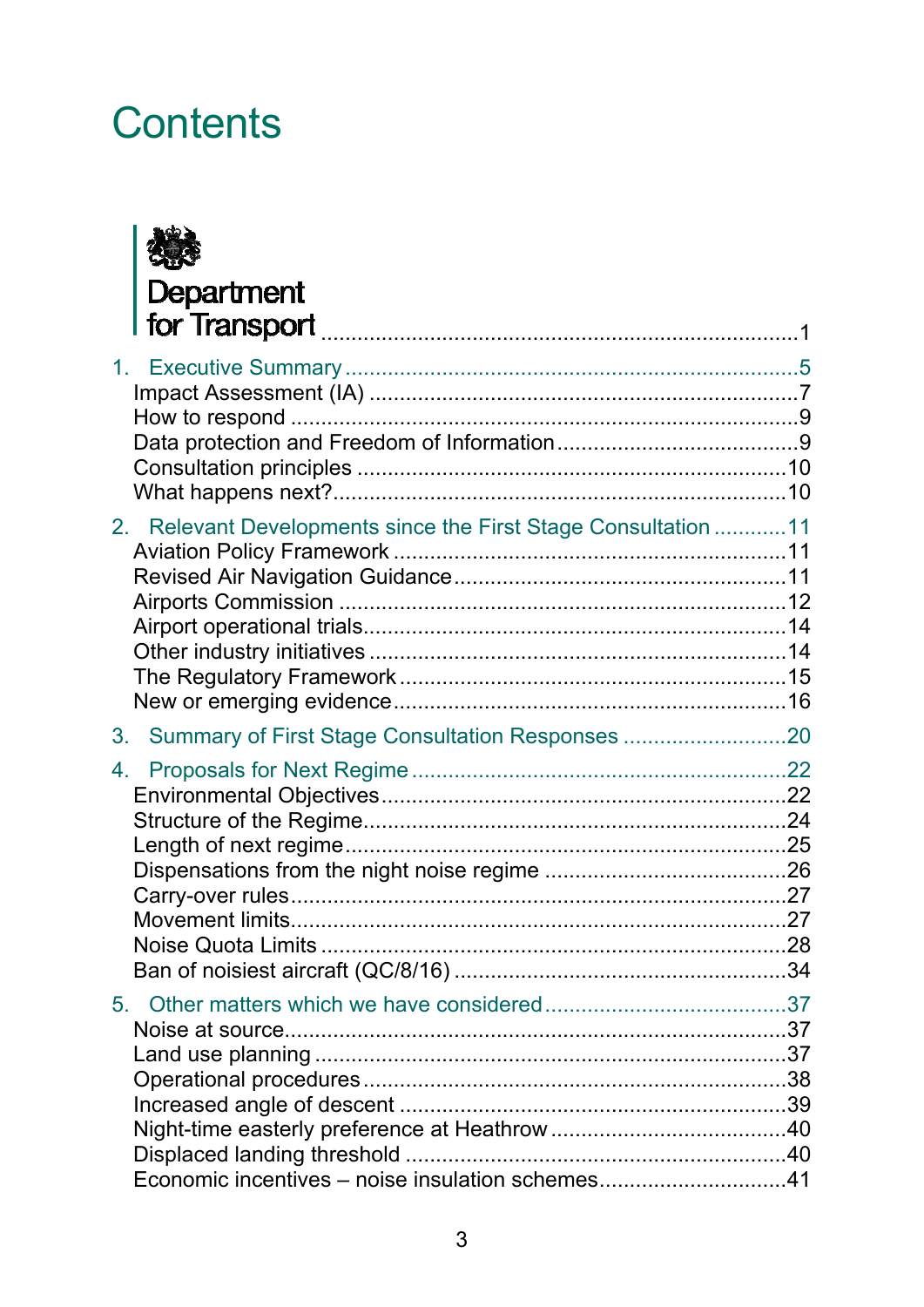| Economic incentives - landing charges, departure noise limits and |  |
|-------------------------------------------------------------------|--|
|                                                                   |  |
|                                                                   |  |
|                                                                   |  |
|                                                                   |  |
|                                                                   |  |
|                                                                   |  |
|                                                                   |  |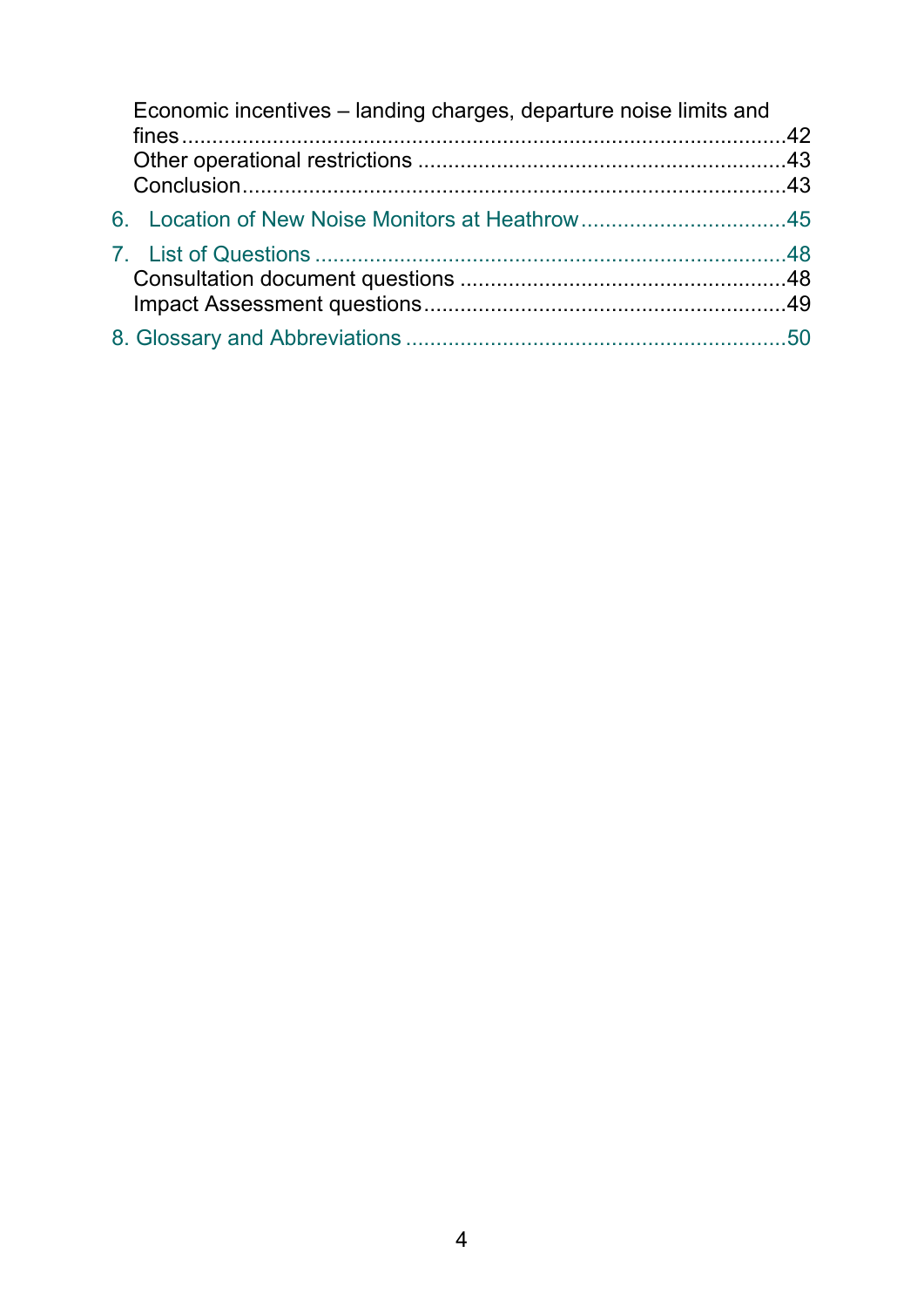# <span id="page-4-0"></span>1. Executive Summary

- 1.1 Night noise from aircraft can impose significant adverse effects on local communities, including health effects and other next day effects associated with sleep disturbance (including fatigue and sleepiness). The Government has been restricting night flights for many years at Heathrow, Gatwick and Stansted, in order to limit the impact of night noise on local residents. At these airports it is considered appropriate for the Government to take decisions on the right balance between night noise controls and economic benefits, reconciling the local and national strategic interests.
- 1.2 The current night flying restrictions at the three airports ("the regime") end in October 2014. A first stage consultation, gathering evidence on options for the next regime, was published on 22 January 20[1](#page-4-1)3<sup>1</sup> and closed on 22 April 2013. We received 828 responses to this, of which 128 came from organisations and the remainder from individual members of the public. We are grateful to all who took the time to respond to this. A high level summary of these responses is set out in Chapter 3. A more detailed summary, along with the Government's response, is included at annex G.
- 1.3 This second consultation now sets out our proposals for the next regime.
- 1.4 Many respondents to our first stage consultation suggested that we should take account of the findings of the Airports Commission<sup>[2](#page-4-2)</sup> before making changes to the night restrictions regime. The Commission's final report is due to be published in summer 2015, preceded by an interim report at the end of this year.
- 1.5 We agree that it would be sensible not to make any significant changes to the current regime before the Commission has completed its work and the Government has had time to consider its recommendations. In line with this, we are proposing to set a three year regime to last until October 2017 which will retain the main features of the current regime, in particular the permitted numbers of movements and noise quota at each airport. However some minor changes will be made to restrict the noisiest aircraft.

 $\overline{a}$ <sup>1</sup> https://www.gov.uk/government/consultations/night-flights-consultation

<span id="page-4-2"></span><span id="page-4-1"></span> $2\overline{2}$  See paragraph 2.8 of the first stage consultation.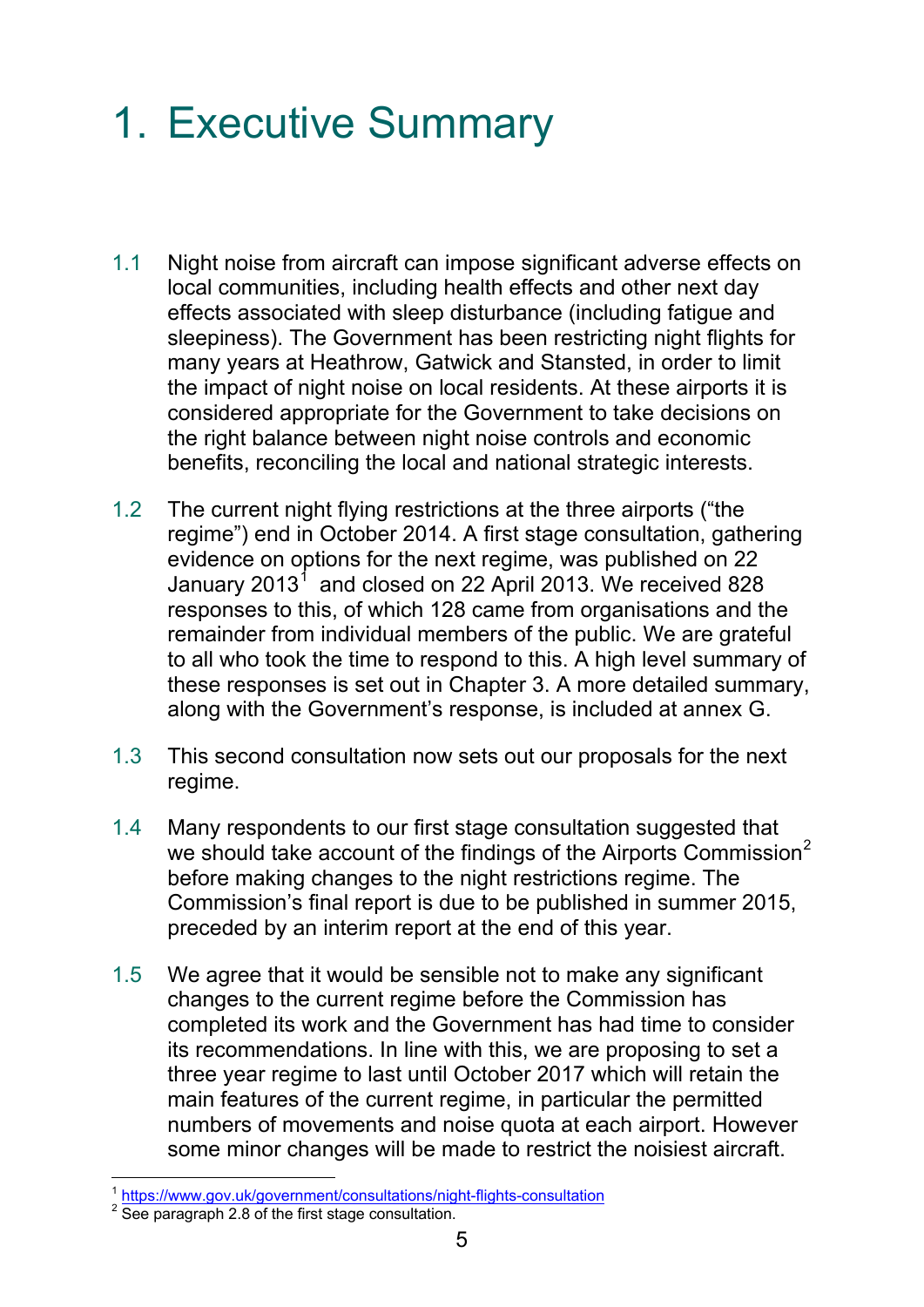- 1.6 These proposals will maintain the current level of protection for local communities, provide stability until decisions have been made about any new airport capacity and ensure that operational capacity at these airports is not affected, thereby allowing sustainable growth at Gatwick and Stansted back to pre-recession levels.
- 1.7 Three years is shorter than recent regimes, but by this time, the Government of the day should be in a position to have reviewed the night flying restrictions in the light of these wider decisions. We will of course want to take into account the Commission's interim report before making our final decisions on the regime. In particular, should this report contain any recommendations relevant to night flights which the Government wished to consult on making permanent before 2017, we would need to consider whether three years was still appropriate.
- 1.8 However, although we note the need to maintain the flexibility to respond to proposals from the Airports Commission, we also recognise evidence of the potential health effects of aviation noise, as discussed in Chapter 2. This is one of the factors which the Airports Commission is considering when assessing the options for meeting the UK's connectivity needs, and we look forward to its conclusions. Whilst the conclusions of recent health studies are broadly consistent with previous studies, the results of these studies will be fully evaluated, and alongside other existing evidence will be used to help inform our policy development and a review of transport appraisal guidance in future. We will consult on this and all other relevant matters when we set out the Government's proposed response to the Commission's work.
- 1.9 We recognise that some people who responded to the first stage consultation wished to see an immediate or phased ban on night flights whilst others were content with the existing system. However, possible changes to night movement limits are something which we believe should be considered in the context of any recommendations from the Airports Commission and decisions on the future operational capacity of these airports. We therefore do not include changes to movement limits within the scope of this consultation. We know that the Commission has received proposals for short and long term options which include both increases and reductions in night flights. The Government will therefore want to consider this further in the context of the Commission's recommendations.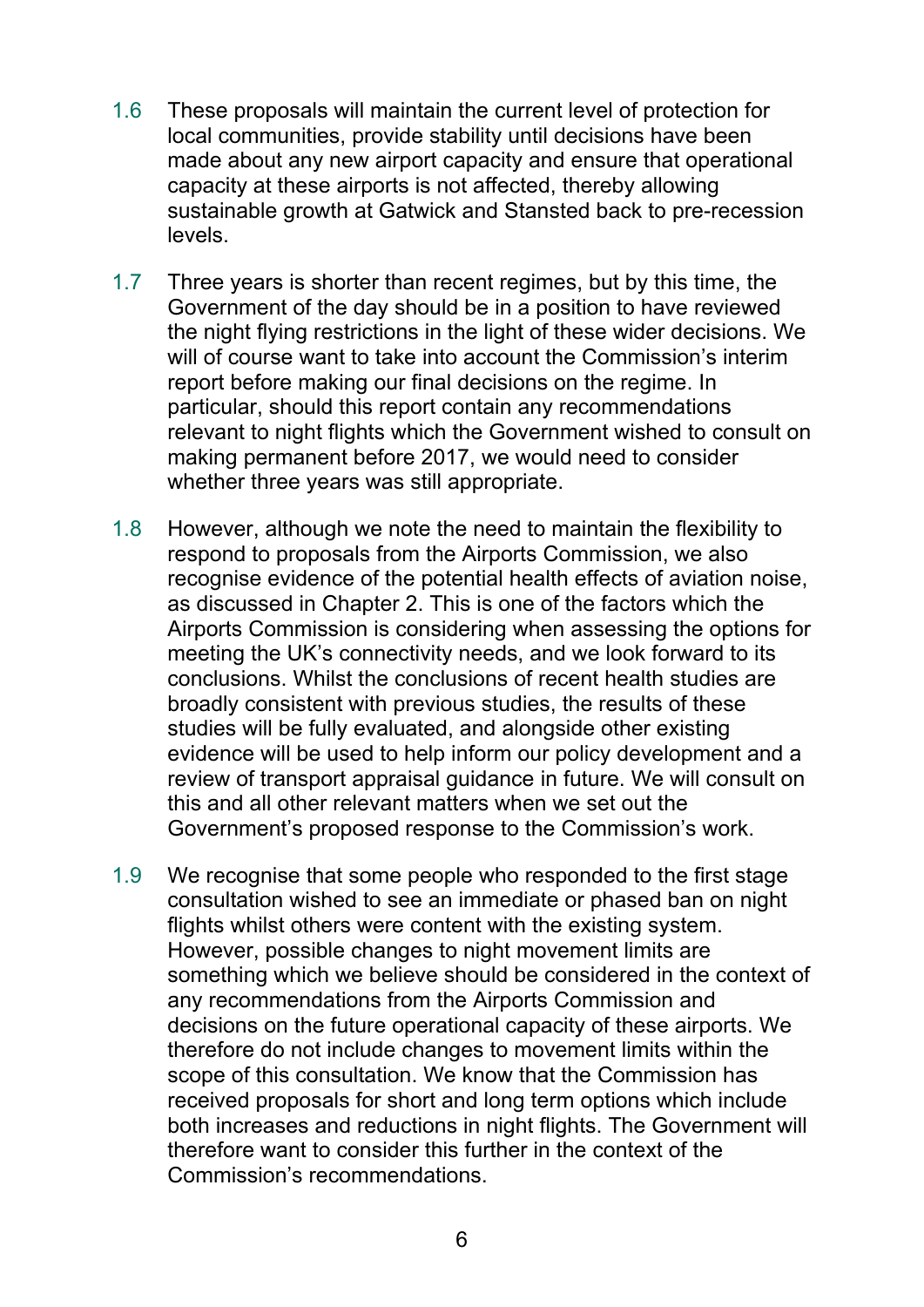- 1.10 Similarly, whilst having regard to the freeze in noise quota limits since 2012, and recognising that there has been unused noise quota during this period, we do not propose to change the noise quota limits in the next three years, as we also wish to await the outcome of the Airports Commission's work before deciding on whether any changes are justified.
- 1.11 We are proposing to extend the operational ban on the noisiest types of aircraft to include the 23.00-23.30 period. Such aircraft are already banned in the rest of the night period (23.30 – 07.00). Whilst there are few such movements, this change would prevent sleep disturbance caused by movements of these noisier aircraft types at that time.
- 1.12 As required under EU legislation, we are also consulting on environmental objectives which set the context for the proposed restrictions.
- 1.13 We are also taking this opportunity to clarify and bring up to date the 1999 guidelines which explain the circumstances in which the airports or the Secretary of State might disregard movements from the restrictions. In particular we wish to ensure that the guidelines facilitate possible future trials of operational procedures relevant to night flights, subject to advance notification of these trials. This would allow, for example, relevant proposals submitted to the Airports Commission to be trialled if the Commission were to recommend them.
- 1.14 Finally, the consultation discusses possible changes to operational procedures which may be feasible in the period to 2017. As these would normally require a period of trialling, we are not proposing to make any changes mandatory in the next regime.
- 1.15 Though not only applicable to night flights, we also wish to use this consultation to consult on the location of new noise monitors at Heathrow Airport.

### <span id="page-6-0"></span>Impact Assessment (IA)

1.16 A draft IA is published alongside this consultation. Our assessment is that the limited policy changes proposed would not impose any significant costs, but we would nevertheless welcome comments on our analysis of the costs and benefits. In line with Better Regulation requirements, the IA presents an assessment of the costs and benefits of each of the options against a 'do-nothing'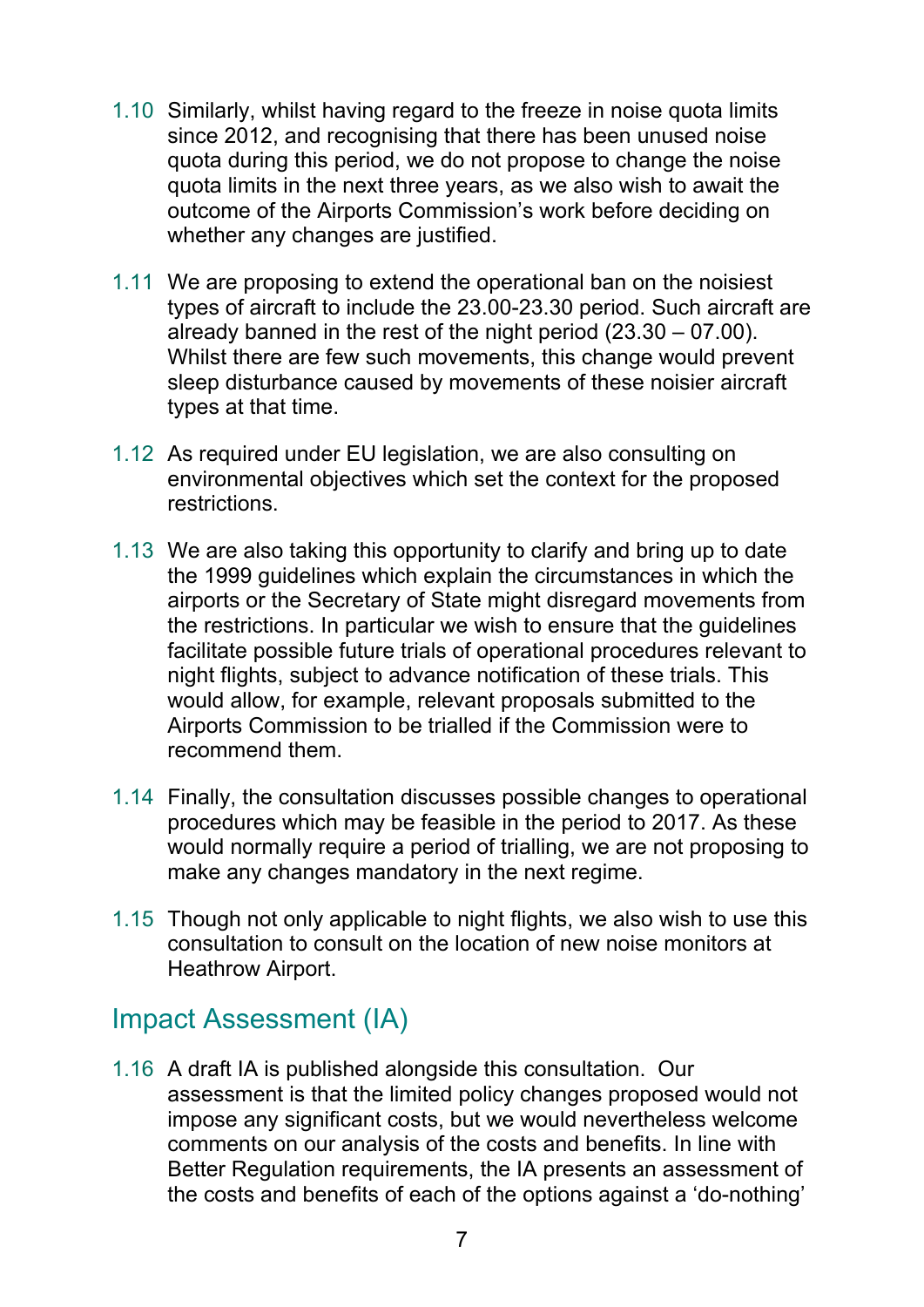scenario, which assumes no night flying restrictions beyond the end of the current regime. We consider that the 'do-nothing' scenario is not realistic and would not be compatible with the Government's aviation noise policy objectives, nor with the aim of maintaining a stable regulatory regime pending decisions on future airport capacity. Therefore this lies outside the scope of the consultation.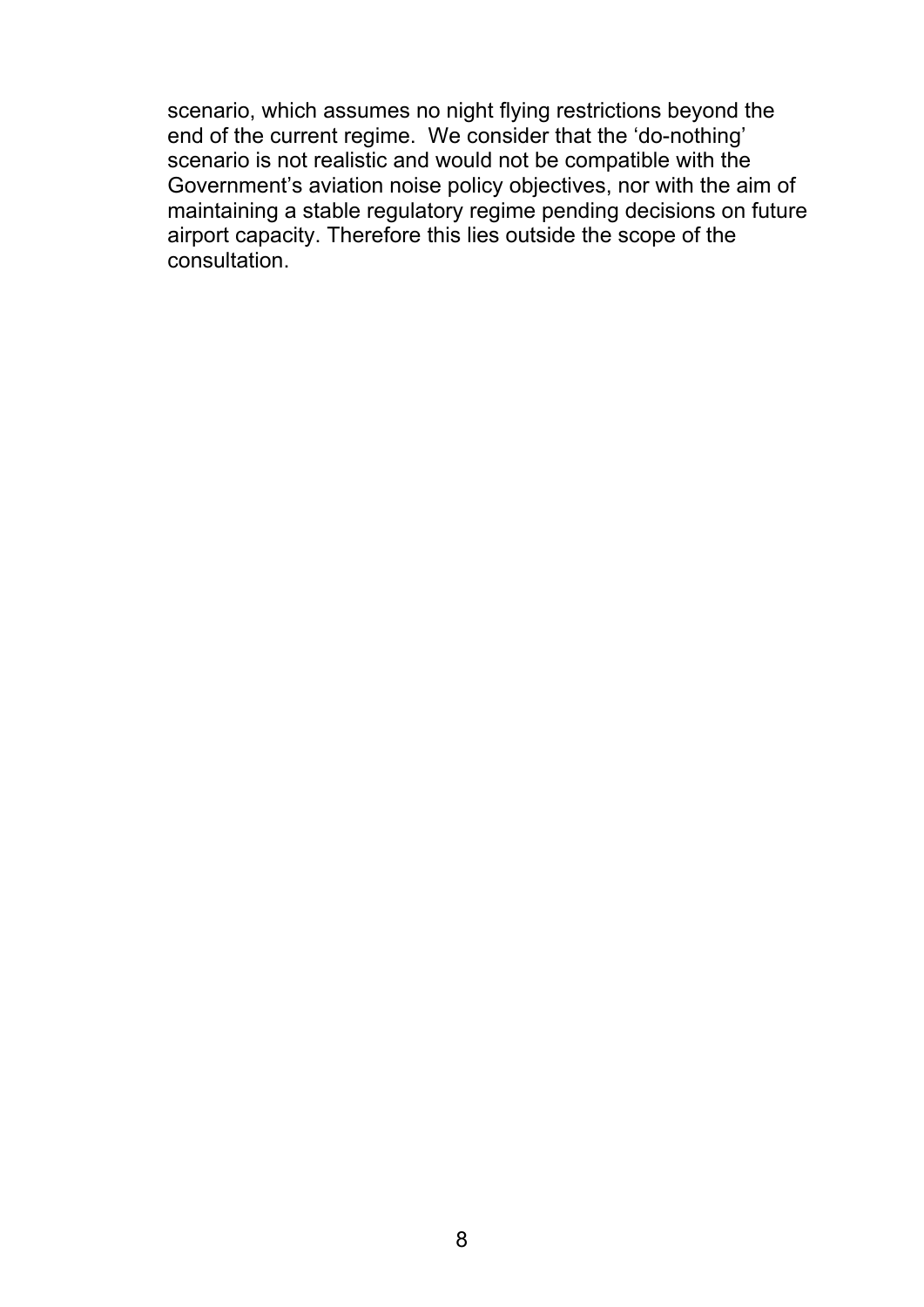## <span id="page-8-0"></span>How to respond

This consultation document has been published on the Department's website and can be found at:

<https://www.gov.uk/government/publications>.

The document has been sent to all those who responded to the first stage consultation. **The deadline for responses to this consultation is 31 January 2014.** We want to give stakeholders the opportunity to consider the Airports Commission's interim report before responding. Response forms are available on the Department for Transport website.

Alternatively responses, as well as any related enquiries, may be sent to [night.noise@dft.gsi.gov.uk](mailto:night.noise@dft.gsi.gov.uk) or

Night noise consultation Department for Transport Great Minster House (1/26) 33 Horseferry Road London SW1P 4DR

Please note that we will make every effort to ensure that late responses and responses that fall outside the scope of this consultation are read, but these responses may not be taken into account in the publication of any results and the publication of our decision.

## <span id="page-8-1"></span>Data protection and Freedom of Information

Information provided in response to this consultation, including personal information, may be subject to publication or disclosure in accordance with the access to information regimes (these are primarily the Freedom of Information Act 2000 (FOIA), the Data Protection Act 1998 (DPA) and the Environmental Information Regulations 2004).

If you want information that you provide to be treated as confidential, please be aware that, under the FOIA, there is a statutory Code of Practice with which public authorities must comply and which deals, amongst other things, with obligations of confidence.

In view of this, it would be helpful if you could explain to us why you regard the information you have provided as confidential. If we receive a request for disclosure of the information we will take full account of your explanation, but we cannot give an assurance that confidentiality can be maintained in all circumstances. An automatic confidentiality disclaimer generated by your IT system will not, of itself, be regarded as binding on the Department.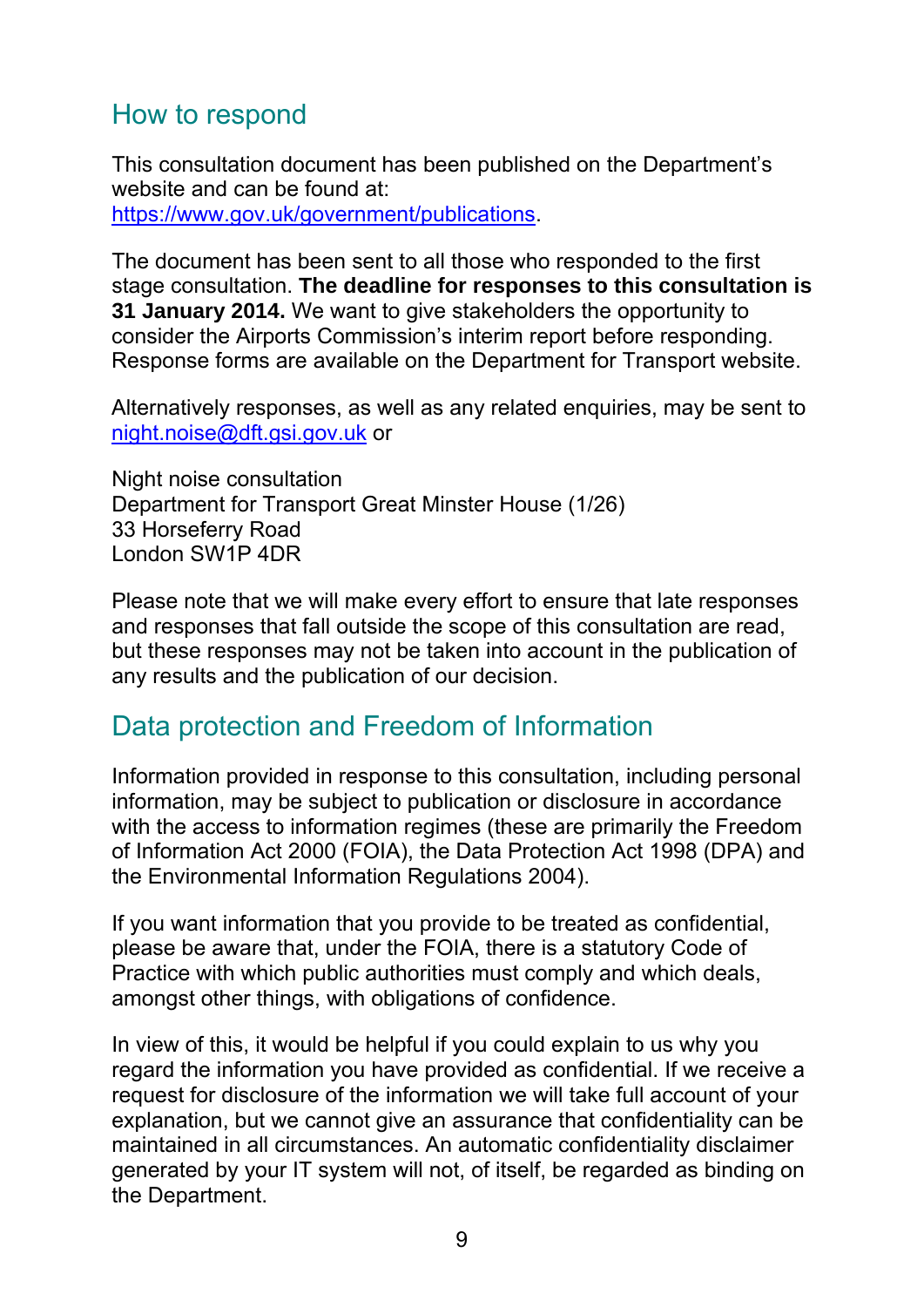The Department will process your personal data in accordance with the DPA and in the majority of circumstances this will mean that your personal data will not be disclosed to third parties.

# <span id="page-9-0"></span>Consultation principles

The consultation is being conducted in line with the Government's key consultation principles which are that:

- departments will follow a range of timescales rather than defaulting to a 12-week period, particularly where extensive engagement has occurred before;
- departments will need to give more thought to how they engage with and consult with those who are affected;
- consultation should be 'digital by default', but other forms should be used where these are needed to reach the groups affected by a policy; and
- the principles of the Compact between government and the voluntary and community sector will continue to be respected.

Further information is available on the Better Regulation Executive website at <http://www.bis.gov.uk/files/file47158.pdf>

If you have any comments about the consultation process, contact:

Consultation Co-ordinator Department for Transport Zone 1/14 Great Minster House London SW1P 4DR Email [consultation@dft.gsi.gov.uk](mailto:consultation@dft.gsi.gov.uk)

# <span id="page-9-1"></span>What happens next?

Following the end of this consultation period we will analyse the responses and take these into account when formulating our final decisions for the next regime. We intend to announce our decisions by spring 2014 in accordance with the timetable required to announce the new regime in time to inform the IATA slot conference for winter 2014-  $15^3$  $15^3$ .

<span id="page-9-2"></span> $\overline{a}$  $3$  Due to be held 10-12 June 2014. In preparation for the conference, airport capacity parameters must be confirmed by 1 May.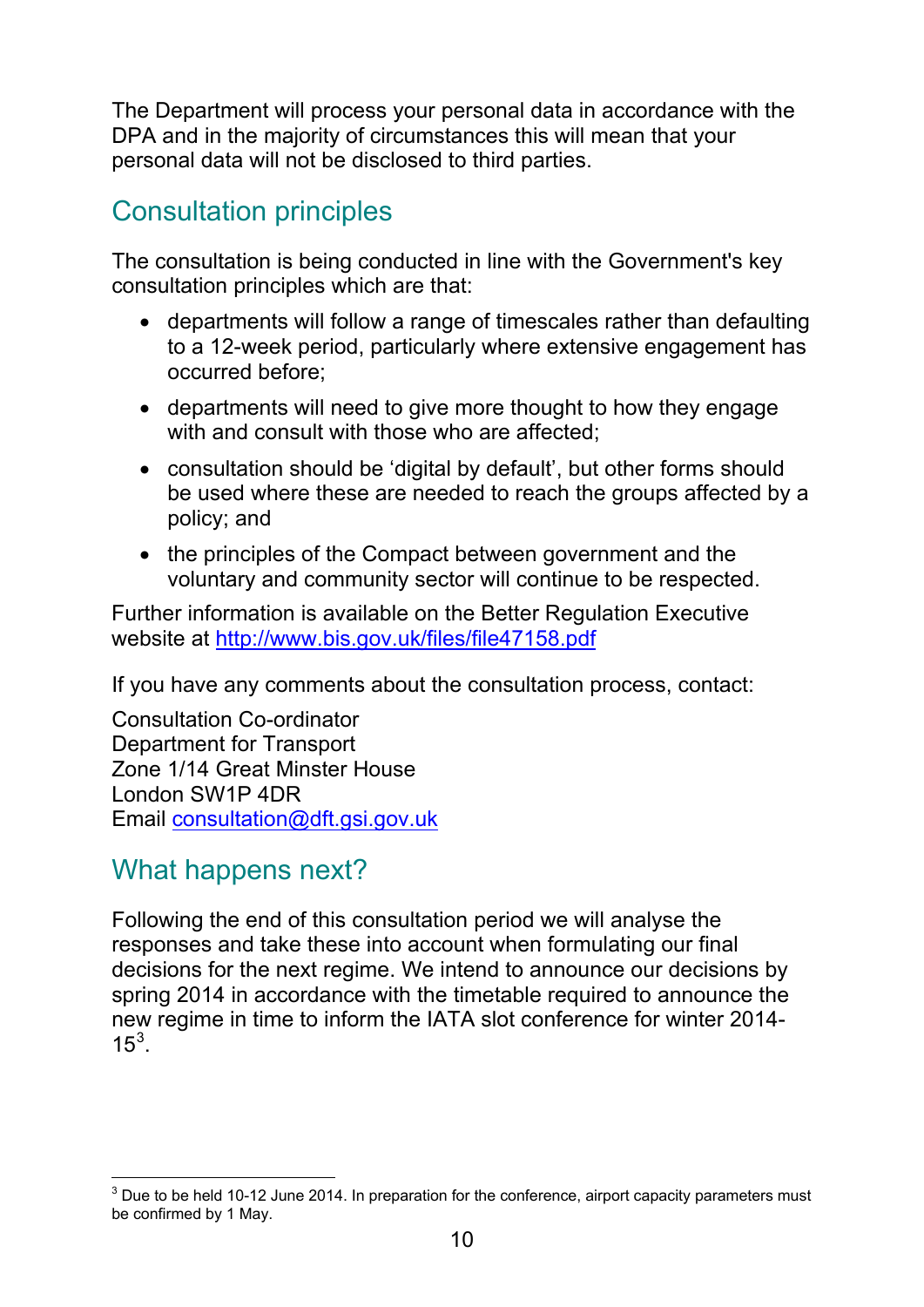# <span id="page-10-0"></span>2. Relevant Developments since the First Stage Consultation

## <span id="page-10-1"></span>Aviation Policy Framework

- 2.1 The Aviation Policy Framework (APF), published in March 2013<sup>[4](#page-10-3)</sup>, is a high-level strategy that sets out the Government's overall objectives for aviation and the policies we will use to achieve those objectives. It replaced the 2003 Air Transport White Paper and associated guidance.
- 2.2 Chapter 3 of the APF sets out the Government's policy on noise and other local environmental impacts. Our overall objective on noise is to limit and, where possible, reduce the number of people in the UK significantly affected by aircraft noise. In adopting this policy we recognise the potential impacts that aviation noise can have on health, amenity and quality of life. Specifically on night noise, the APF recognises the costs on local communities are higher from aircraft noise at night.
- 2.3 However, in recognising these potential impacts, we also recognise the need to balance these with economic growth and connectivity. Aviation activity is a major contributor to the country's economic prosperity, and, with regard to night flights, we recognise the importance to the UK economy of certain types of flights, such as express freight services, which may only be viable if they operate at night. Paragraphs 3.34-3.35 of the APF set out further details.

## <span id="page-10-2"></span>Revised Air Navigation Guidance

- 2.4 On 2[5](#page-10-4) June the Department issued for consultation<sup>5</sup> revised guidance to the Civil Aviation Authority on environmental objectives relating to the exercise of its Air Navigation Functions.
- 2.5 The draft revised guidance builds on the statements around use of airspace in the Noise Chapter of the Aviation Policy Framework.

 $\overline{a}$ <sup>4</sup> https://www.gov.uk/government/publications/aviation-policy-framework

<span id="page-10-4"></span><span id="page-10-3"></span><sup>5</sup> https://www.gov.uk/government/consultations/air-navigation-guidance-for-the-civil-aviation-authority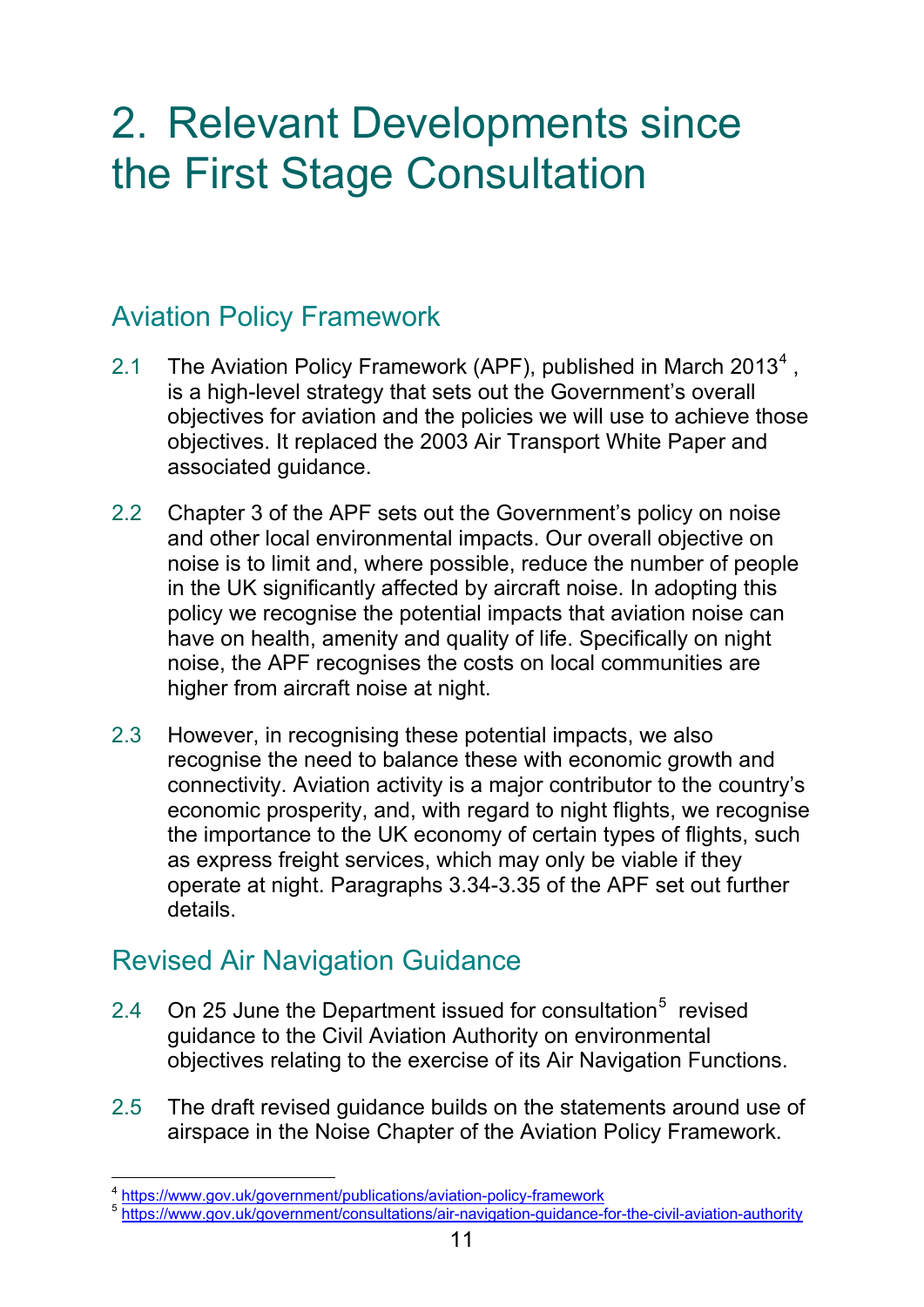The key points in the document, all of which have some bearing on noise management, are :

- The introduction of altitude-based priorities which give clarity on the altitude at which aircraft noise and emissions should be given priority over one another.
- Clarification of the definition and use of Noise Preferential Routes.
- Clarification of the role of the Secretary of State for Transport in the airspace change process.
- Confirmation of the Government's policy on the concentration of departure routes with the potential for respite through dispersion in certain cases.
- Reaffirmation of the guidance relating to flights over Areas of Outstanding Natural Beauty (AONB) and National Parks; and
- Clarification of what the Government considers to be the minimum standards for consultation.
- 2.6 The consultation closed on 17 September and it is expected that we will issue the new guidance shortly. The new guidance will be relevant to any future proposals for permanent changes to airspace, including any which may affect Heathrow, Gatwick or Stansted airports.

## <span id="page-11-0"></span>Airports Commission

- 2.7 The Government announced in September 2012 the establishment of the independent Airports Commission to examine the scale and timing of any requirement for additional capacity to maintain the UK's position as Europe's most important aviation hub $6$ . The Commission's final report is due to be published in summer 2015. This will be preceded by an interim report at the end of this year which will meet three key objectives:
	- To examine the evidence on the nature, scale and timing of the UK's future aviation capacity and connectivity needs to maintain the UK's position as Europe's most important aviation hub;

<span id="page-11-1"></span><sup>-</sup><sup>6</sup> https://www.gov.uk/government/organisations/airports-commission/about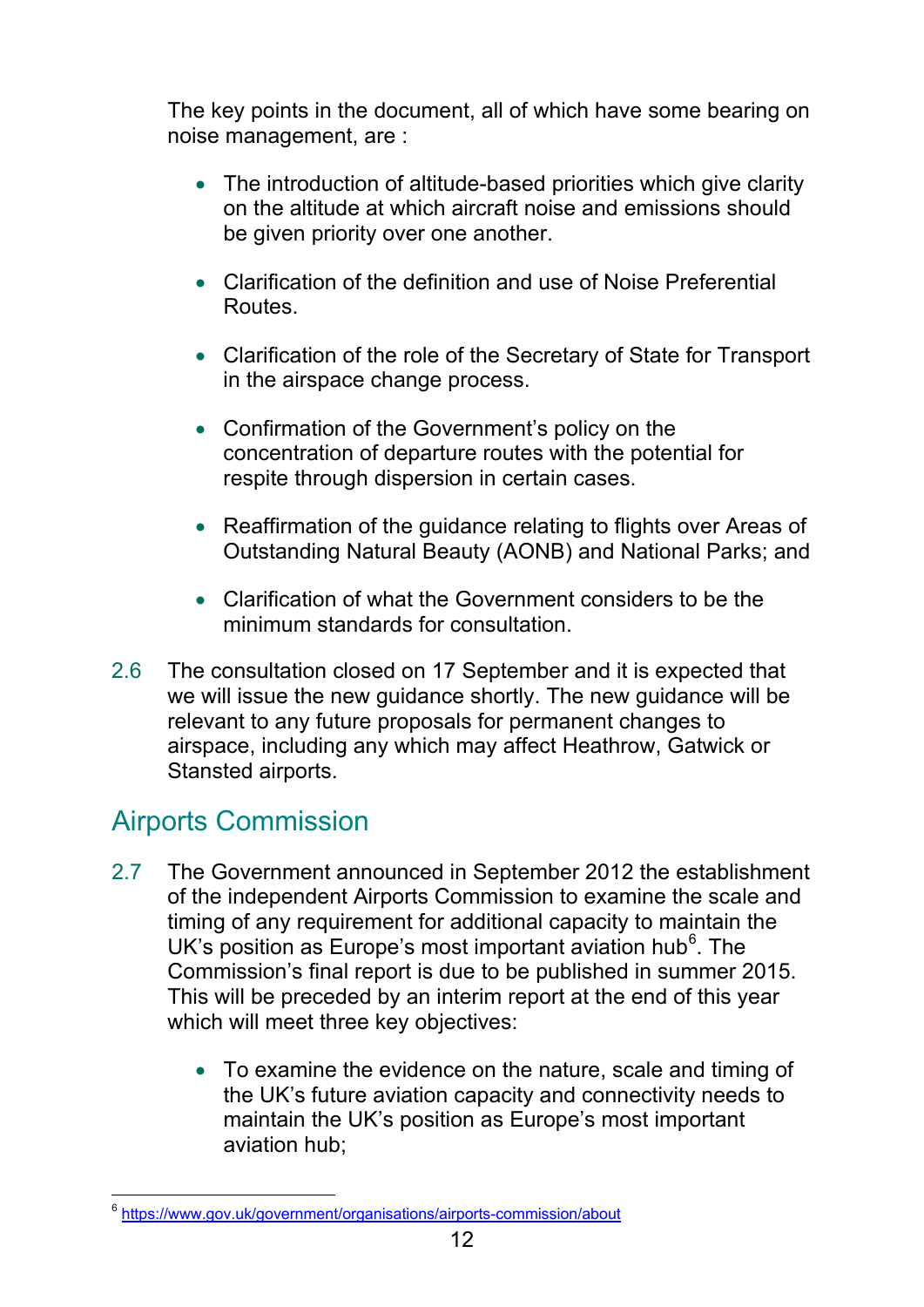- To make recommendations for any immediate actions to improve the use of existing runway capacity in the next five years and to consider other short and medium term measures for making the best use of existing capacity that might be further developed before the Commission's final report;
- To consider long-term options including major infrastructure and any surface transport needs they may entail – and identify a list of credible options, consistent with our conclusions on the assessment of need, to be further developed before the Commission's final report.
- 2.8 The Commission's own call for evidence or ideas for short term measures closed on 17 May and the Commission subsequently published on 7 August a summary of the proposals submitted, some of which explicitly mentioned night flights<sup>[7](#page-12-0)</sup>. On the same day, the Commission also published a summary of proposals submitted for long term options. We have shared responses to our first stage consultation with the Commission on the basis that we expect that night flying restrictions, particularly aircraft movement limits, will be relevant to its work.
- 2.9 On 5 July the Commission published a noise discussion paper<sup>[8](#page-12-1)</sup>, which explored current scientific understanding and existing policy on aviation and noise and sought responses to questions to develop the evidence base. The paper looked at specific issues including night noise. The deadline for responses to this was 6 September and the Commission has published the responses received<sup>[9](#page-12-2)</sup>. The paper did not identify any relevant new research which was not already covered in the Civil Aviation Authority's (CAA) review 'Aircraft Noise, Sleep Disturbance and Health Effects<sup>'[10](#page-12-3)</sup>, published in January alongside the first stage night noise consultation.

-

<span id="page-12-0"></span><sup>7</sup> https://www.gov.uk/government/publications/short-and-medium-term-options-proposals-for-makingthe-best-use-of-existing-airport-capacity

<span id="page-12-1"></span>https://www.gov.uk/government/news/airports-commission-considers-aviation-noise

<span id="page-12-2"></span>https://www.gov.uk/government/publications/stakeholder-responses-to-airports-commission-

<span id="page-12-3"></span>discussion-papers

ERCD Report 1208, January 2013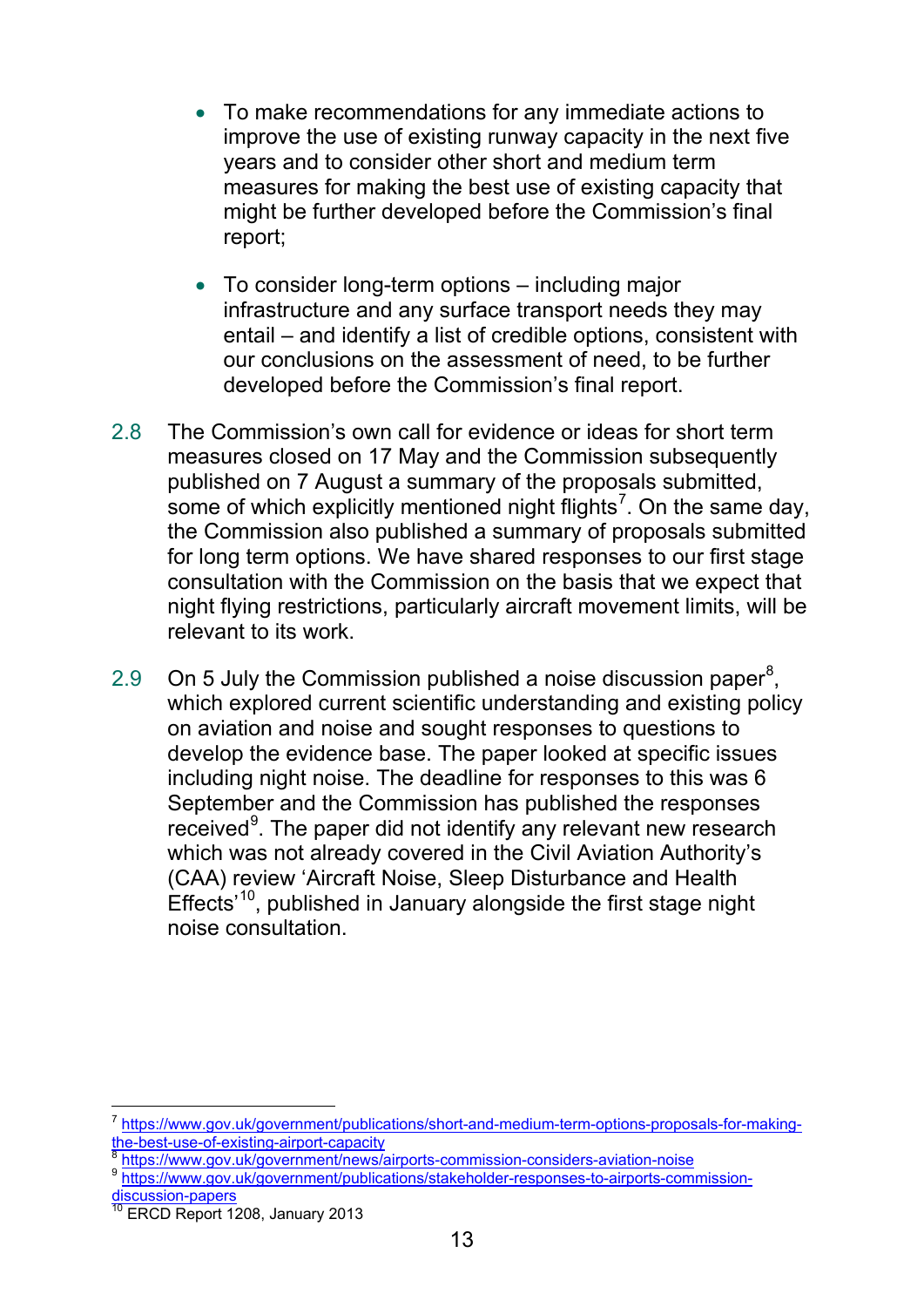# <span id="page-13-0"></span>Airport operational trials

#### **South East Airports Taskforce – Heathrow Airport Operational Freedoms Trial[11](#page-13-2)**

2.10 On 18 October, we announced the publication of the CAA and HAL reports on the operational freedoms trial at Heathrow. At the same time, the Government announced that it had asked the Airports Commission to consider the findings from these reports. This was to enable us to take into account any views that the Commission might express on the freedoms in its December Interim Report in our next steps on the measures. This broadly aligns with the approach being proposed in this document for the night noise regime and would mean that any relevant evidence from the operational freedoms trial could be taken account of as part of the next consultation on night flying restrictions, but with the added benefit of also being able to have regard to the Commission's wider findings.

#### **Night respite trials**

2.11 During this year, all three airports have carried out trials relating to night time respite. Further details are contained in Chapter 5.

## <span id="page-13-1"></span>Other industry initiatives

#### **Sustainable Aviation Noise Road-Map**

2.12 Sustainable Aviation was launched in 2005 and brings together the main players from UK airlines, airports, manufacturers and air navigation service providers. The Government has welcomed the publication in April 2013 of Sustainable Aviation's Noise Road-Map<sup>12</sup>. This sets out strategies on aircraft and engine technology, airspace operational opportunities and land use planning which show how the industry believes it can manage noise from aircraft operations between now and 2050 whilst maintaining sustainable growth. In particular, the Road-Map presents the industry's view that, even with air traffic movements nearly doubling in the next 40 years, noise from UK aviation will not increase, thanks to the development and operation of quieter aircraft.

<span id="page-13-3"></span><span id="page-13-2"></span> $\overline{a}$ <sup>11</sup> http://www.heathrowairport.com/noise/noise-in-your-area/operational-freedoms-trial<br><sup>12</sup> http://www.sustainableaviation.co.uk/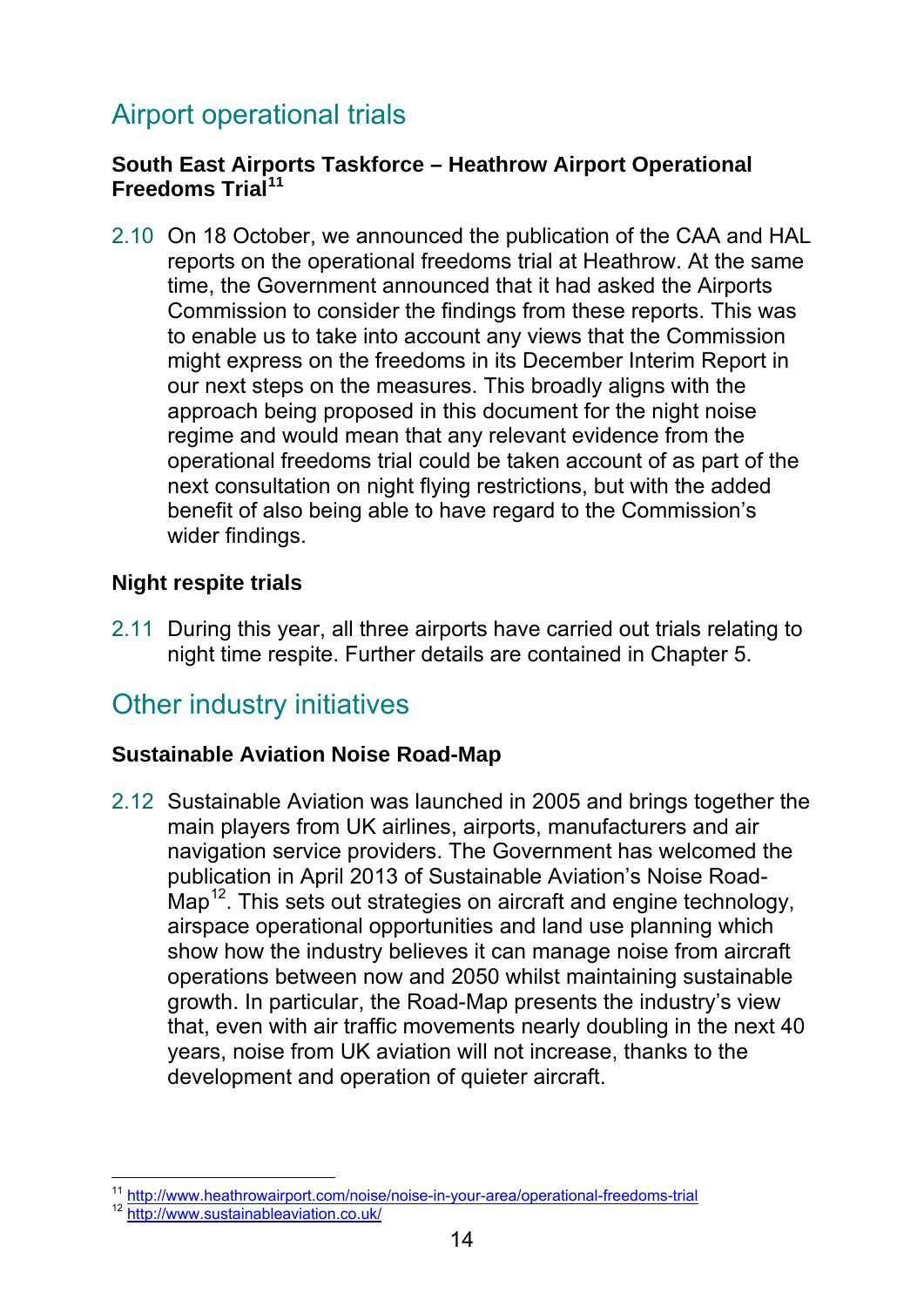### **A Quieter Heathrow**

- 2.13 Published in May 2013, 'A quieter Heathrow '[13,](#page-14-1) sets out Heathrow's commitments to reducing aircraft noise while safeguarding the UK's connectivity.
- 2.14 The report brings together a range of measures to meet the Government's aspiration 'to strike a fair balance between the negative impacts of noise and the positive economic impacts of flights'. It focuses on five areas: quieter planes, quieter operating procedures, noise mitigation and land-use planning, operating restrictions and working with local communities.
- 2.15 The report shows that aircraft flying in and out of Heathrow are on average 15% quieter than fleets of the same airlines which land at other world airports.

# <span id="page-14-0"></span>The Regulatory Framework

- 2.16 Paragraphs 2.13-2.19 of the first stage consultation set out the regulatory framework relevant to night flying restrictions, notably Directive 2002/30/EC (the "2002 Directive") which establishes rules and procedures with regard to the introduction of noiserelated operating restrictions at the busiest EU airports and which gives effect to the International Civil Aviation Organisation (ICAO) Assembly's "balanced approach to noise management".
- 2.17 The Directive has been implemented into UK legislation by the Aerodromes (Noise Restrictions) (Rules and Procedures) Regulations 2003 (SI 2003/1742 – the "2003 Regulations"). Information that must be taken into account when making decisions on operating restrictions at an airport – in so far as it is appropriate and possible to do so – is set out in Schedule 2 to the 2003 Regulations. For ease of reference, we have reproduced this Schedule at annex A and indicated where the required information can be found.
- 2.18 Paragraph 4.1 of Schedule 2 to the 2003 Regulations states that when and where noise maps or action plans have been prepared under the terms of the Environmental Noise Directive, these will be used for providing the information required in this Schedule. Strategic noise maps for 2011, as required under the Directive, have been produced for the three airports and were published in

 $\frac{1}{13}$ 

<span id="page-14-1"></span>http://www.heathrowairport.com/static/Heathrow\_Noise/Downloads/PDF/a\_quieter\_heathrow\_2013.pdf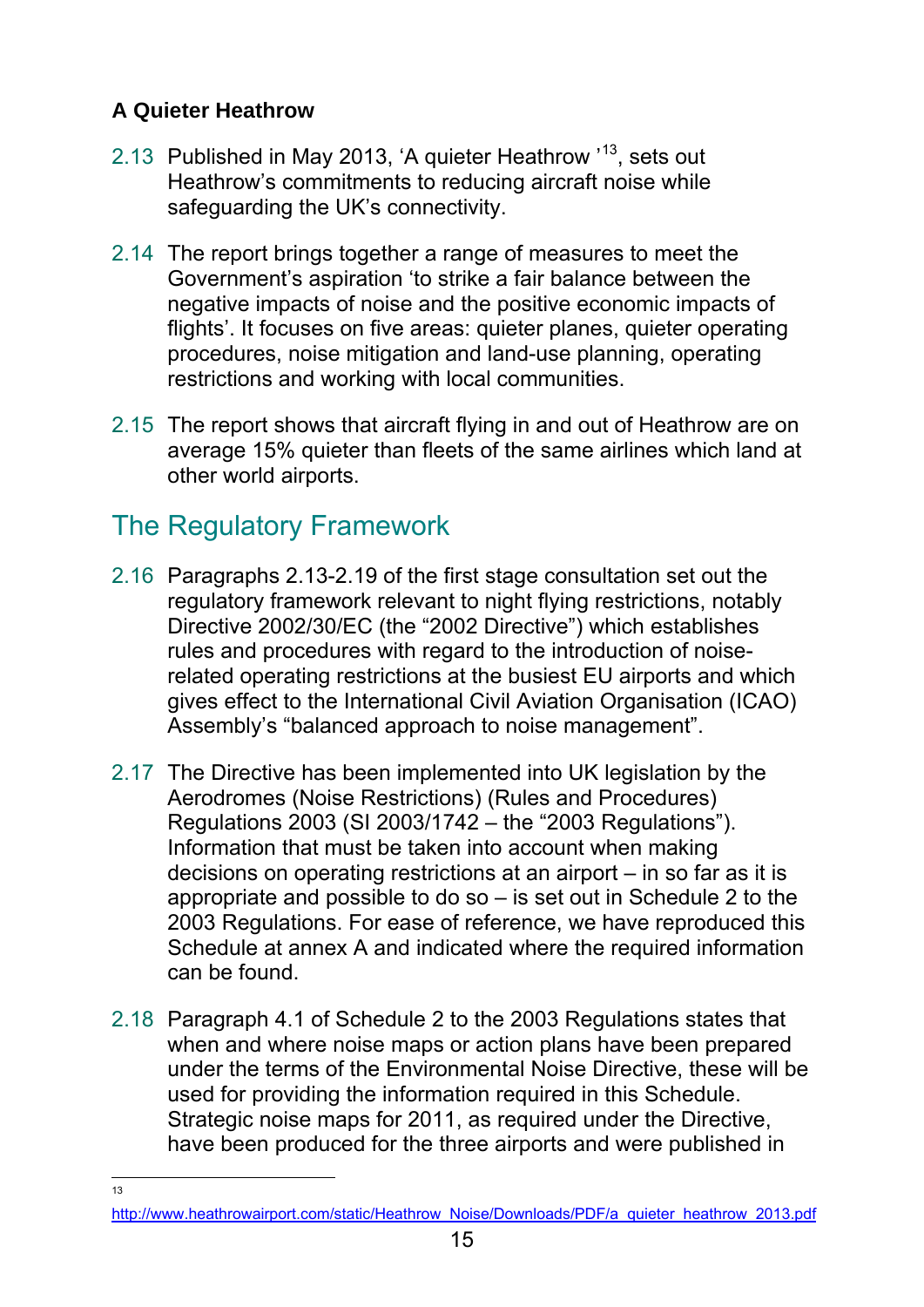June on the CAA's website<sup>14</sup>. Adopted noise action plans were published by the airports in 2011. These plans are due to be reviewed and updated as necessary by the airports later this year.

2.19 On 1 December 2011 the European Commission launched the Better Airports Package which includes a proposal for an EU regulation on noise which would repeal the current Directive 2002/30 and further harmonise and strengthen EU rules on aircraft noise management and assessment. A general approach on the proposal was agreed by European Transport Ministers in June 2012 and the European Parliament adopted the proposal with further amendments on 12 December 2012. Due to matters not related to the noise proposal, further progress on the Airports Package has stalled and the process to put in place a new night flights regime after October 2014 will therefore remain subject to the 2002 Directive.

## <span id="page-15-0"></span>New or emerging evidence

2.20 One of the reasons for the Government's policy to review the night flying restrictions at least every five years is to ensure that each regime can take account of research into sleep disturbance and night flights and other developments in the previous period.

#### **The health effects of night flights**

- 2.21 In 2009, the World Health Organization's Regional Office for Europe published its Night Noise Guidelines for Europe. The document described the adverse effects of noise on sleep. They concluded that no adverse effects occurred at exposures below 40  $dB$ , Lnight<sup>[15](#page-15-2)</sup>. Above 55 dB, Lnight the document states that the situation is considered 'increasingly dangerous' for public health.
- 2.22 The CAA's review 'Aircraft Noise, Sleep Disturbance and Health Effects<sup>[16](#page-15-3)</sup>', published in January alongside the first stage consultation, provided an overview of the main findings within environmental noise and health research, and includes the effects of sleep disturbance due to aircraft noise. It stated that the findings were not conclusive and were often contradictory, highlighting the practical difficulties in designing studies of this nature. It acknowledged that, based on existing evidence, it is

<sup>-</sup>

<span id="page-15-3"></span><span id="page-15-2"></span><span id="page-15-1"></span><sup>&</sup>lt;sup>14</sup> ERCD Report 1204, 1205 and 1206, June 2013.<br><sup>15</sup> Lnight, is the average noise over the 8 hour period between 2300 and 0700 expressed as LAeq,8h <sup>16</sup> ERCD Report 1208, January 2013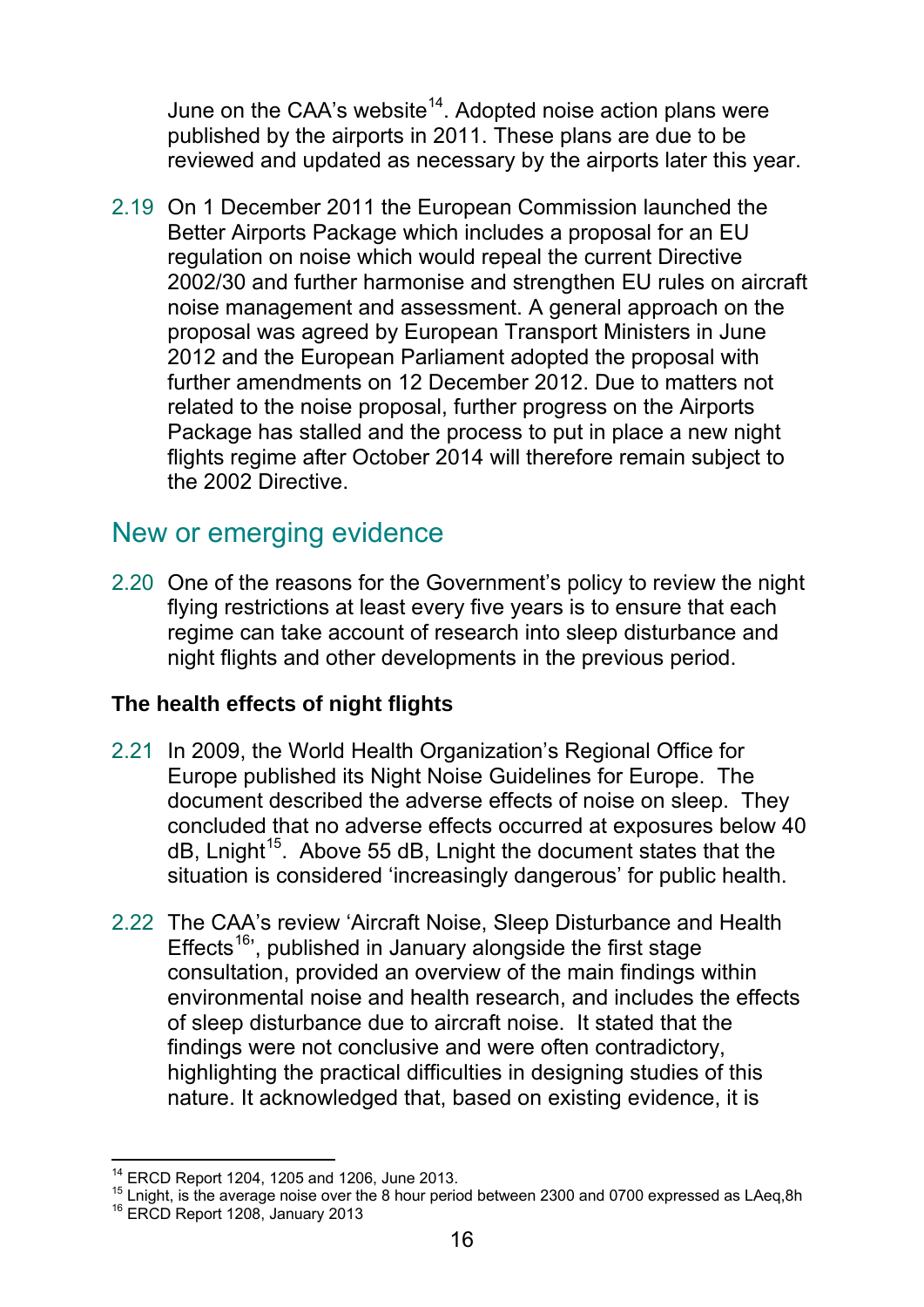possible that exposure to aircraft noise may be a risk factor for cardiovascular disease.

- 2.23 In October 2013, three studies were published which looked into the association between exposure to aircraft noise and cardiovascular disease. A study led by the Small Area Health Statistics Unit (SAHSU)<sup>17</sup> compared data on day and night-time aircraft noise from Heathrow Airport in 2001 with hospital admissions and mortality rates across 12 London boroughs and nine districts west of London between 2001-2005. The data analysed predates the introduction of the current night noise regime in 2006.
- 2.24 Whilst the study states that alternative explanations should be considered, it also stated that the risks of hospital admissions and mortality were around 10 to 20 per cent higher in areas with the higher levels of aircraft noise compared with the areas with less noise. The area affected by night time noise was less extensive than that for daytime noise. However, the study was unable to differentiate the effects of day and night-time noise and it said that more research is needed to determine if night time noise that disrupts sleep may be a mechanism underlying the observed associations. Nevertheless, the association found by this study of increased risk with night noise exposure occurred at a noise exposure of more than 55 dB(A), Lnight, which corresponds to the WHO conclusions.
- 2.25 The other studies published around the same time were international studies – one from the US<sup>18</sup> and one from the EU<sup>[19](#page-16-2)</sup>.
- 2.26 As acknowledged previously, the Government was already aware of research associating exposure to aircraft noise with certain health effects such as cardiovascular disease. The new studies do not prove causality between aircraft noise exposure and these health risks $^{20}$  $^{20}$  $^{20}$ , though they do add further evidence that this may be possible.

<sup>-</sup><sup>17</sup> http://www.bmj.com/content/347/bmj.f5432<br><sup>18</sup> http://www.bmj.com/content/347/bmj.f5561

<span id="page-16-0"></span>

<span id="page-16-1"></span>The study found a 3.5% higher (95% confidence interval 0.2% to 7.0%) cardiovascular hospital admission rate of older people (≥65 years), after controlling for covariates, associated with a 10 dB increase in aircraft noise.

<sup>19</sup> http://www.ehjournal.net/content/pdf/1476-069X-12-89.pdf

<span id="page-16-2"></span>The study looked at exposure to aircraft and road traffic noise and associations with heart disease and stroke in six European countries, including the UK.

<span id="page-16-3"></span> $20$  For example, the SAHSU report states that "interpretation should consider not only causal associations but also possible alternative explanations such as residual confounding and ecological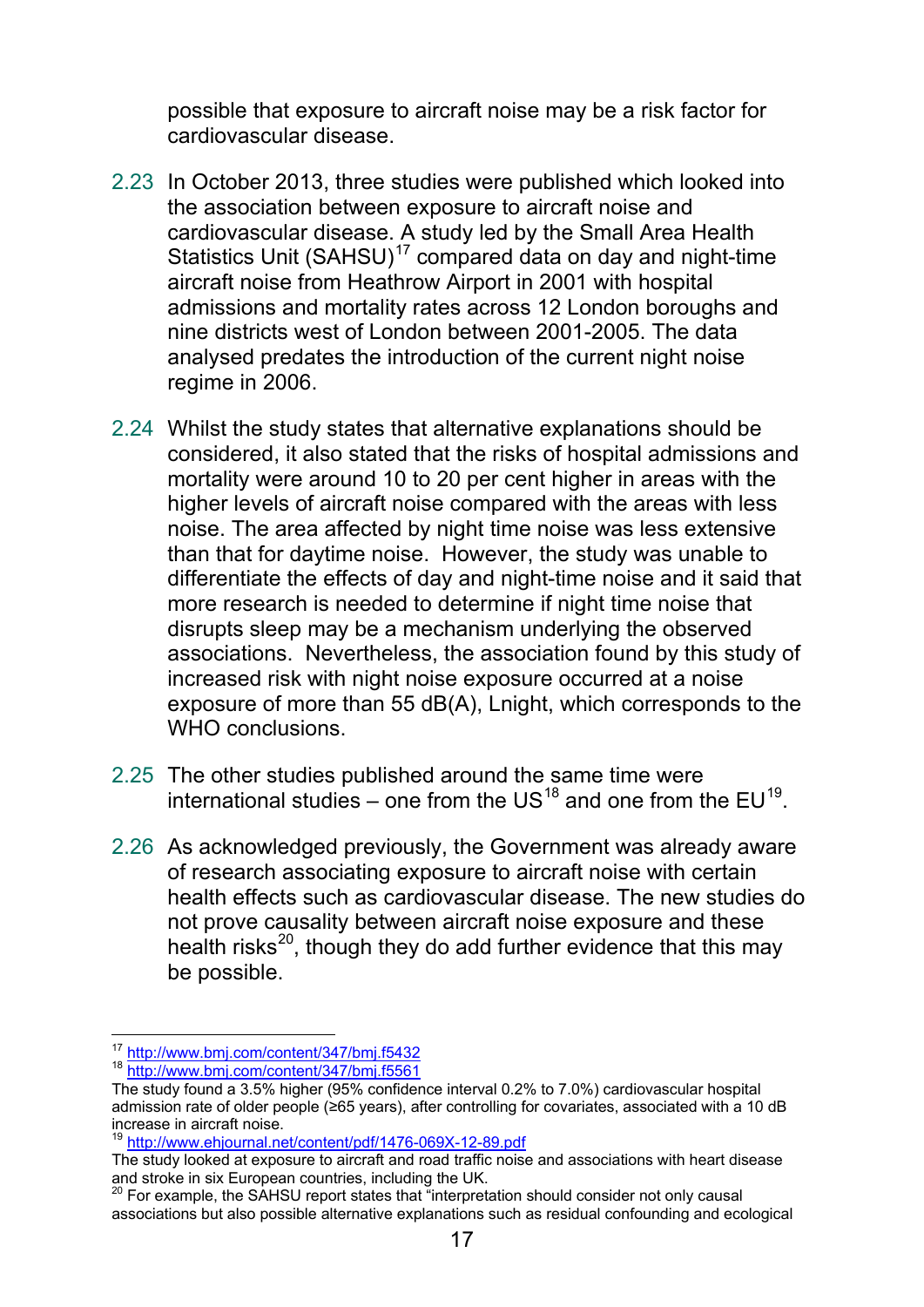- 2.27 As the SAHSU results for night noise exposure are broadly consistent with previously published work from the World Health Organization, we do not consider that there is a need to change the balance which we currently propose to strike between the costs and benefits of the current night flying restrictions. There are still a number of uncertainties in the studies which would need to be explored further. The results of the studies will be fully evaluated, and alongside other existing evidence will be used to help inform our policy development in the future.
- 2.28 DfT's appraisal guidance (webTAG) is kept under constant review and updated periodically to take into account relevant, robust new evidence. This involves evaluating any new evidence to form a view on its quality and relevance (which will be informed by responses to this consultation). We will review next year how best to reflect health effects from aviation noise in appraisal guidance. This will include both this latest evidence and research led by Defra and the Interdepartmental Group on Costs and Benefits of Noise (IGCB(N)).
- 2.29 The aim of this review will be, where evidence is sufficiently robust, to develop methods and values that allow the various impacts of aviation noise, including health effects, to be taken into account in economic appraisal alongside the other costs and benefits of interventions. Any changes to our WebTAG appraisal guidance resulting from this process will be consulted on before becoming 'definitive' guidance. Responses to the consultation on changes to the guidance will of course be taken into account so the final guidance is liable to change as a result of that consultation.

#### **Q1: Do you agree with our preliminary view as to the new studies on health effects?**

#### **Benefits of night flights**

-

2.30 As acknowledged in Chapter 6 of the first stage consultation, there is already a body of evidence which attempts to define the economic benefits of night flights $21$ .

<span id="page-17-0"></span>bias." The US study states that "further research should refine these associations and strengthen causal interpretation by investigating modifying factors at the airport or individual level." The EU study stated "the findings from this cross-sectional study, together with accumulating evidence for associations between noise and hypertension lend some support to the hypothesis that long-term exposure to aircraft noise may increase the risk of cardiovascular disease other than hypertension."<br><sup>21</sup> E.g. Oxford Economics – the Economic Value of Night Flights at Heathrow (2011) (http://www.oxfordeconomics.com/my-oxford/projects/245739), Optimal Economics (Gatwick – 2011).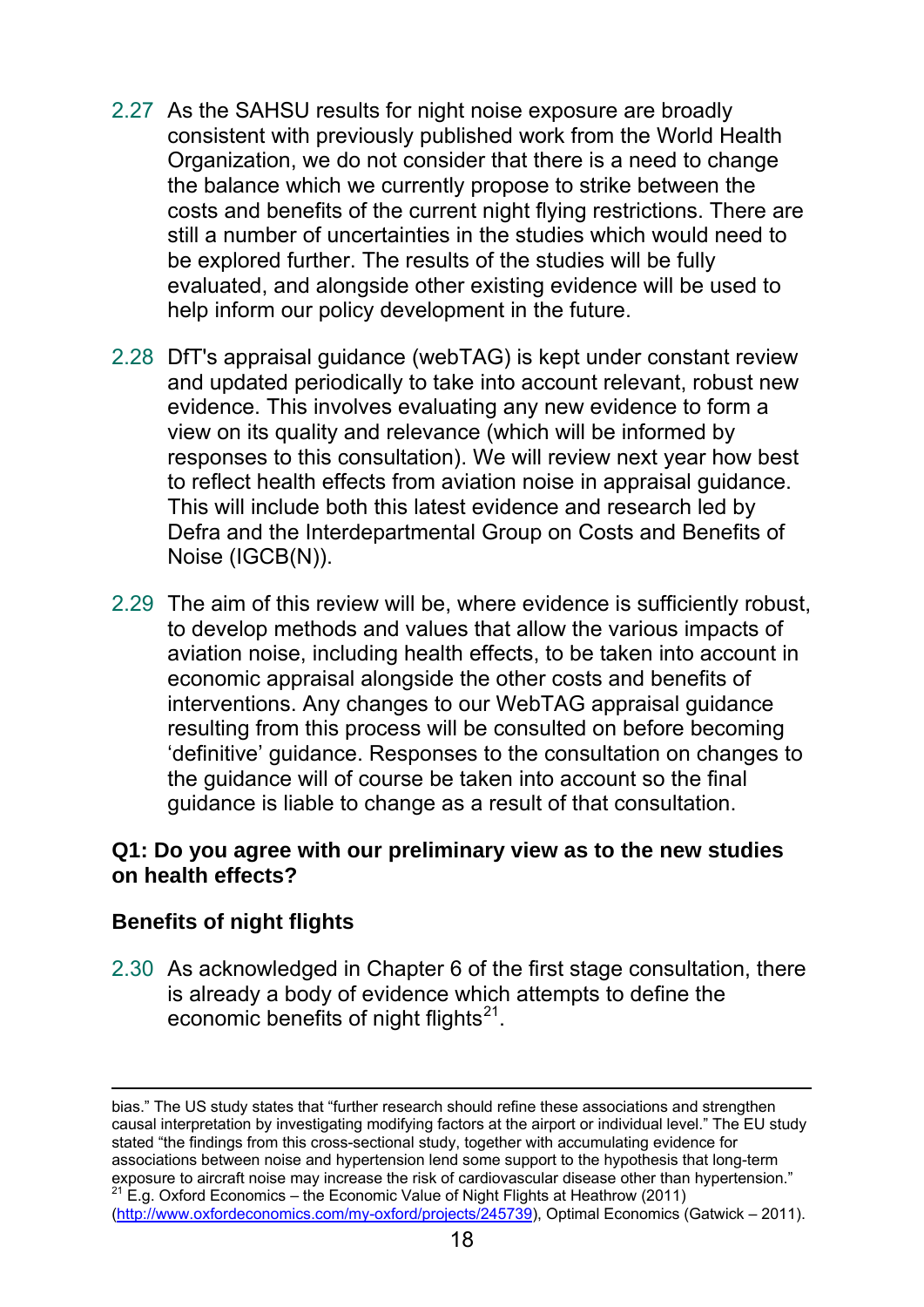- 2.31 In addition to this existing evidence, several responses to the first stage consultation highlighted the benefits of night flights, citing specific studies and estimates of the value of overnight freight (of particular relevance to Stansted) and flights from emerging markets (which tend to arrive in the night quota period). In particular one industry representative noted a report by the Tourism Alliance<sup>22</sup> arguing a significantly greater benefit to the UK from Chinese visitors to those coming from Europe. A CBI report  $2^3$ was also highlighted suggesting that each daily route to an emerging market is worth £128m in trade per year. The same respondent also provided detailed case studies of the importance of the express freight industry and passenger night flights to the UK.
- 2.32 We have taken account of all of the evidence submitted in response to the first stage consultation where appropriate in developing this second stage.

#### **Q2: Do you have any further views on the costs and benefits, including health impacts, which we should take into account in our decision?**

<sup>-</sup>

<span id="page-18-1"></span><span id="page-18-0"></span><sup>&</sup>lt;sup>22</sup> <u>http://www.tourismalliance.com/downloads/TA\_327\_353.pdf</u><br><sup>23</sup> CBI/Steer Davies Gleave,(2013) Trading Places: Unlocking export opportunities through better air links to new markets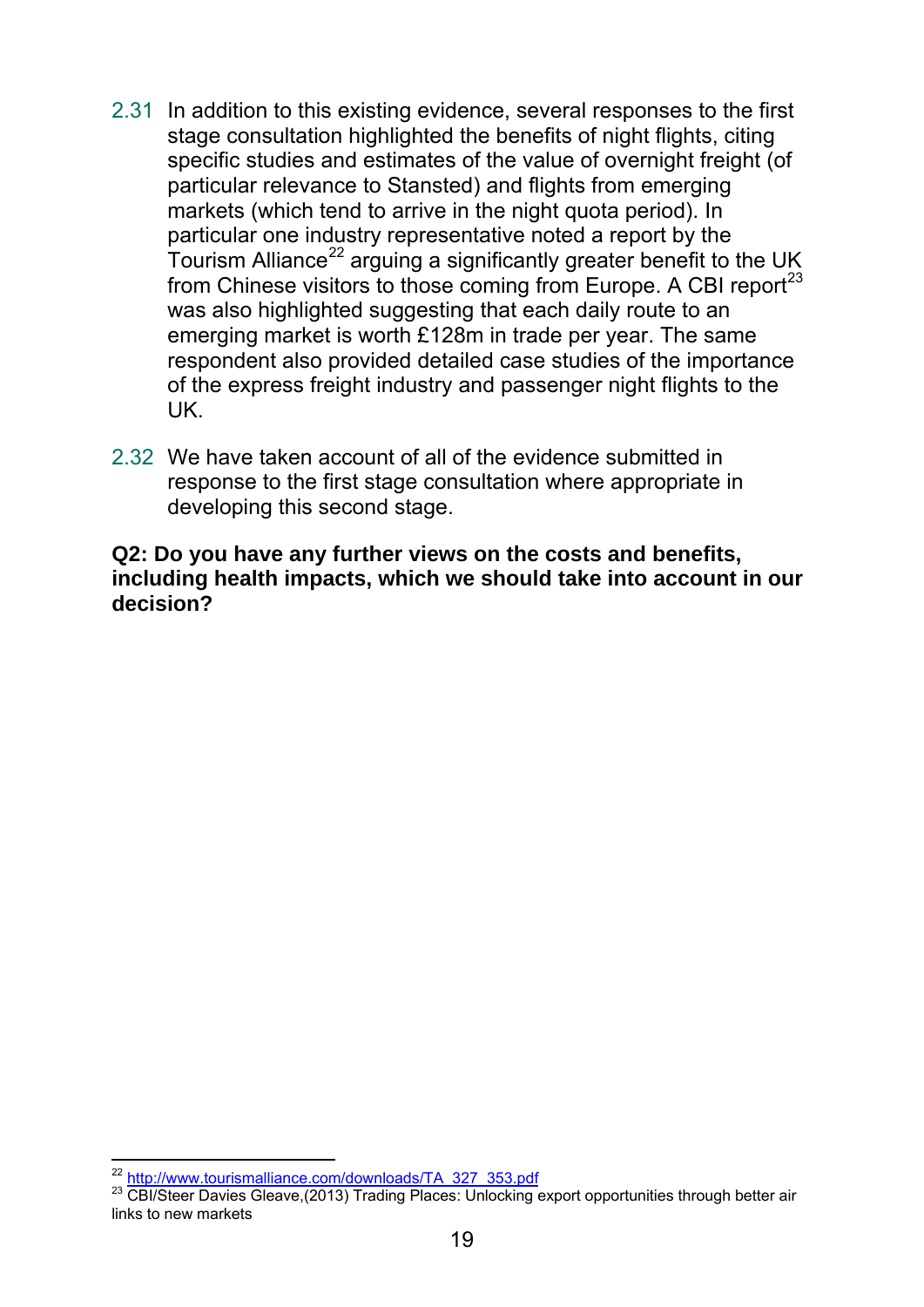# <span id="page-19-0"></span>3. Summary of First Stage Consultation Responses

- 3.1 The following is a high level summary of the main points made in response to the stage 1 consultation. A more detailed summary, alongside the Government's response, is included at annex G.
- 3.2 We received some 828 responses, of which 128 came from organisations and the remainder from individual members of the public. Most responses from the public argued for a ban on night flights. A limited number of these were generated in response to the Heathrow early morning respite trial taking place at the time of the consultation (see Chapter 5). Although not specifically answering the questions in the consultation, as these responses also argued for a ban on night flights we have counted them in the overall total.
- 3.3 There were polarised views on the future of night flights. Most environmental groups, community groups and local government organisations<sup>24</sup>, along with the vast majority of individual residents, wanted a ban on night flights (varying between 6-8 hours), though many accepted that this may have to be phased. Among some of these groups and organisations there was an acceptance that a total ban was unlikely to be realistic, though they nevertheless argued for tighter restrictions (e.g. respite periods, fewer/quieter movements).
- 3.4 Many industry stakeholders said that movement and noise quotas should allow for future demand to be met and not be based on historic use. They pointed out that it would be possible to accommodate more flights without increasing overall average noise levels. However, none explicitly stated how many additional movements could be accommodated or asked for more movements. Heathrow Airport highlighted unmet demand for slots at night. Gatwick Airport asked for current limits to be maintained in the next regime and pointed to the importance of night flights for

<span id="page-19-1"></span> $\overline{a}$  $24$  Local government organisations consist of local authorities (county, district, unitary or London Boroughs) along with parish or town councils.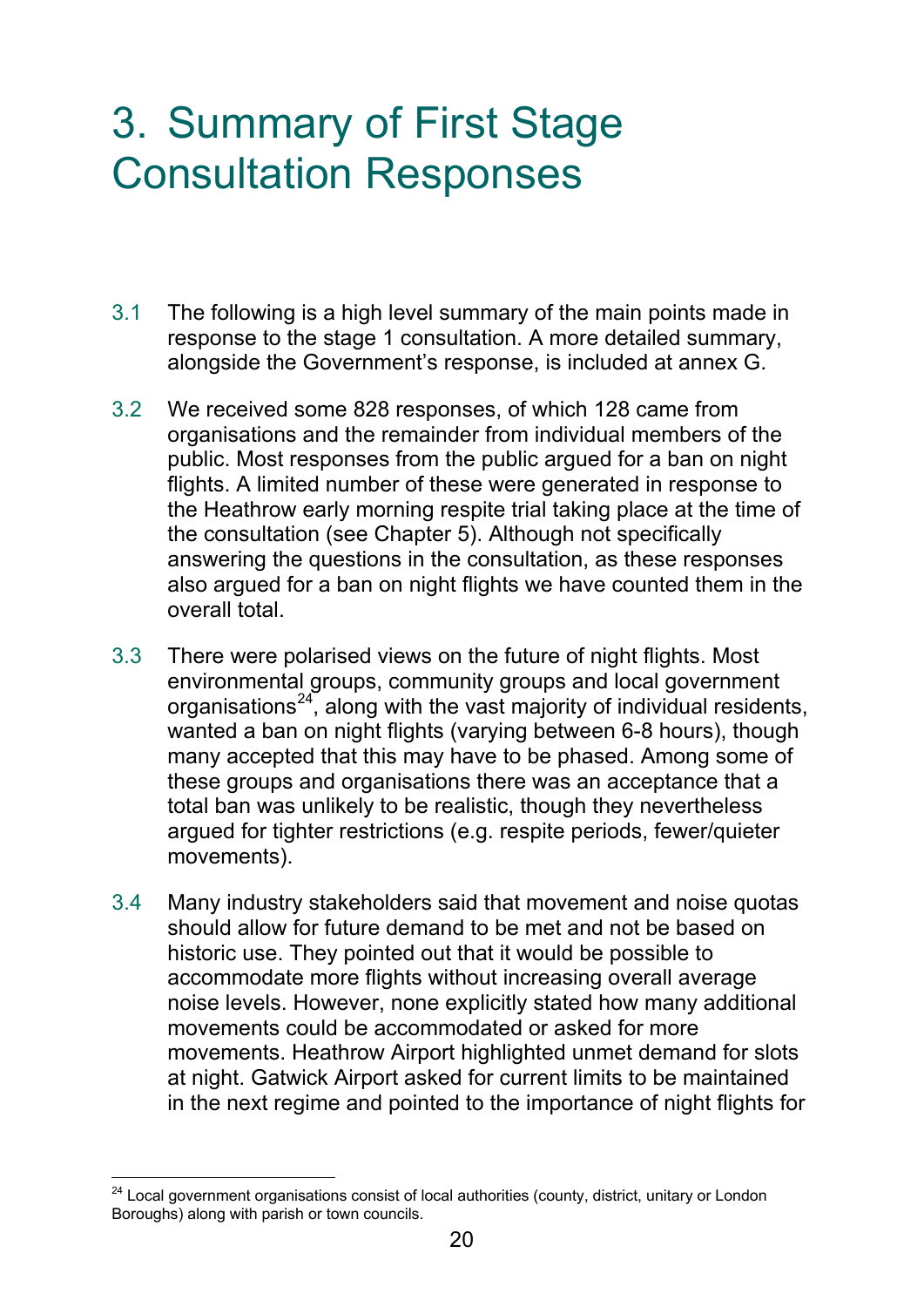services to emerging Far-East markets. Stansted Airport said that the new regime should take account of future growth.

- 3.5 There was little willingness among industry respondents to consider tighter restrictions on the more commonly used noisier aircraft types, respite periods, or trade offs $25$ . They argued that resilience would be affected (at Heathrow) and that there would be a particular impact on freight (at Stansted) and low cost carriers (at Stansted and Gatwick).
- 3.6 Most stakeholders agreed that operational procedures (such as higher angles of descent, runway preference or displaced thresholds) should be looked at in more detail and trialled. There were concerns, however, about the safety of such procedures (particularly in combination) versus the noise benefit that may be achieved.
- 3.7 London Boroughs wished to see landing charges raised to a level that resulted in the use of quieter aircraft at night and the revenues used to create a community fund. They also wished to see improved compensation schemes with better monitoring and further research on the costs of impacts on health, quality of life, children's education and also on climate change.
- 3.8 Of those who responded to the question regarding aligning the regime with the Airports Commission, the majority of the respondents suggested we should take the Commission's recommendations into account before setting the next regime. This was on the basis that night flights are part of the capacity debate. Some explicitly suggested waiting for the interim report, others said wait until after the final report and maintain the current regime until then. Only one organisation expressed the view that the Commission should align with the night flights regime rather than the other way around.

<span id="page-20-0"></span><sup>-</sup> $25$  See paragraphs 5.64-72 of the stage one consultation.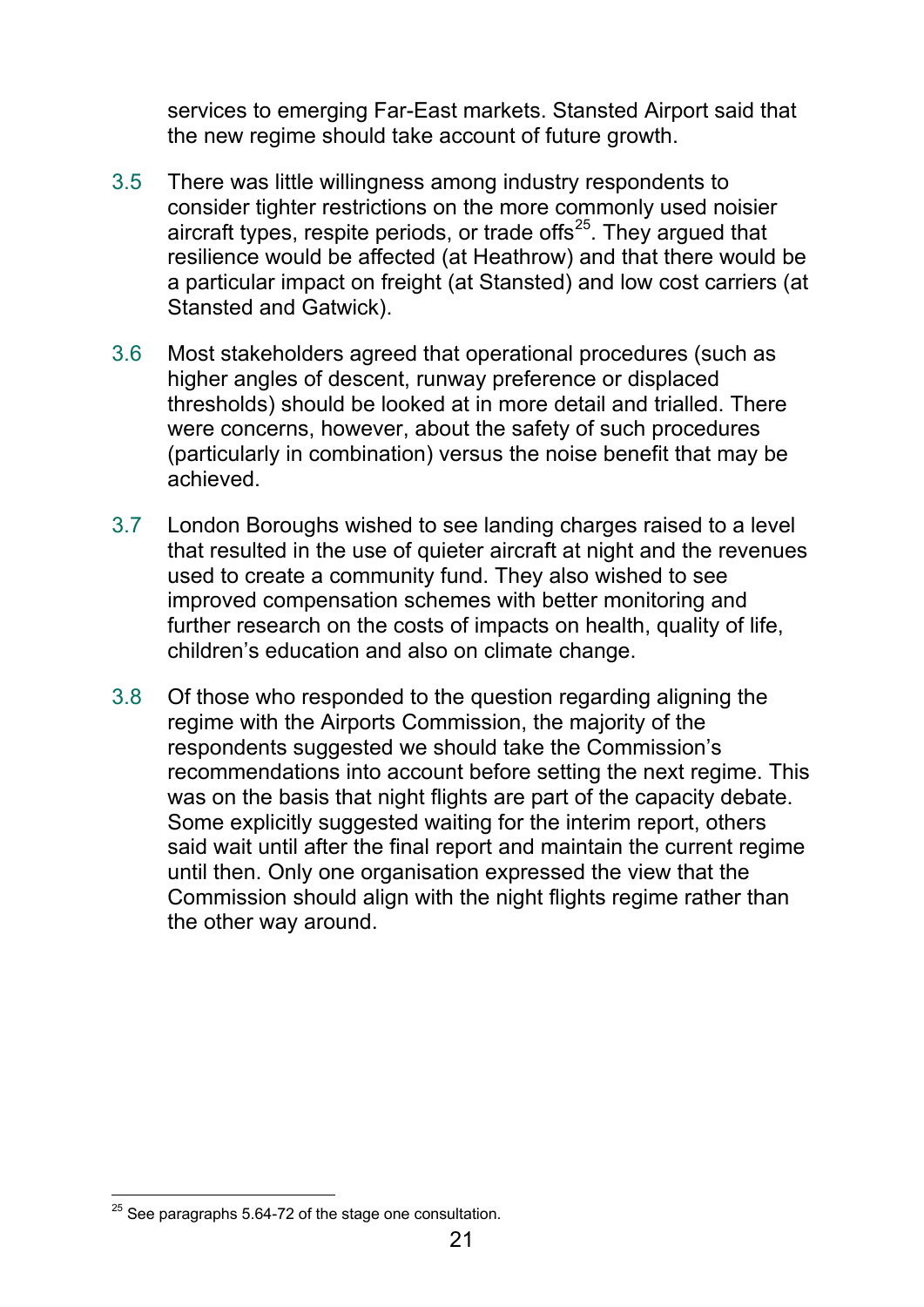# <span id="page-21-0"></span>4. Proposals for Next Regime

- 4.1 In setting out our proposals for the next regime we explain the possible changes on which we are consulting and also confirm the elements of the regime which we are not proposing to change. For an explanation of the areas where we are not proposing to make changes, please see the summary of responses document (annex G).
- 4.2 As explained below (see section on length of regime), the Government does not propose to make significant changes to the night flying restrictions in the short term. Therefore, we are consulting on a relatively narrow range of policy options for the next regime. Our assessment of the costs and benefits of each policy option can be found in section 4 of the draft Impact Assessment (IA). We would welcome views on this assessment.

## <span id="page-21-1"></span>Environmental Objectives

- 4.3 To comply with the 2003 Regulations<sup>[26](#page-21-2)</sup>, we are required to formulate environmental objectives at the level of individual airports before adopting operating restrictions. "Environmental objective", in relation to an airport, is defined in regulations as "an objective set by a competent authority in support of one or more of the following objectives – the promotion of the development of airport capacity in harmony with the environment, facilitating any specific noise abatement objectives at that airport, achieving maximum environment benefit in the most cost effective manner, limiting or reducing the number of people significantly affected by aircraft noise."
- 4.4 The proposed new environmental objectives are set out below. We are not proposing to have separate noise abatement objectives. Aspects of some of the current noise and night noise abatement objectives<sup>27</sup> have been combined within the proposed environmental objectives.

<span id="page-21-2"></span><sup>-</sup> $^{26}$  See paragraphs 2.13-19 and 3.15-3.19 of the stage 1 consultation for an explanation of the regulatory framework

<span id="page-21-3"></span> $27$  See Table 4 in the stage 1 consultation for a description of the current regime's objectives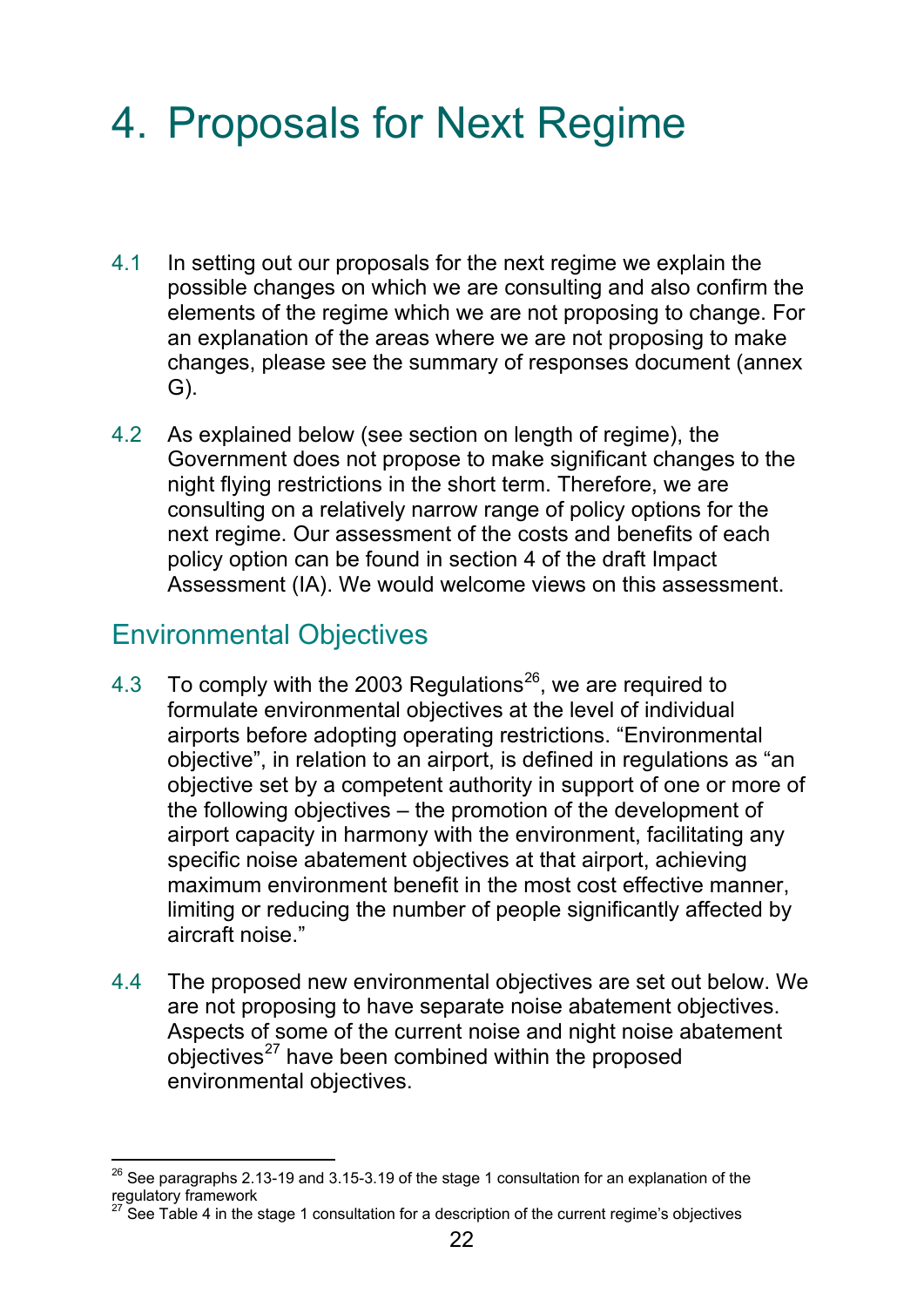| <b>Environmental Objective</b>                                                                                                                                                                                                            | <b>Airport</b>                                | How it will be measured                                                                                                    |
|-------------------------------------------------------------------------------------------------------------------------------------------------------------------------------------------------------------------------------------------|-----------------------------------------------|----------------------------------------------------------------------------------------------------------------------------|
| 1. Limit and where possible reduce the<br>number of people significantly affected by<br>aircraft noise at night.                                                                                                                          | Heathrow<br>Gatwick<br><b>Stansted</b>        | Area and number of<br>people within the 6.5 hour<br>night quota period<br>contours, and in particular<br>the 55dB contour. |
| 2. Reduce sleep disturbance resulting from<br>use of the noisiest types of aircraft.                                                                                                                                                      | Heathrow<br>Gatwick<br><b>Stansted</b>        | Number of movements of<br>the noisiest types of<br>aircraft (QC/4 and above)<br>during the night quota<br>period.          |
| 3. Maintain a stable regulatory regime<br>pending decisions on future airport capacity<br>and, at Gatwick and Stansted in particular, to<br>allow growth in movements up to existing<br>night movement limits and within noise<br>quotas. | <b>Heathrow</b><br>Gatwick<br><b>Stansted</b> | Movements and noise<br>quota used in night quota<br>period.                                                                |
| 4. Encourage the use of quieter aircraft<br>during the night quota period so as to<br>maintain the historic reduction in noise<br>emitted per aircraft movement during the<br>night quota period.                                         | Heathrow<br>Gatwick<br><b>Stansted</b>        | Average QC points per<br>movement.                                                                                         |

### **Rationale**

- 4.5 The first objective is linked to the Government's overall policy on aviation noise, set out in the Aviation Policy Framework, to limit and, where possible, reduce the number of people in the UK significantly affected by aircraft noise. The Government's Noise Policy Statement for England<sup>[28](#page-22-0)</sup> aims to avoid significant adverse impacts on health and quality of life. As mentioned above, the World Health Organization considers average night noise levels above 55dB to be increasingly dangerous for public health. In using the contour size to monitor this objective, we consider that the objective subsumes the night noise abatement objectives in the current regime. As well as using the 6.5 hour night contour for the purpose of monitoring the effect of the night quota period restrictions, we have also committed in the APF to produce 8 hour night noise contours (23.00-07.00) for the three airports.
- 4.6 The APF notes that despite reductions in the size of noise contours around these airports, the number of people within some noise contours has increased as a result of increases in population density. It also states that the Government will take into account

<span id="page-22-0"></span><sup>-</sup><sup>28</sup> Noise Policy Statement for England, Defra, March 2010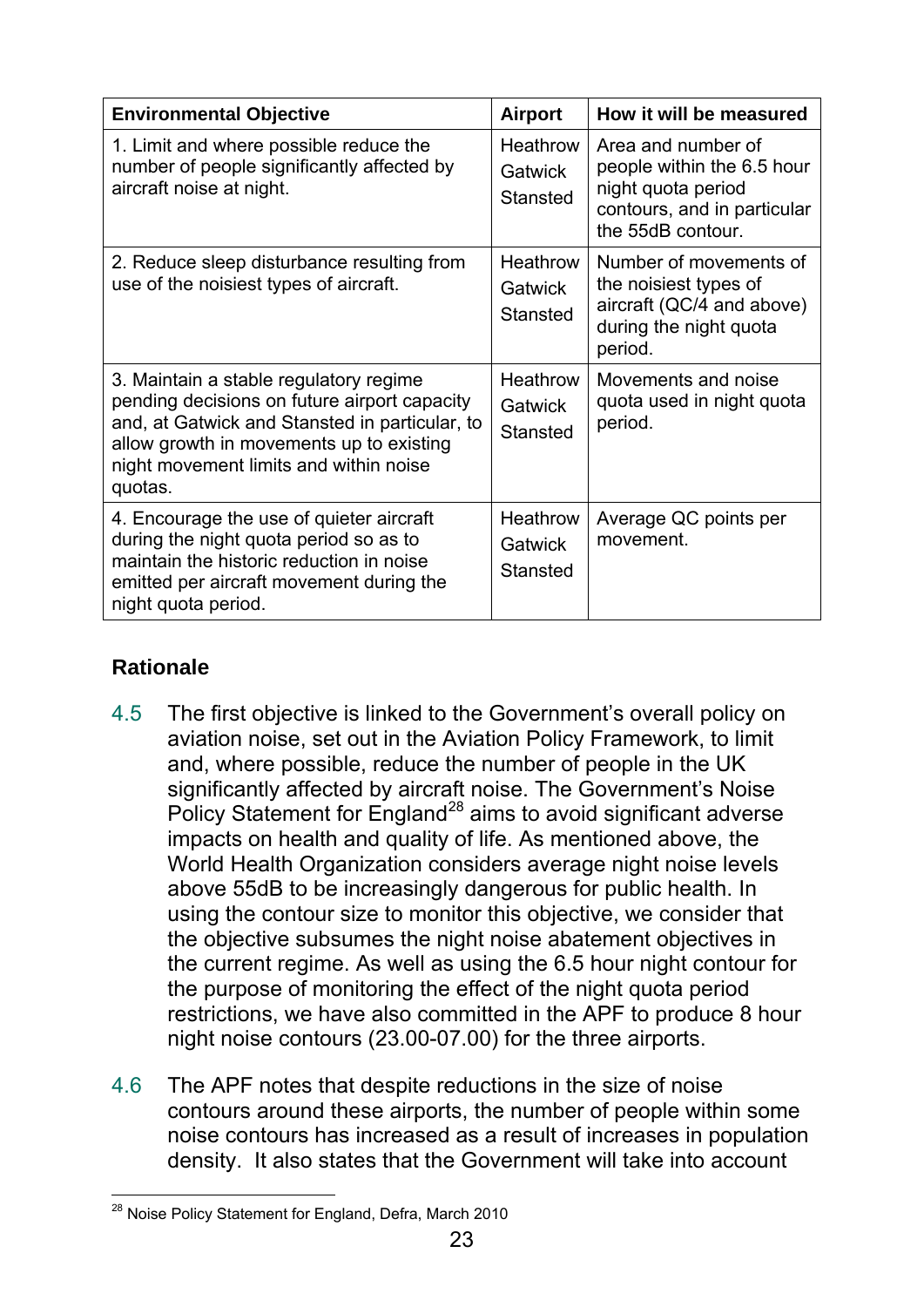the trends in populations within the contours when monitoring the effectiveness of its overall policy on aviation noise.

- 4.7 The second objective is similar to one of the noise abatement objectives set under the current regime. As we are proposing to extend the operational ban on movements of QC/8 or QC/16 aircraft, it will be QC/4 aircraft types which will be the noisiest types of aircraft in operation.
- 4.8 The third objective is intended to maintain stability and to ensure operational capacity at these airports is not affected pending decisions on future capacity. It allows sustainable growth at Gatwick and Stansted back to pre-recession levels whilst ensuring that the average QC points per movement, assuming full use of movement and noise quota, will be below that permitted under the current regime. This is consistent with promotion of the development of airport capacity in harmony with the environment.
- 4.9 The fourth objective is adapted from two of the current objectives. We consider average QC points per movement to be a key indicator of the historic trends and of the contribution of noise reduction at source.
- 4.10 Other current environmental objectives, as set out in the first stage consultation, were related to 2003 Air Transport White Paper objectives and as such are no longer relevant as do not reflect current Government policy.

#### **Q3: Do you agree with the proposed environmental objectives?**

## <span id="page-23-0"></span>Structure of the Regime

#### **Definition of night and night quota periods**

4.11 We do not propose any change to these definitions – the night period will remain the 8 hour period from 23.00 to 07.00 local time, and the night quota period is the 6.5 hour period from 23.30 to 06.00 local time.

#### **The Quota Count system**

4.12 As noted in paragraphs 4.12 and 4.13 of our stage 1 consultation, some aircraft types are noisier than their classification, and some quieter. In particular, we noted that the A380 with Rolls-Royce Trent 900 engines is one of these new aircraft types which appear slightly noisier in operation than their QC classification. Rolls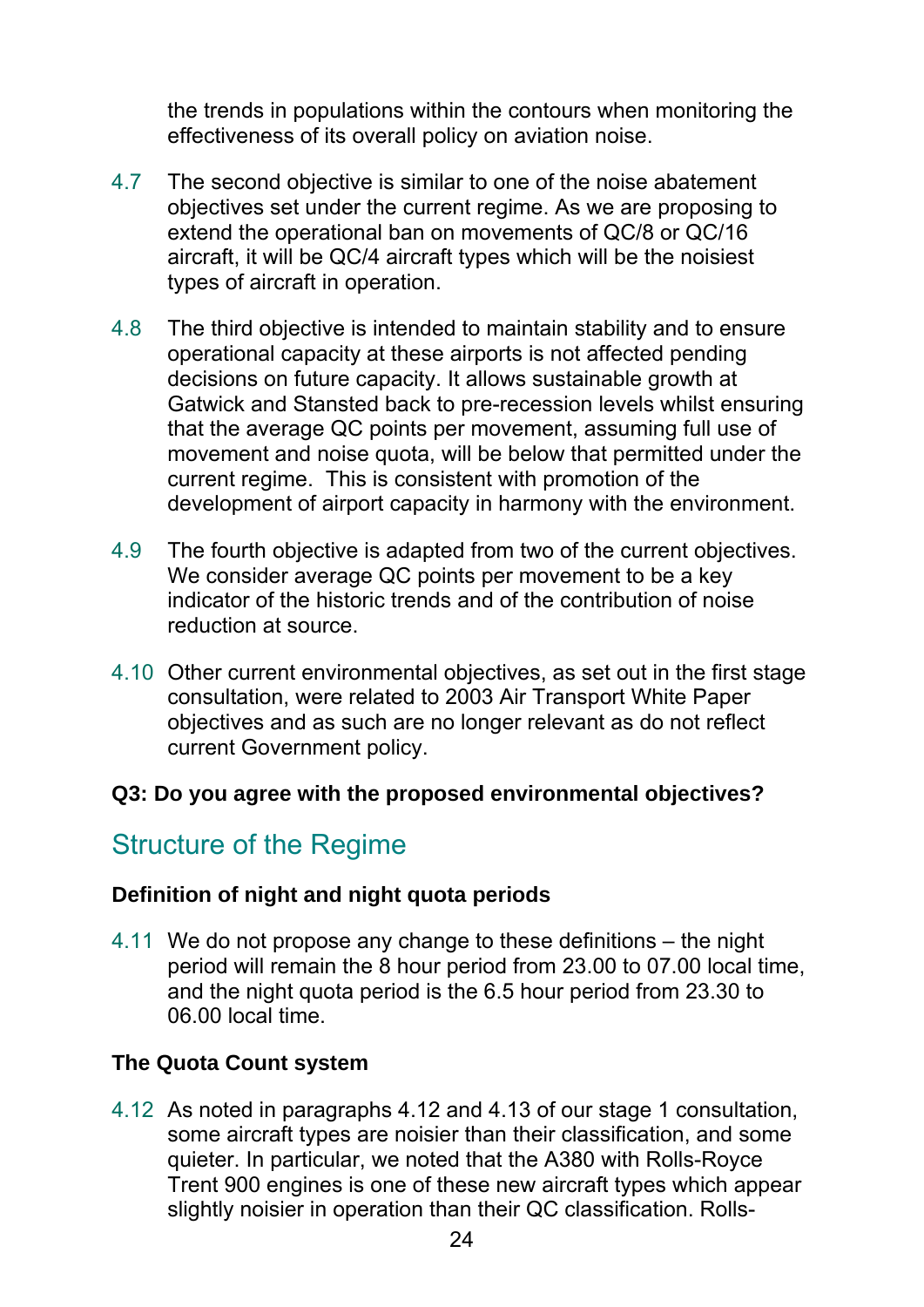Royce is continuing investigation of A380/Trent 900 operational approach noise levels, with assistance from the CAA where necessary.

- 4.13 The legal requirement is to base performance-based operating restrictions on the noise performance of the aircraft as determined by the ICAO certification procedure<sup>[29](#page-24-1)</sup>. Taking account of consultation responses, previous legal judgements and technical work into the QC system, we see no case for changing the current system.
- 4.14 A summary of technical work carried out by the CAA (ERCD) in support of the QC system can be found in annex D.

## <span id="page-24-0"></span>Length of next regime

- 4.15 Chapters 1 and 2 explained the role of the Airports Commission and the inter-relationship between its work and the process to set a new night restrictions regime. As noted in Chapter 3, of those who responded to the question regarding aligning the regime with the Airports Commission, the majority of respondents suggested we should take the Commission's recommendations into account before setting the next regime.
- 4.16 The Commission's interim report at the end of this year will include recommendations for any immediate actions to improve the use of existing runway capacity in the next five years. The Government is committed to respond to the Commission's interim report by June 2014. It will not therefore be possible to take account of any relevant recommendations and consult on these in time for a new regime beginning in October 2014.
- 4.17 Furthermore, the Commission's recommendations in its final report, if adopted, (including any around the Heathrow Airport Operational Freedoms Trial) may potentially affect any or all of the three airports currently subject to night flying restrictions imposed by the Government. The Government does not propose to make significant changes to the night flying restrictions at these airports before the Commission publishes its final report in 2015 and therefore proposes to introduce a short regime (lasting three years rather than five or six years as has been the case in the past) with minimal changes relative to the current regime, including no

<span id="page-24-1"></span> $\overline{a}$  $^{29}$  Article 4(4) of Directive 2002/30/EC precludes the use of any system of noise classification other than that based on ICAO certification data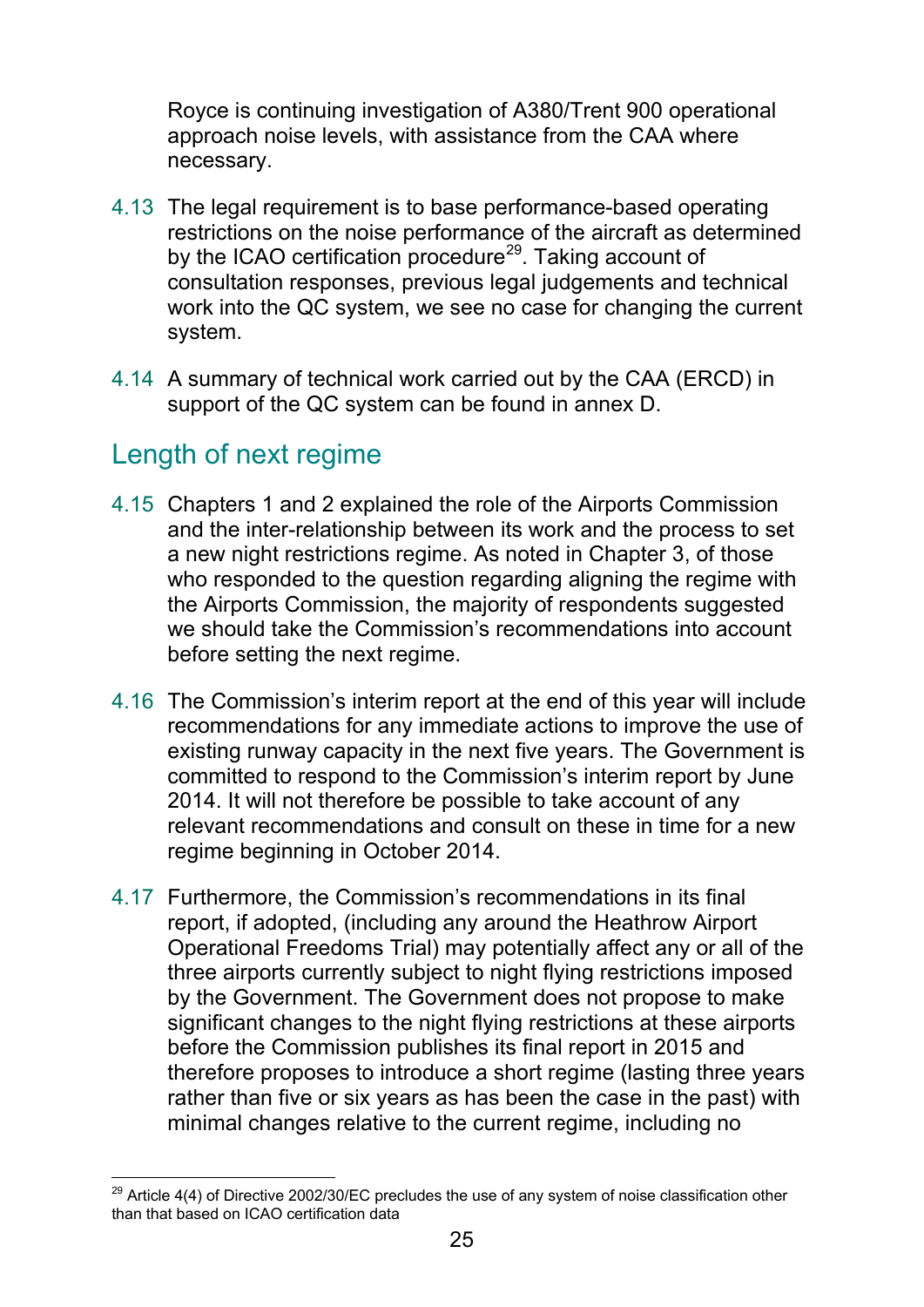changes to the permitted number of movements or noise quotas at the three airports.

- 4.18 Establishing a three year regime will provide an opportunity to feed any recommendations from the Airports Commission into the design of the next full regime. In the meantime it will provide certainty to the industry and local communities around the use of night flights. Following decisions on future airport capacity after publication of the Airports Commission's final report in summer 2015, the Government expects that it will be possible to consult on a full range of options, including possible changes to the permitted number of air transport movements and noise quotas, for the next night noise regime. The earliest we expect to be able to introduce the next regime is in time for the winter season 2017. Therefore we would expect a review of the restrictions to begin in 2016, in preparation of a new regime commencing in autumn 2017.
- 4.19 As well as taking account of evidence available now, the review would be able to take account of all new evidence, including both the short term recommendations from the Commission, Government decisions on future airport capacity, evidence arising from trials which take place in the interim period and consideration of further studies into the health effects of exposure to aviation noise.
- 4.20 We will, of course, want to take account of the Commission's interim report when making our final decision on the length of the next regime. Should this report contain any recommendations relevant to night flights which the Government wished to consult on making permanent before 2017, we would need to consider whether three years was still appropriate.

#### **Q4: Do you agree that the next regime should last until October 2017?**

## <span id="page-25-0"></span>Dispensations from the night noise regime

- 4.21 The Government considers it needs to retain the power to issue dispensations in exceptional circumstances. It also considers that airports need to retain the power to issue dispensations in circumstances prescribed by the Government, such as long delays caused by disruption outside their control.
- 4.22 The revised guidelines on flights which may be given dispensations from the night restrictions are set out in annex C. As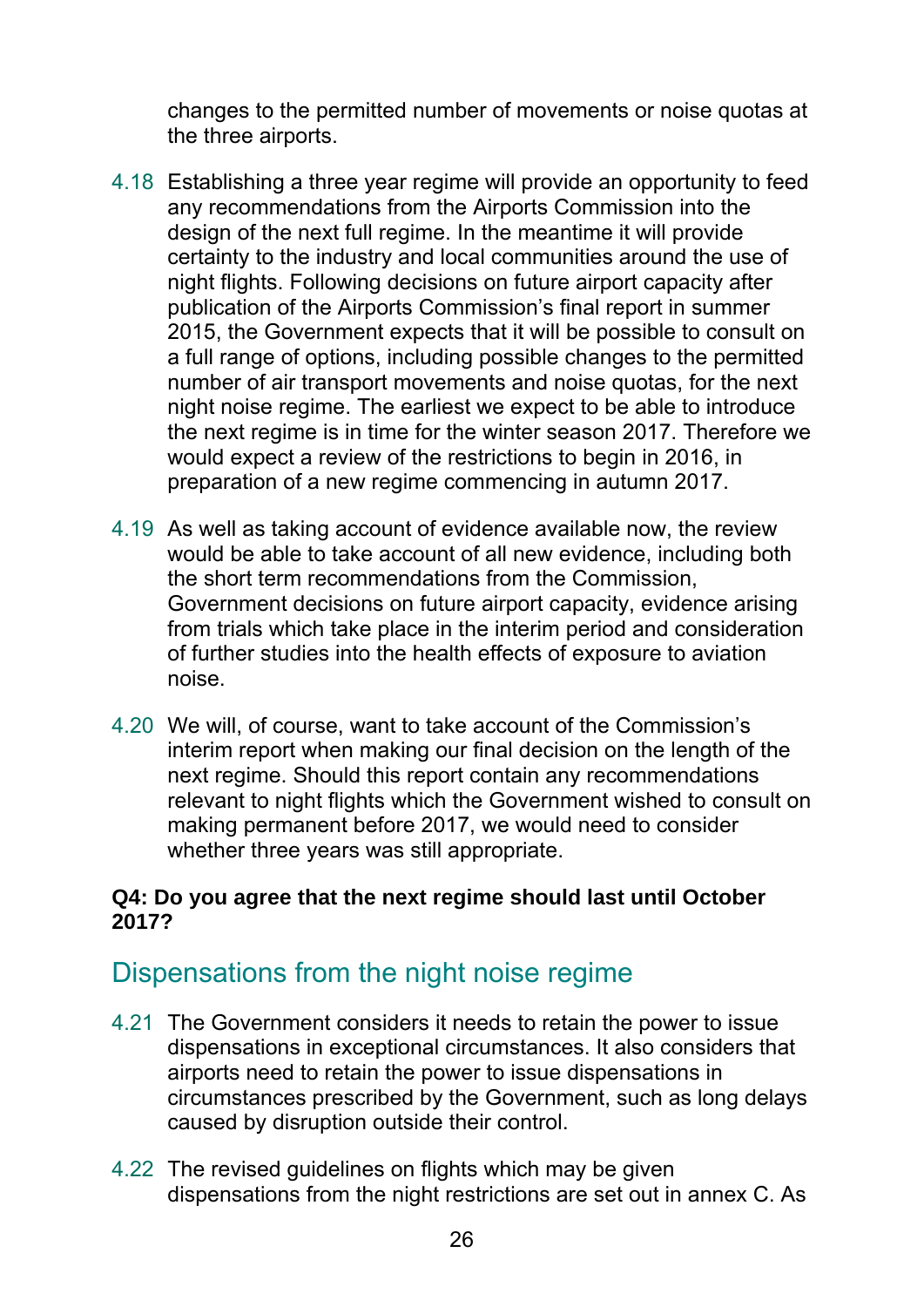well as clarifying the existing quidelines, we have included new text which provides further examples of dispensations given in exceptional circumstances such as closure of airspace due to volcanic ash, changes to airspace arrangements as a result of Government decisions which may impact on flight schedules, and to allow for possible future trials. These would include, for example, trials of proposals submitted to the Airports Commission. One such example is the redistribution of existing flights in the early morning arrival period permitting an increased number of arrivals in the 05:00 – 06:00 period in order to reduce the use of both runways for arrivals in the early morning period to mitigate community disturbance<sup>[30](#page-26-2)</sup>.

### **Q5: Do you have any views on the revised dispensations guidance?**

## <span id="page-26-0"></span>Carry-over rules

- 4.23 We are not proposing any changes to the carry-over rules. The following provisions will therefore continue to apply:
	- If required, a shortfall in use of the movements limits and/or noise quota in one season of up to 10% may be carried over to the next season;
	- Conversely, up to 10% of an overrun in movements and/or noise quota usage in one season (not being covered by carry-over from the previous season) will be deducted from the corresponding allocation in the following season;
	- An overrun of more than 10% will result in a deduction of 10% plus twice the amount of the excess over 10% from the corresponding allocation in the following season; and
	- The absolute maximum overrun is 20% of the original limit in each case.

### <span id="page-26-1"></span>Movement limits

4.24 As explained previously, in order to maintain a stable regulatory regime pending decisions on future airport capacity we are not proposing to change movement limits at any of the three airports. No responses to the first stage consultation argued that there should no longer be any restrictions on movements and we consider that removing the current regime entirely would not be

<span id="page-26-2"></span> $\overline{a}$ <sup>30</sup> https://www.gov.uk/government/uploads/system/uploads/attachment\_data/file/226831/finalsummary-short-medium-term-options.pdf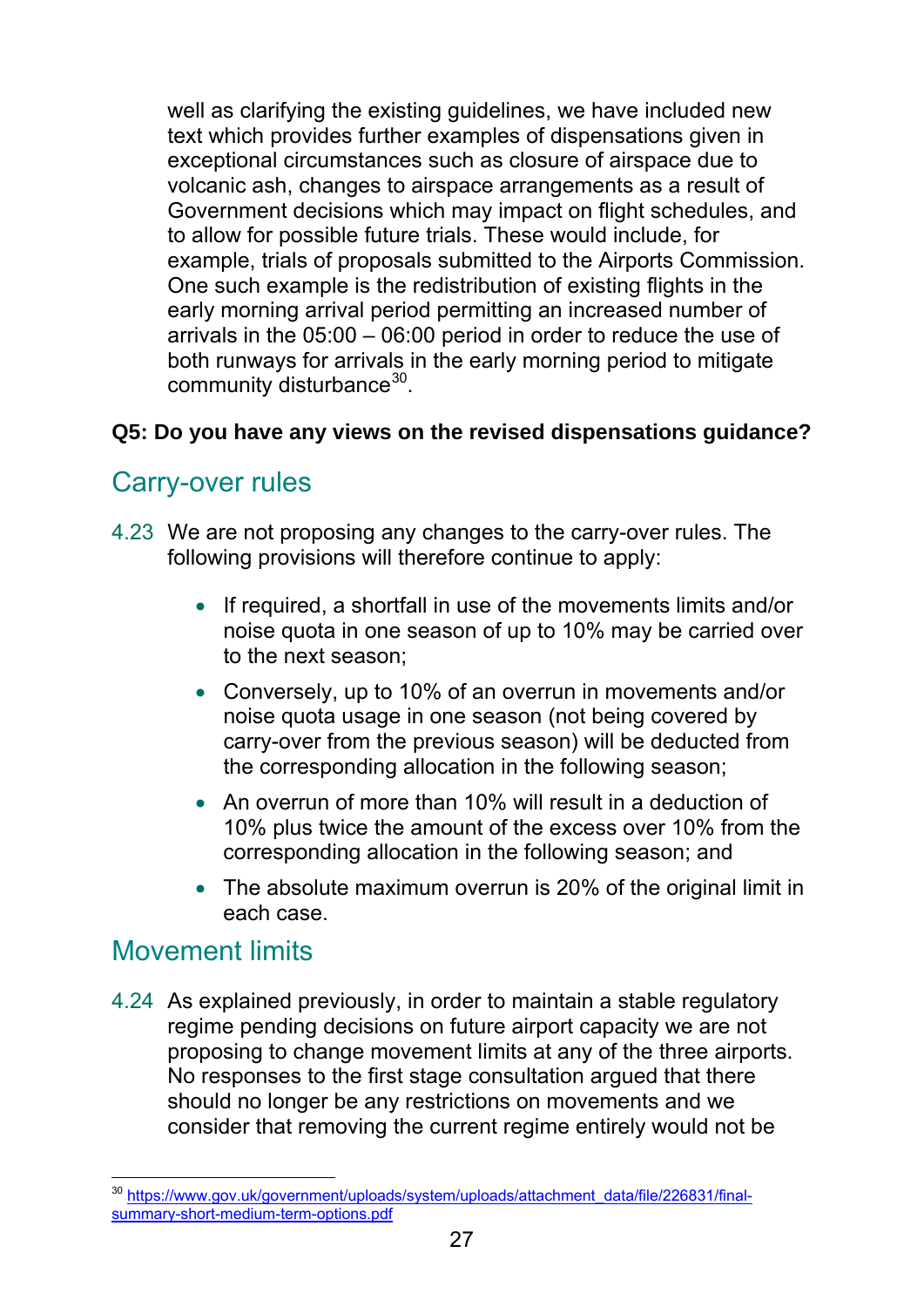consistent with Government policy on aviation noise. The movement limits for the next regime would therefore be:

#### **Heathrow**

| Winter  | <b>Summer</b> | Winter  | <b>Summer</b> | Winter  | <b>Summer</b> |
|---------|---------------|---------|---------------|---------|---------------|
| 2014/15 | 2015          | 2015/16 | 2016          | 2016/17 | 2017          |
| 2,550   | 3,250         | 2,550   | 3,250         | 2,550   | 3,250         |

#### **Gatwick**

| <b>Winter</b> | <b>Summer</b> | Winter  | <b>Summer</b> | Winter  | Summer     |
|---------------|---------------|---------|---------------|---------|------------|
| 2014/15       | 2015          | 2015/16 | 2016          | 2016/17 | 2017       |
| 3,250         | .200          | 3,250   | 11,200        | 3,250   | .200<br>11 |

#### **Stansted**

| <b>Winter</b> | <b>Summer</b> | Winter  | <b>Summer</b> | Winter  | Summer |
|---------------|---------------|---------|---------------|---------|--------|
| 2014/15       | 2015          | 2015/16 | 2016          | 2016/17 | 2017   |
| 5,000         | 7,000         | 5,000   | .000          | 5,000   | 7,000  |

- 4.25 Since the start of the current regime (winter 2006-07) the average use of the movements across the year (winter and summer seasons) has been over 96% at Heathrow, around 83% at Gatwick and 78% at Stansted.
- 4.26 We have noted the seasonal variations in use of the movements. Whilst there is some scope to adjust the limits between seasons to better reflect operational needs, we consider that the carry-over provisions would continue to provide the necessary flexibility to address these seasonal variations.

## <span id="page-27-0"></span>Noise Quota Limits

4.27 Noise quotas cap the amount of noise energy which may be emitted at night over the course of the regime. This takes account of the noise emitted by aircraft type as classified under the Quota Count system<sup>[31](#page-27-1)</sup> – the noisier the aircraft, the fewer that may be operated within the cap, thereby also providing a built-in incentive for airlines to use less noisy aircraft where practicable. There has been no consistent trend in noise quota caps. Noise quotas reduced at all three airports between 2006-2012 but have been

<span id="page-27-1"></span><sup>-</sup> $31$  See paragraphs 4.5 -4.11 of the first stage consultation for details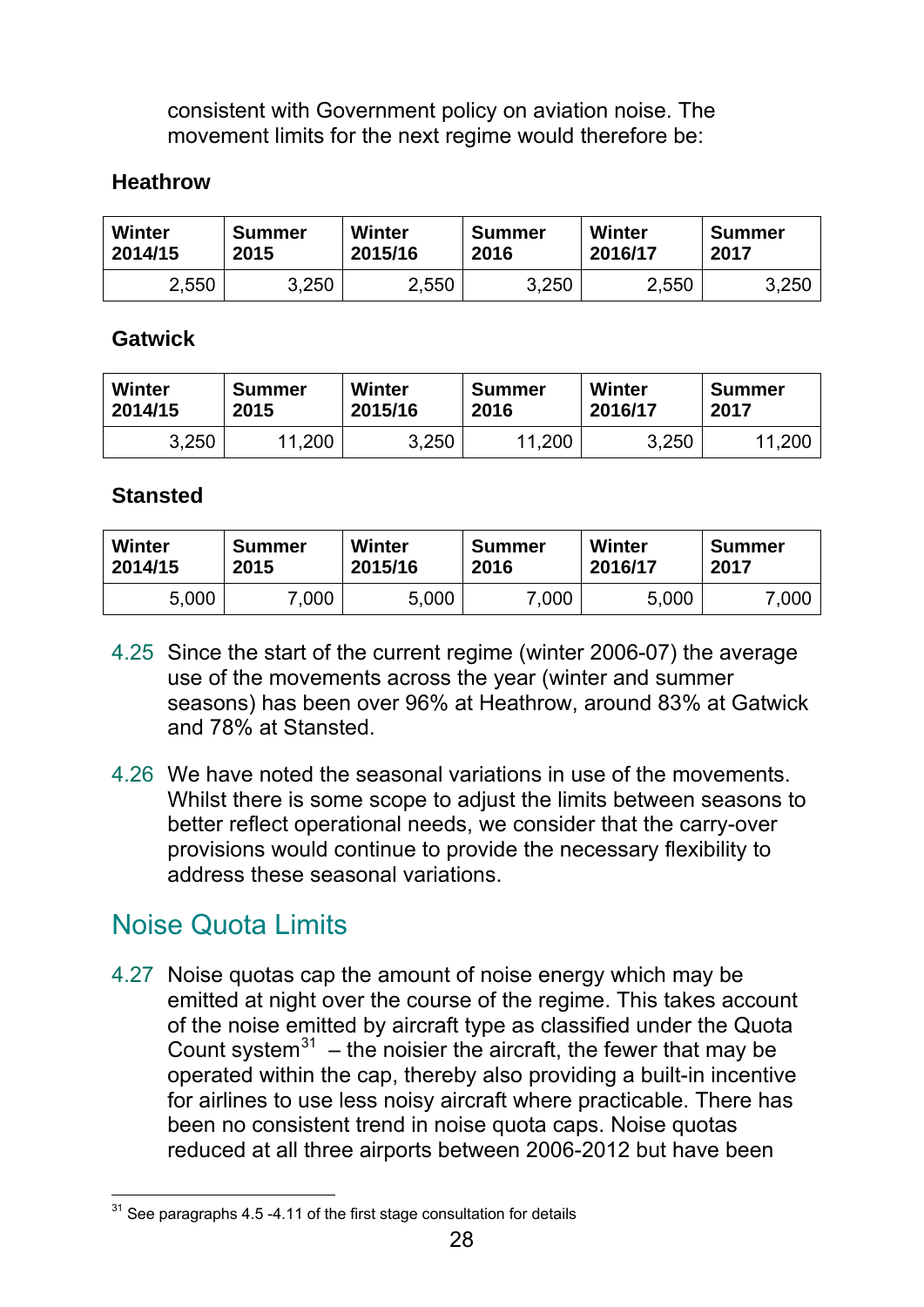frozen since 2012. However, in the previous regime (1999/2000 - 2005) quotas were frozen at Heathrow, increased at Stansted, and reduced at Gatwick.

- 4.28 When the 2006-2012 regime was extended until October 2014, the Government stated in March 2012 that it would take into account the freeze in quota limits during this extension period when setting the next regime.
- 4.29 The tables below show quota usage over the course of the current regime.

| <b>HEATHROW</b>       |                                |                  |                       |
|-----------------------|--------------------------------|------------------|-----------------------|
| <b>Season</b>         | <b>Noise Quota</b><br>(points) | Noise quota used | % of noise quota used |
| <b>Winter 2006/07</b> | 4,140                          | 4,266            | 103.0%                |
| Summer 2007           | 5,610                          | 5,236            | 93.3%                 |
| <b>Winter 2007/08</b> | 4,140                          | 4,100            | 99.0%                 |
| Summer 2008           | 5,460                          | 4,634            | 84.9%                 |
| <b>Winter 2008/09</b> | 4,110                          | 3,948            | 96.0%                 |
| Summer 2009           | 5,460                          | 4,429            | 81.1%                 |
| <b>Winter 2009/10</b> | 4,110                          | 3,863            | 94.0%                 |
| Summer 2010           | 5,340                          | 4,505            | 84.4%                 |
| <b>Winter 2010/11</b> | 4,110                          | 3,735            | 90.9%                 |
| Summer 2011           | 5,220                          | 4,491            | 86.0%                 |
| <b>Winter 2011/12</b> | 4,080                          | 3,377            | 82.8%                 |
| Summer 2012           | 5,100                          | 3,946            | 77.4%                 |
| <b>Winter 2012/13</b> | 4,080                          | 3,305            | 81.0%                 |
| Summer 2013           | 5,100                          | 3,917            | 76.8%                 |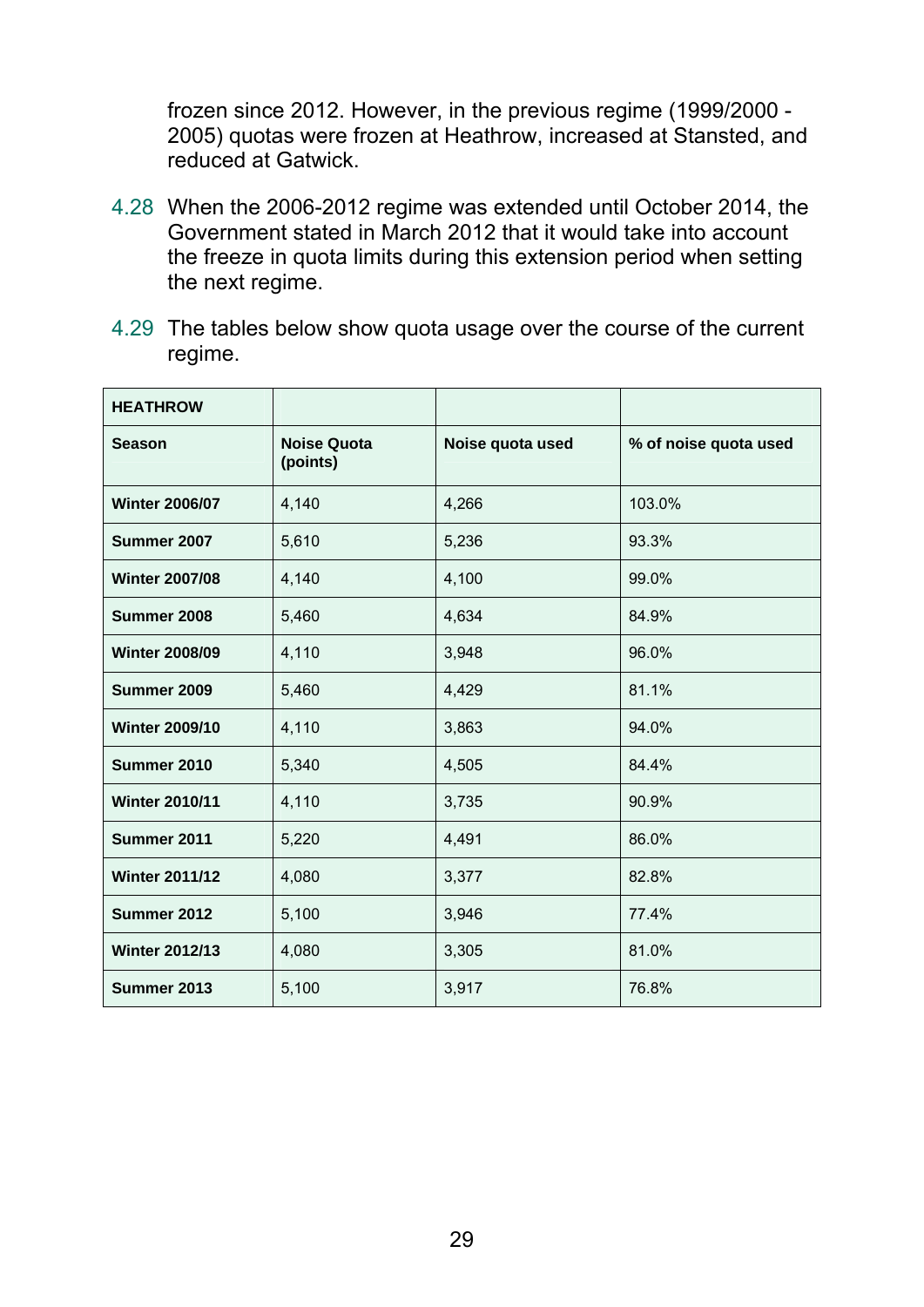| <b>GATWICK</b>        |                                |                  |                       |
|-----------------------|--------------------------------|------------------|-----------------------|
| <b>Season</b>         | <b>Noise Quota</b><br>(points) | Noise quota used | % of noise quota used |
| <b>Winter 2006/07</b> | 2,300                          | 1,355            | 58.9%                 |
| Summer 2007           | 6,700                          | 5,329            | 79.5%                 |
| <b>Winter 2007/08</b> | 2,240                          | 1,542            | 68.9%                 |
| Summer 2008           | 6,600                          | 5,660            | 85.8%                 |
| <b>Winter 2008/09</b> | 2,180                          | 1,169            | 53.6%                 |
| Summer 2009           | 6,500                          | 4,787            | 73.6%                 |
| <b>Winter 2009/10</b> | 2,120                          | 1,237            | 58.3%                 |
| Summer 2010           | 6,400                          | 4,824            | 75.4%                 |
| <b>Winter 2010/11</b> | 2,060                          | 1,281            | 62.2%                 |
| Summer 2011           | 6,300                          | 4,999            | 79.3%                 |
| <b>Winter 2011/12</b> | 2,000                          | 920              | 46.0%                 |
| Summer 2012           | 6,200                          | 4,994            | 80.5%                 |
| <b>Winter 2012/13</b> | 2,000                          | 1,044            | 52.2%                 |
| Summer 2013           | 6,200                          | 4,818            | 77.7%                 |

| <b>STANSTED</b>       |                                |                  |                       |
|-----------------------|--------------------------------|------------------|-----------------------|
| <b>Season</b>         | <b>Noise Quota</b><br>(points) | Noise quota used | % of noise quota used |
| <b>Winter 2006/07</b> | 3,510                          | 2,514            | 71.6%                 |
| Summer 2007           | 4,900                          | 4,400            | 89.8%                 |
| <b>Winter 2007/08</b> | 3,470                          | 2,428            | 70.0%                 |
| Summer 2008           | 4,850                          | 3,931            | 81.1%                 |
| <b>Winter 2008/09</b> | 3,430                          | 2,137            | 62.3%                 |
| Summer 2009           | 4,800                          | 3,538            | 73.7%                 |
| <b>Winter 2009/10</b> | 3,390                          | 2,343            | 69.1%                 |
| Summer 2010           | 4,750                          | 3,454            | 72.7%                 |
| <b>Winter 2010/11</b> | 3,350                          | 1,766            | 52.7%                 |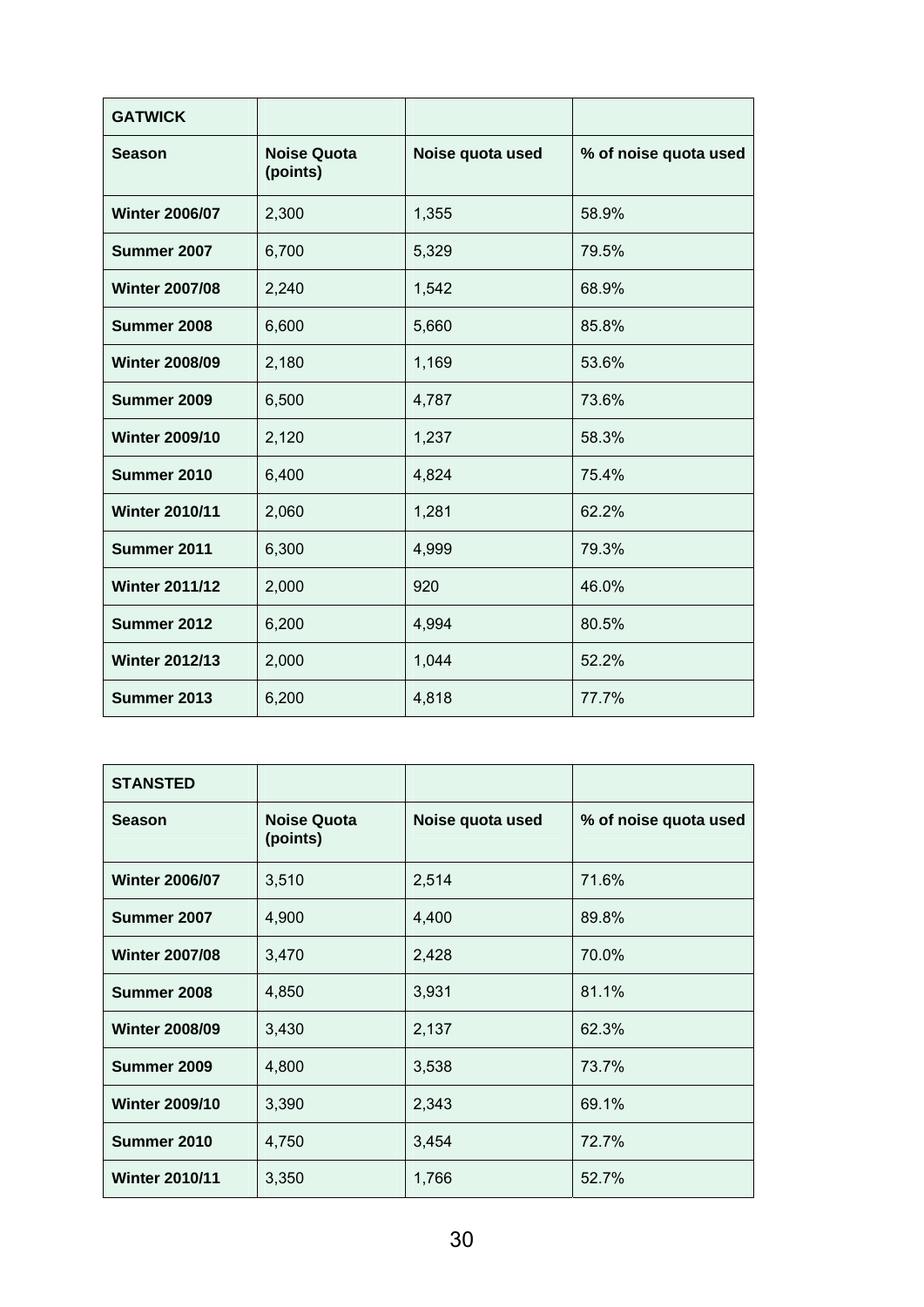| Summer 2011           | 4,700 | 3,552 | 75.6% |
|-----------------------|-------|-------|-------|
| <b>Winter 2011/12</b> | 3,310 | 1,632 | 49.3% |
| Summer 2012           | 4,650 | 3,604 | 77.5% |
| <b>Winter 2012/13</b> | 3,310 | 2,023 | 61.1% |
| Summer 2013           | 4,650 | 3,513 | 75.5% |

- 4.30 It is clear from current quota usage that there is some unused noise quota, though this varies by airport and by season. We have had regard to this under-usage of noise quota limits and to the recent freeze in noise quota limits from 2012 onwards. However, we do not propose to change the noise quota limits in the next three years, as we wish to await the outcome of the Airports Commission's work before deciding on whether any further quota limit reductions are justified. We propose to adopt this approach in light of the objective of maintaining a stable regulatory regime while the Airport Commission report is awaited, and to ensure that decisions about noise management are taken in the light of the Commission's views on the need for, and location of, new capacity.
- 4.31 Maintaining the existing noise quotas would ensure that the total noise which can be emitted in 2017 is no higher than what could have been emitted in 2011-12. However, we consider that maintaining the status quo until 2017 would have no adverse effects in practice.
- 4.32 At Heathrow, we fully expect the trend in quieter aircraft to continue during this period. The aircraft that airlines use at Heathrow are already on average around 15% quieter than the total global fleets of those airlines and there are more A380 services at Heathrow than at any other European hub<sup>[32](#page-30-0)</sup>. Notably, British Airways has recently started using A380s on its Heathrow-Hong Kong service, replacing the noisier B747-400 $^{33}$  $^{33}$  $^{33}$ , and has said publicly that it will put A380s on the Heathrow-Johannesburg service in 2014. Both these routes include flights which currently land in the night quota period. Therefore, unless the aircraft types currently used in the night quota period were replaced with noisier ones, which we consider unlikely, in the case of Heathrow we expect noise to reduce further regardless of permitted quota limits.

 $\overline{a}$ <sup>32</sup> Source: A Quieter Heathrow

<span id="page-30-1"></span><span id="page-30-0"></span><sup>&</sup>lt;sup>33</sup> The A380 is QC 0.5 on arrival vs QC2 for the B747-400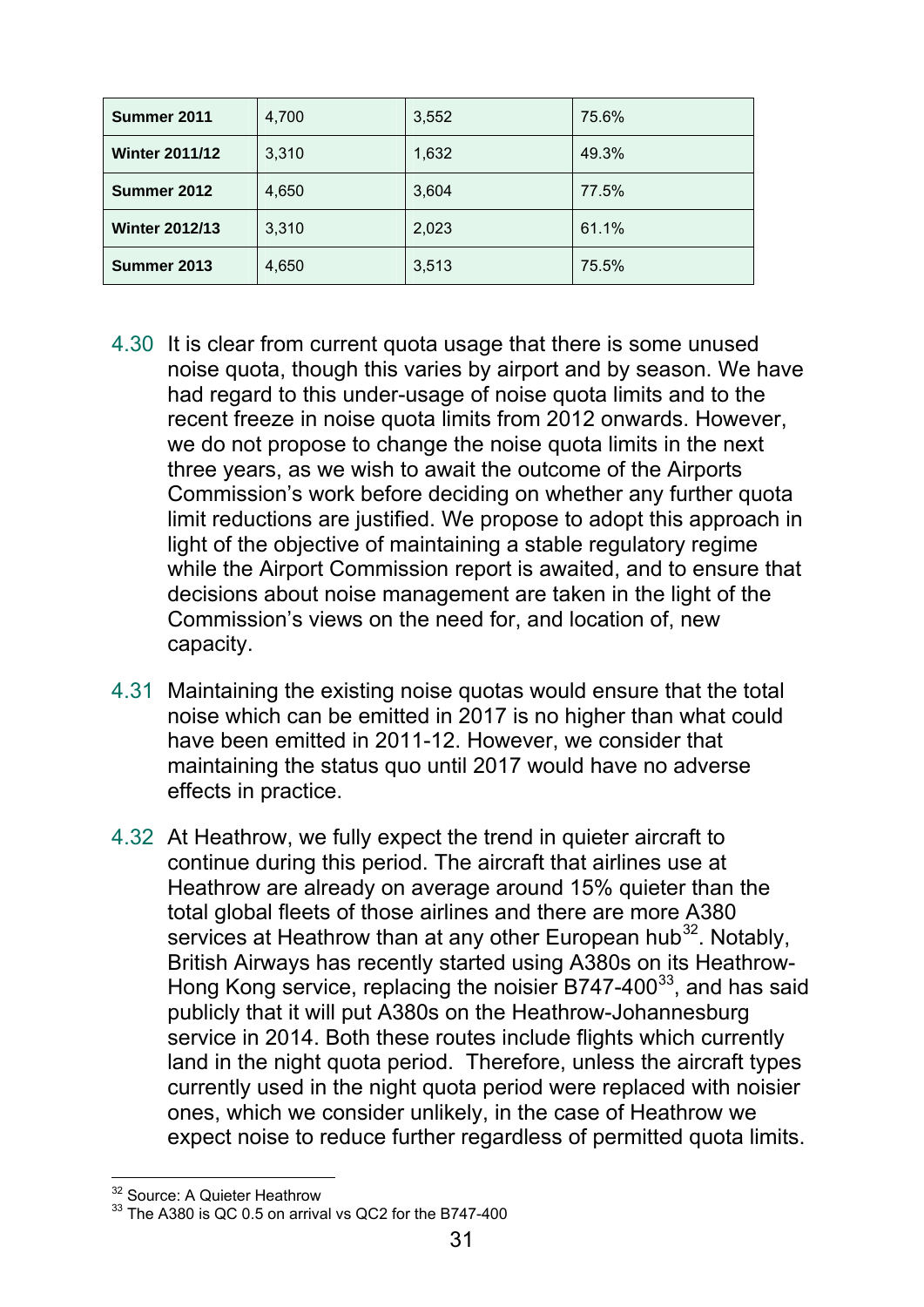- 4.33 The Airport has publicly said it wants airlines to do still more to modernise their fleets and fly quieter planes at Heathrow and we will want to review what further progress has been made when the regime is next reviewed in 2016.
- 4.34 The scope for noise reduction in the short term at Gatwick and Stansted is less certain as there is unused movement capacity, especially in the winter season, and the majority of movements are already short haul quieter aircraft. Responses to the first stage consultation questioned the scope to reduce the noise quota given the fact that historically traffic levels were low.
- 4.35 The extent to which the unused noise quota might be used in future would therefore depend on the nature of demand for the unused movements at these airports and any change in traffic from short haul to long haul services. However, despite these uncertainties we consider it unlikely that the full noise quota would be reached during this period. Given the improvements in the noise environment at these airports and the relatively low numbers of people affected $34$ , even with expected growth projections to 2017, maintaining the current noise quota limits would mean the permitted noise impact would not be increased over that permitted in 2011-12.
- 4.36 We propose therefore that the noise quota limits for the next regime would be:

| <b>Winter</b> | <b>Summer</b> | Winter  | <b>Summer</b> | Winter  | <b>Summer</b> |
|---------------|---------------|---------|---------------|---------|---------------|
| 2014/15       | 2015          | 2015/16 | 2016          | 2016/17 | 2017          |
| 4,080         | 5.100         | 4,080   | 100<br>5.     | 4,080   | 5,100         |

**Heathrow** 

**Gatwick** 

| <b>Winter</b> | <b>Summer</b> | Winter  | <b>Summer</b> | Winter  | <b>Summer</b> |
|---------------|---------------|---------|---------------|---------|---------------|
| 2014/15       | 2015          | 2015/16 | 2016          | 2016/17 | 2017          |
| 2,000         | 6.200         | 2,000   | 6,200         | 2,000   | 6,200         |

**Stansted** 

| Winter  | Summer | Winter  | Summer | Winter  | <b>Summer</b> |
|---------|--------|---------|--------|---------|---------------|
| 2014/15 | 2015   | 2015/16 | 2016   | 2016/17 | 2017          |
| 3,310   | 4,650  | 3,310   | 4,650  | 3,310   | 4,650         |

<span id="page-31-0"></span><sup>-</sup> $34$  See results for 6.5 hour Lnight contours in Table 3 of the first stage consultation.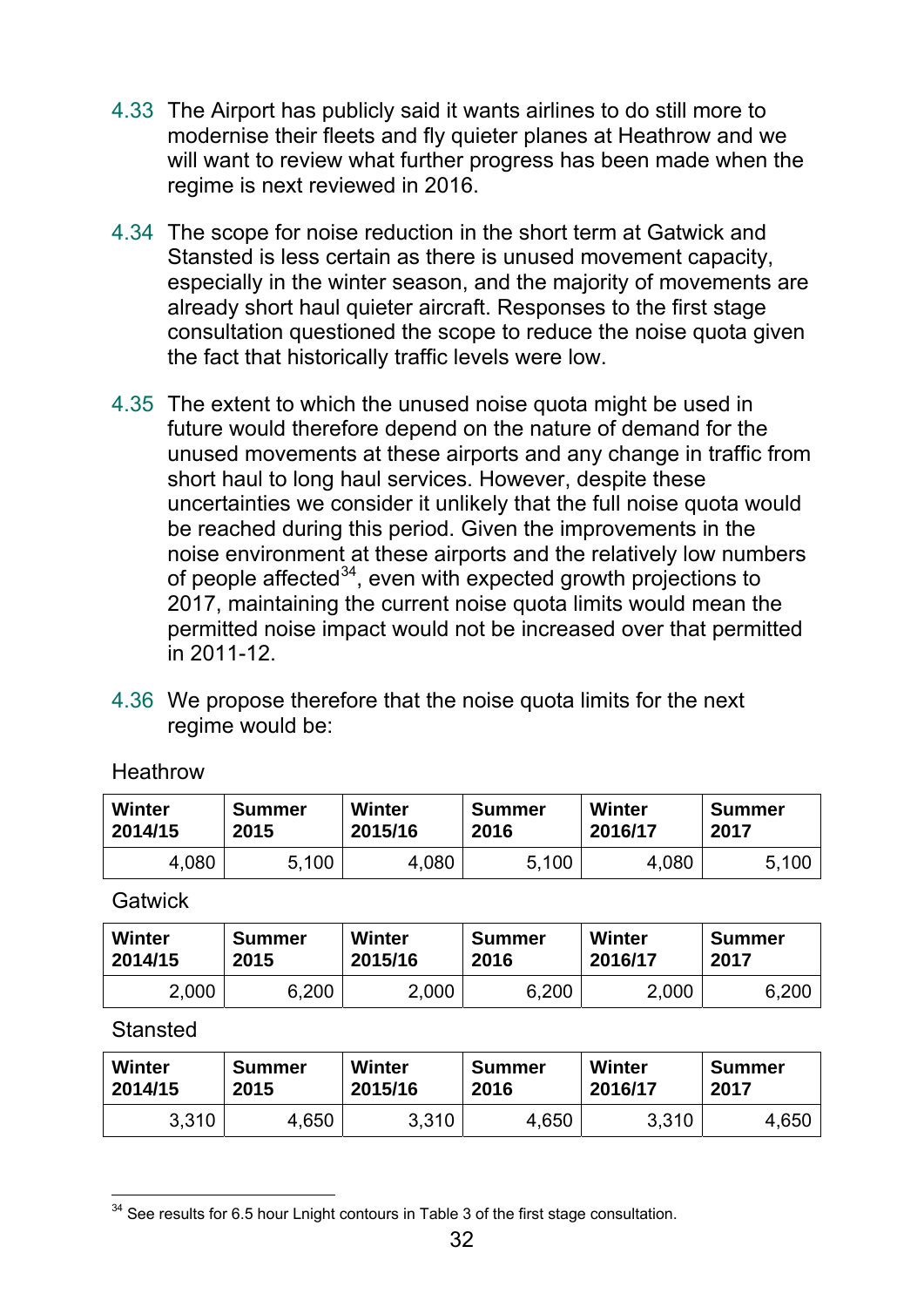- 4.37 Annex B sets out our estimated forecast noise contours and population affected for the three airports, for the beginning and end of the proposed three year regime period. The 2011-12 maximum usage contours provided previously at Annex B of the stage 1 consultation indicate the theoretical worst-case noise exposure at each airport, though we do not expect this to occur. We will review our forecast about movements and use of noise quotas before any decision is taken on the new regime.
- 4.38 As Gatwick and Stansted airports both have capacity for increased night movements within the existing movements limit, we have provided forecasts based on central and high demand assumptions, which are explained in the draft Impact Assessment (IA). Even under the high demand scenarios, we do not expect demand to exceed the existing movement limits at Gatwick or Stansted, taking account of the ability to carry over or bring forward unused quota from season to season.
- 4.39 Noise quota limits after 2017 will be considered in the context of all relevant developments when the regime as a whole is next reviewed. This would include the conclusions of the Airports Commission and noise reduction benefits from improved aircraft technology which have occurred at that time and are expected to occur in the future. We will be able to track these changes and reflect on them when we consult on the next regime.
- 4.40 In the meantime, we would be interested in any further evidence about levels of disturbance, and also how this can be balanced with the need to share the benefits of quieter aircraft between the community and the aviation industry (for example by trading off quieter flights for increased capacity, or more predictable periods of respite with higher total numbers of flights). Individuals and groups are also encouraged to engage with the Airports Commission when it consults on proposals that are likely to include night noise impacts.

**Q6: Do you agree that we should maintain the existing movement and noise quota limits until October 2017? If not, please set out your preferred options and reasons – this could include the noise and economic impact of any alternatives.** 

**Q7: Do you have any comments on our forecasts to October 2017?**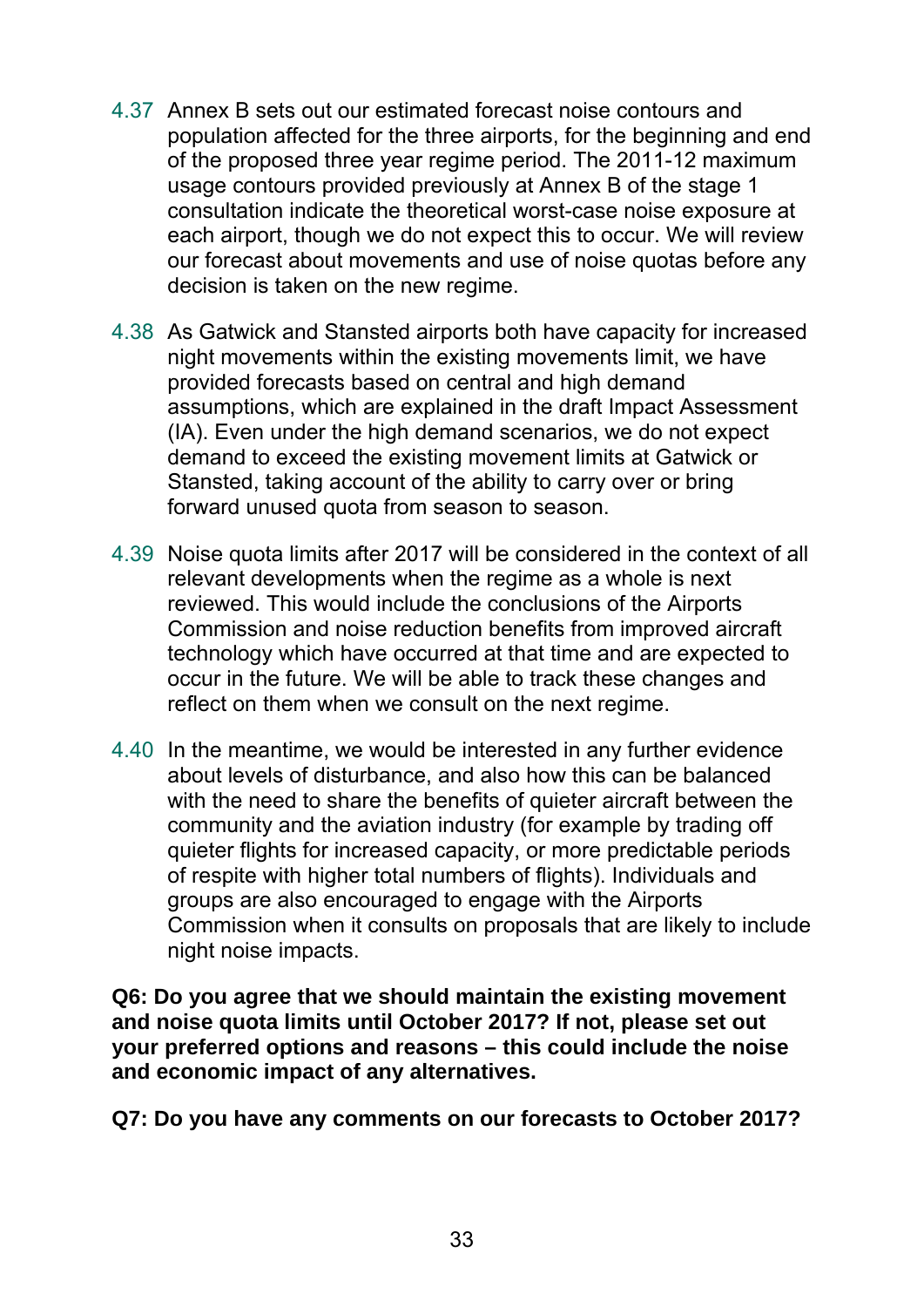**Q8: Do you have any views on how the benefits of quieter aircraft can be shared in future between communities living close to the airport and the aviation industry?** 

## <span id="page-33-0"></span>Ban of noisiest aircraft (QC/8/16)

- 4.41 Any aircraft which is rated as QC/8 or QC/16<sup>35</sup> may not take off in the night period, except in the period 23:00-23:30 in circumstances where;
	- it was scheduled to take off prior to 23:00;
	- the take-off was delayed for reasons beyond the control of the aircraft operator; and
	- the airport authority has not given notice to the aircraft operator precluding take-off.
- 4.42 The table below shows the number of QC/8 departures between 23.00 and 23.30 at Heathrow, Gatwick and Stansted in the last three years. There were no  $QC/16$  movements<sup>[36](#page-33-2)</sup>.

|                 | 2010  |                  | 2011  |                  | 2012  |                  |
|-----------------|-------|------------------|-------|------------------|-------|------------------|
|                 | Cargo | <b>Passenger</b> | Cargo | <b>Passenger</b> | Cargo | <b>Passenger</b> |
| Heathrow        |       |                  |       |                  |       |                  |
| Gatwick         |       |                  |       |                  |       |                  |
| <b>Stansted</b> |       |                  |       |                  |       |                  |

- 4.43 In 2013, up to the end of October there were a further two movements of QC/8 passenger aircraft at Stansted. There were none at Heathrow or Gatwick and no QC/16 movements.
- 4.44 In all cases, the passenger flights were not operated by airlines but were privately operated flights by state owned aircraft.
- 4.45 Although unscheduled arrivals of QC/8 or QC/16 aircraft in the night are not currently prohibited, an aircraft noisy enough on arrival such that it could only meet QC/8 or QC/16 would in

<sup>-</sup> $^{35}$  See paragraphs 4.5-4.7 of the first stage consultation for an explanation of QC bands<br><sup>36</sup> See footnote 24 in first stage consultation for a description of how numbers of QC/8 and QC/16

<span id="page-33-2"></span><span id="page-33-1"></span>movements have been calculated and the degree of certainty in the estimate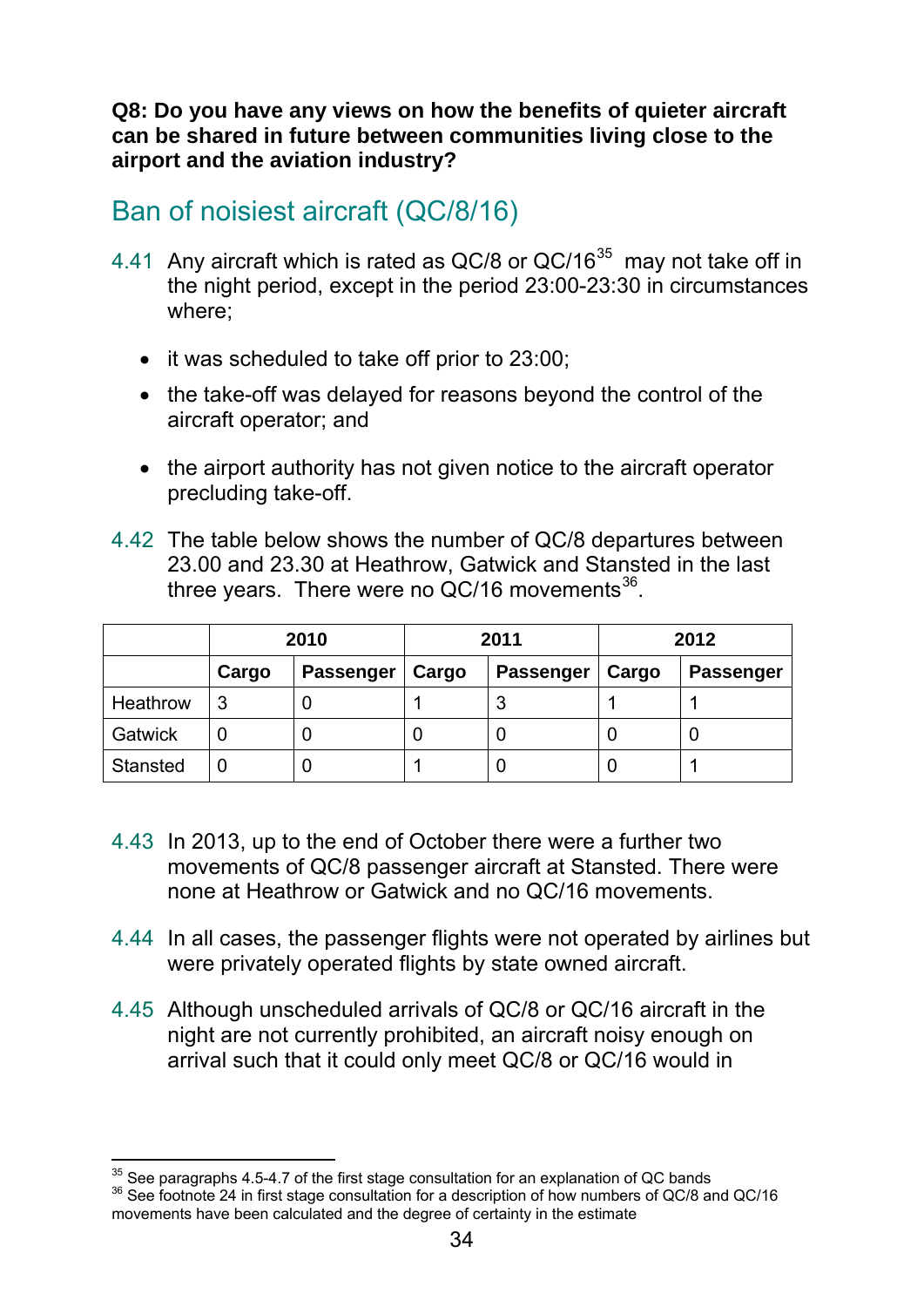practice usually mean that it was an older Chapter 2 aircraft  $37$ . Such aircraft were phased out in 2002 $38$  and it is now very unlikely that there are any aircraft in operation that do not meet at least the QC/4 standard on arrival.

- 4.46 Responses from the first stage consultation were generally supportive or ambivalent to the possibility of an extension of the operational ban to include the 23.00-23.30 period. As noted above we expect the likelihood of these flights being delayed to be very low given the small number of QC/8 or QC/16 flights seen in recent years. The costs are therefore likely to be negligible. The operational ban will, however, have the benefit of giving greater certainty that no such noise events may occur and so should prevent any awakenings caused by movements (albeit rare) of these noisier aircraft types $39$ .
- 4.47 In the table below we have indicated the area, population and number of households included within the 90dBA SEL (Sound Exposure Level) footprint from a generic QC/8 aircraft along a single departure route at Heathrow and Stansted<sup>[40](#page-34-3)</sup>. This is a theoretical aircraft which would be classified towards the top of the QC/8 band. SEL is measured in dBA and takes account of both the duration and intensity of the noise event. 90 dBA SEL corresponds to the threshold of sleep disturbance based on large scale studies in the UK. For noise events in the range 90-100 dBA SEL the likelihood of the average person being awakened by an aircraft noise event is about 1 in  $75^{41}$ . If this finding is applied directly to the population exposed, it is possible to estimate the approximate number of people along each departure route likely to be awakened<sup>42</sup>. The results provide an illustration of the numbers of people that could benefit from an operational ban of QC/8 and QC/16 aircraft. The extent of the footprints is illustrated at Annex E.

<span id="page-34-0"></span><sup>-</sup> $37$  Chapter 2 aircraft are "characterised by the noisier, low bypass turbofan aircraft and early high bypass turbofan aircraft"

<sup>(</sup>http://www.caa.co.uk/default.aspx?catid=68&pagetype=70&gid=69&faqid=33)

 $38$  Ibid.

<span id="page-34-2"></span><span id="page-34-1"></span><sup>&</sup>lt;sup>39</sup> Movements by these aircraft types would, however, still be possible during the night if they qualified for a dispensation

<span id="page-34-3"></span> $40$  Results have not been provided for Gatwick on the basis that there were no QC/8 movements at that airport between 2010 and 2012

<span id="page-34-4"></span><sup>41</sup> Report of a Field Study of Aircraft Noise and Sleep Disturbance, Department of Transport, December 1992

<span id="page-34-5"></span> $42$  It is acknowledged that this analysis is a simplistic one. For example, the 1 in 75 relates to awakenings from sleep and not to sleep prevention at the beginning of the night or following an awakening during the night, and it is known that some people are more likely to be awakened than others. However the figures are presented to provide an illustration of the numbers of people that could benefit from an operational ban of the noisiest aircraft classified QC/8 and QC/16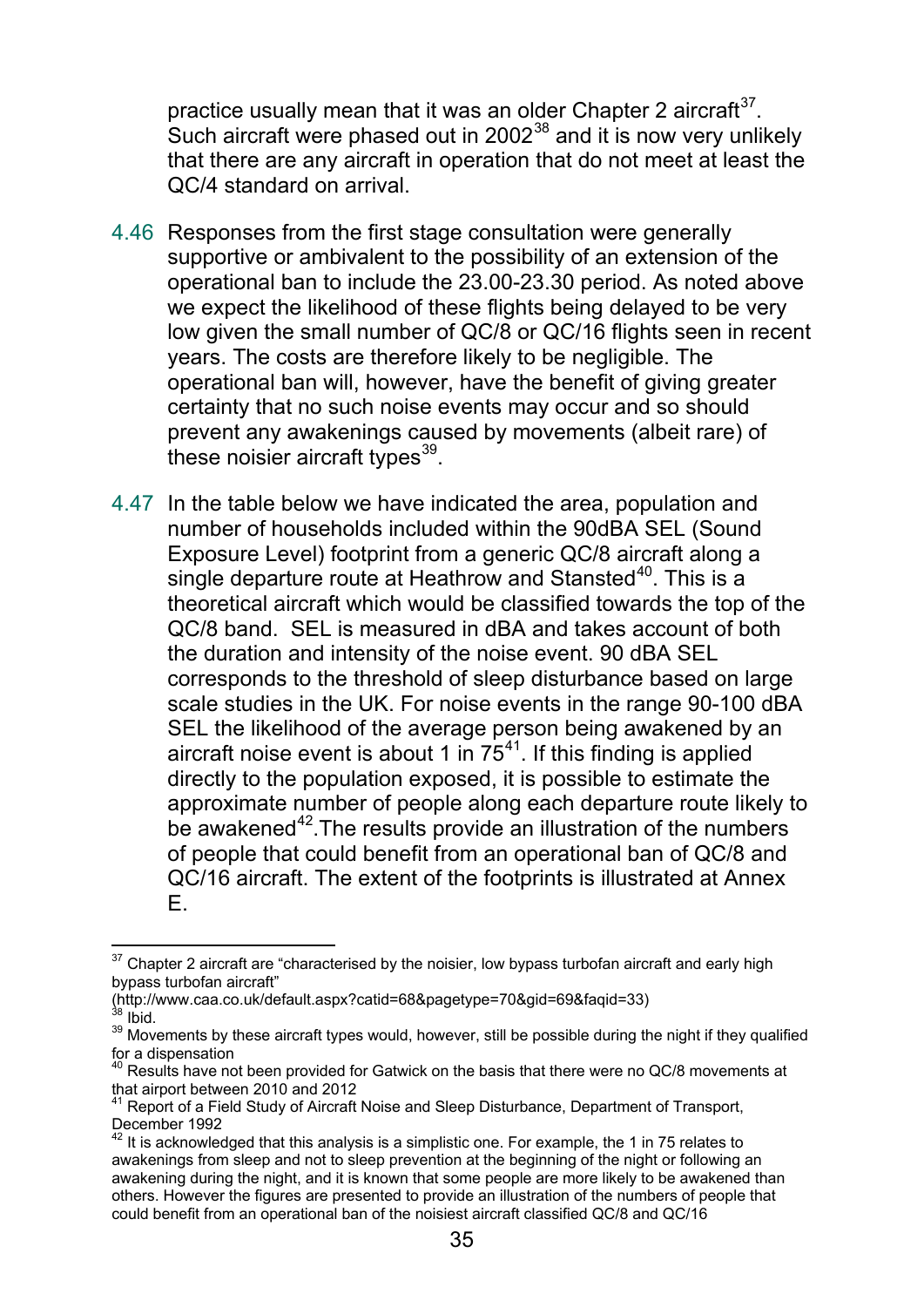|                            | <b>Footprint</b><br>Area | <b>Population</b> | <b>Households</b> | <b>Estimated nos. of</b> |
|----------------------------|--------------------------|-------------------|-------------------|--------------------------|
| Airport/Route              | (sq km)                  | (1000s)           | (1000s)           | awakenings (1 in<br>75)  |
| Heathrow/09R<br><b>BPK</b> | 24.9                     | 94.0              | 33.4              | 1,250                    |
| Stansted/22<br><b>BUZ</b>  | 23.7                     | 1.8               | 0.6               | 25                       |

- 4.48 We therefore propose to make this change in the next regime. This is not dependent on any other option.
- 4.49 We are not proposing any changes to the rules around QC/4 aircraft, as we consider that the costs of an operational ban would outweigh the benefits in the next regime. The scheduling ban of QC/4 aircraft during the night quota period (23.30 to 06.00) will therefore be maintained in the next regime.

**Q9(a): Do you agree with extending the operational ban of QC/8 and QC/16 aircraft to the entire night period (23:00 – 07:00)?** 

**Q9(b): Do you agree with our assessment of the costs and benefits in the draft IA?** 

**Q10: Are there any other changes to the regime which we should consider?**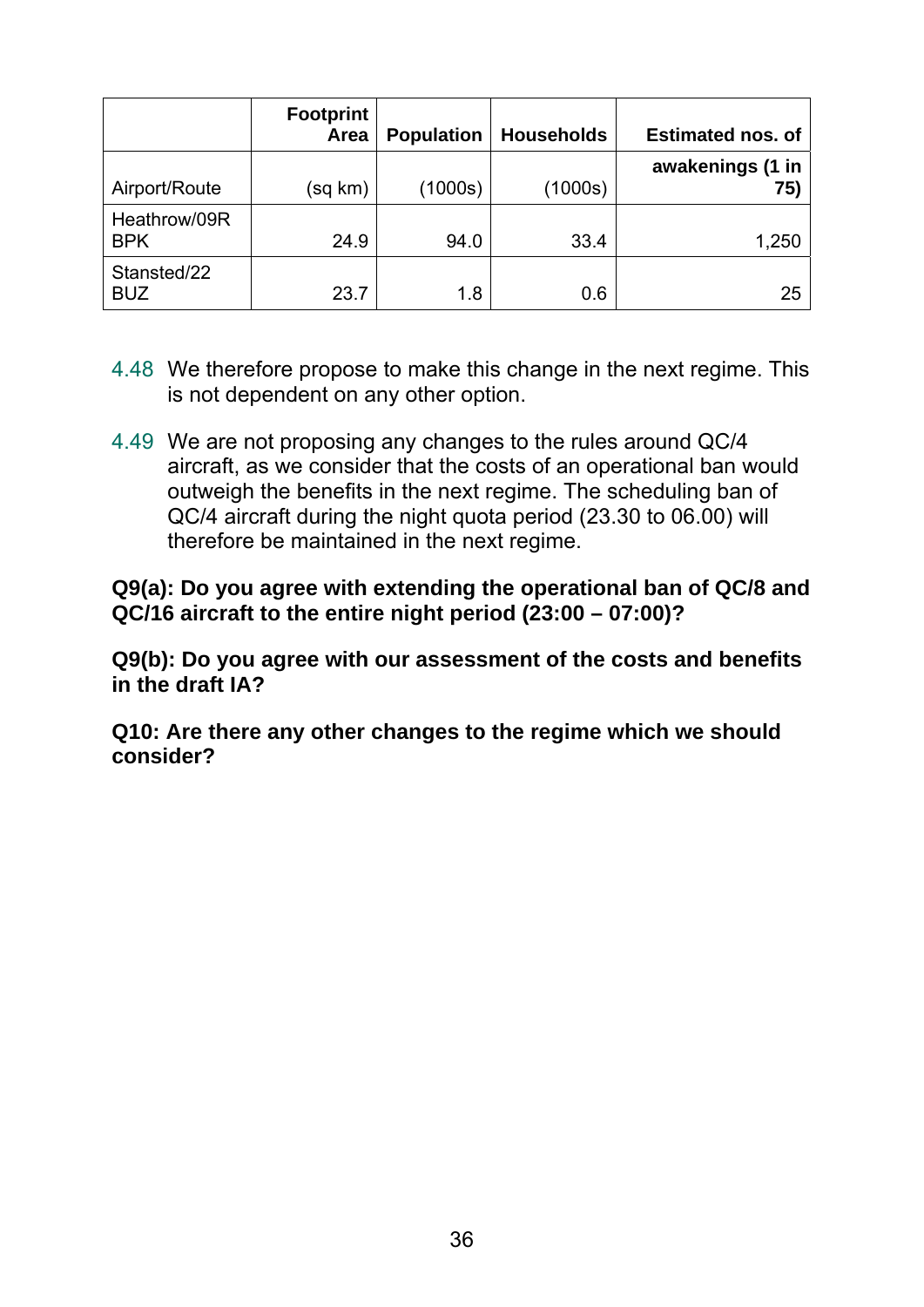# <span id="page-36-0"></span>5. Other matters which we have considered

5.1 In accordance with the ICAO balanced approach and the 2003 Regulations, this Chapter sets out relevant information which we have considered in addition to the policy proposals set out in Chapter 4. This includes other policy options discussed in the stage 1 consultation. More detail on these and the Government's response can be found in the summary of responses document (annex G).

### <span id="page-36-1"></span>Noise at source

- 5.2 As explained in the section on new objectives, the historic trend in average QC points per movement in the night quota period is a key indicator which demonstrates the extent to which aircraft have become quieter over time in line with fleet turnover. We have taken account of all publicly available evidence on fleet turnover, along with responses to the first stage consultation, when assessing the noise quota options (see Chapter 4).
- 5.3 Earlier this year, a tougher international noise standard was agreed in the ICAO Committee on Aviation Environmental Protection  $(CAEP)^{43}$ . This requires new types of large civil aircraft, from 2017, to be at least 7dB quieter in total, across the three test points, than the current standard. Standards for smaller aircraft will be similarly reduced in 2020.

### <span id="page-36-2"></span>Land use planning

5.4 The first stage consultation explained the Government's national policies on noise and land use planning as set out in the National Planning Policy Framework. To supplement this, the Government published on 28 August 2013 new national planning practice guidance as an online resource $44$ . This included guidance on noise. The guidance was open for informal comment until 14 October. Final guidance will be published later in the autumn.

 $\overline{a}$ 

<span id="page-36-4"></span><span id="page-36-3"></span><sup>&</sup>lt;sup>43</sup> http://www.icao.int/Newsroom/News%20Doc%202013/COM.4.13.EN.pdf<br><sup>44</sup> https://www.gov.uk/government/news/new-streamlined-planning-guide-launched-online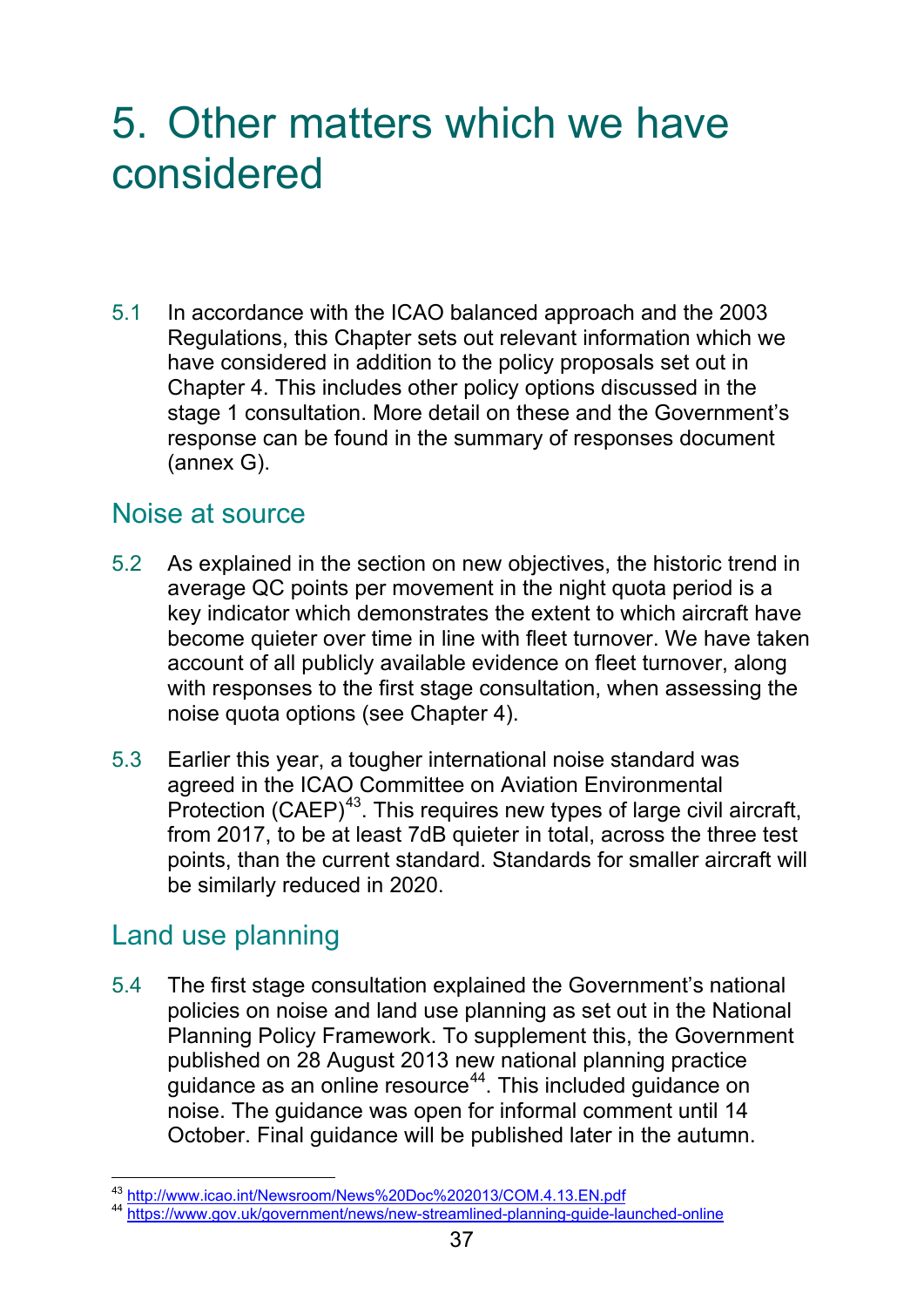Though its does not mention aviation or any other specific sources of noise, the draft guidance states that noise needs to be considered when new developments may create additional noise and when new developments would be sensitive to the prevailing acoustic environment. It gives guidance on how to recognise when noise could be a concern, the factors to consider and how to mitigate the adverse effects of noise.

- 5.5 The previous consultation also included contour maps and population exposure figures comparing 2002-03 and 2011-12 for Lnight (6.5 hours). Whilst contour area had reduced at all three airports<sup>[45](#page-37-1)</sup> at Heathrow population had increased in all contours below 57dB and at Gatwick it had increased in just the 48 dB contour. At Stansted there were no increases. Increases are likely to be the result of higher population densities in these areas reflected in the 2011 Census data.
- 5.6 In their responses to the consultation, local authorities in the immediate vicinity of the airports predicted no increase or only slight increases in numbers of residential units in some areas within the current night noise contours.
- 5.7 We note that all three airports have indicated that they are engaged with their local authorities in the local planning process to ensure noise-sensitive development is managed appropriately. In doing so, they will wish to note the forecast contour and population data for 2016-17 in annex B. We have also included maps for the 2016-17 central forecasts. Maps for the other scenarios are available in electronic format (or hard copies) on request.

## <span id="page-37-0"></span>Operational procedures

### **Recent / current night trials**

5.8 Heathrow Airport carried out a trial of early morning respite earlier this year, which aimed to give residents in specific areas relief from early morning aircraft noise by introducing zones which would be avoided by aircraft at the most sensitive time of the day. An independent report on the outcome of the trial was published in August<sup>[46](#page-37-2)</sup>. The report concluded that the trials brought noise respite to approximately 100,000 people living under the Heathrow flight paths in South-East and East London as well as many residents of Berkshire. However, the trial also had some unforeseen

 $\overline{a}$ 

<span id="page-37-2"></span><span id="page-37-1"></span><sup>&</sup>lt;sup>45</sup> Except in the 60dB and 63dB contours at Stansted<br><sup>46</sup> http://www.heathrowairport.com/noise/noise-in-your-area/early-morning-trial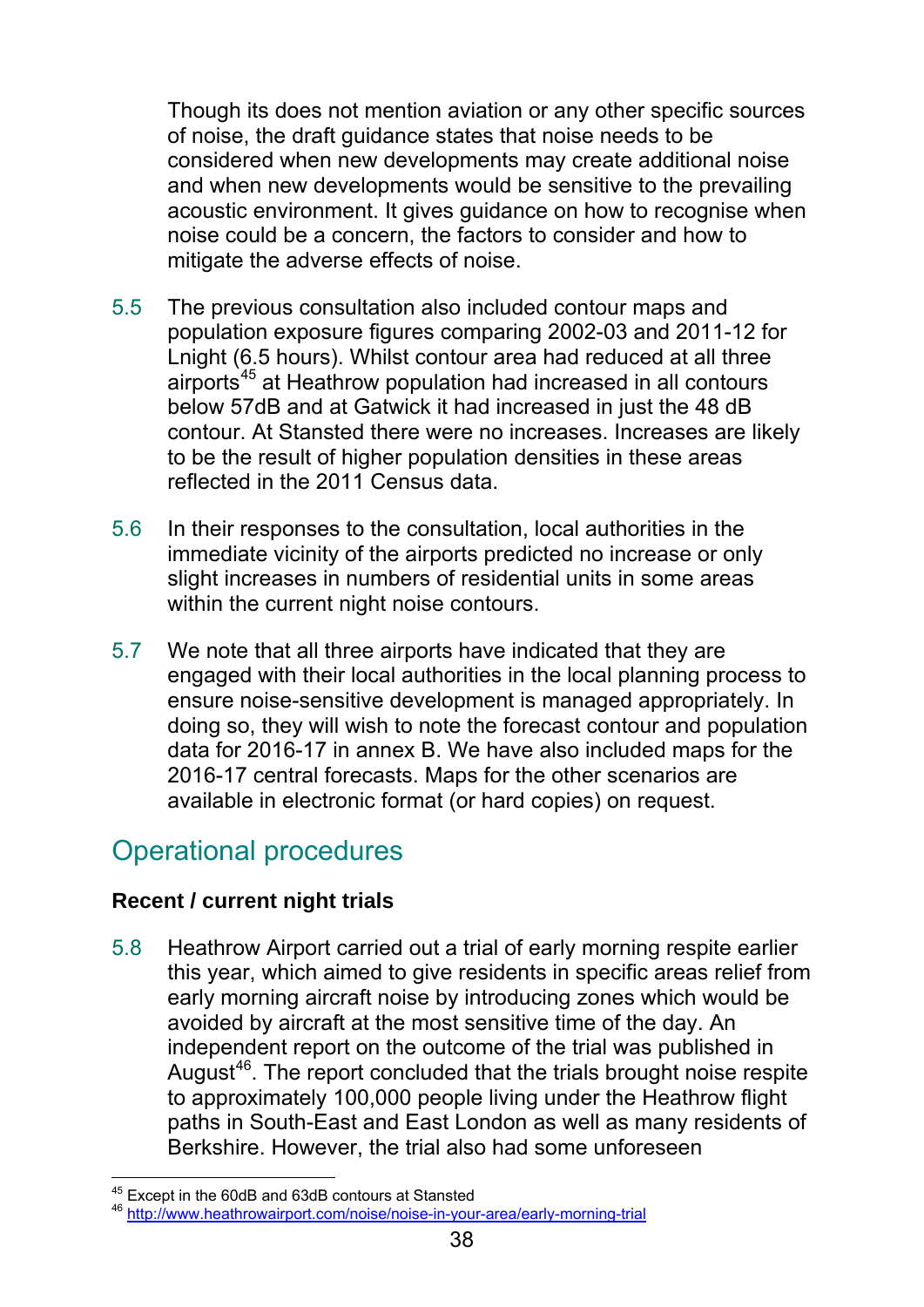consequences. Some areas, such as Brockley in South East London saw an increase in night flights. Also during the trial aircraft joined the approach paths further from touchdown in order to avoid overflying the exclusion zones. This in turn resulted in the areas between the zones being overflown more during the trial.

- 5.9 Gatwick Airport has recently carried out a trial to provide respite to reduce the impact of night noise from arriving flights. The aim of the trial was to remove overflight (below 6,000 feet) from preagreed noise impacted areas, on a pre-determined date/time basis.
- 5.10 Stansted carried out a trial earlier this year to reduce noise disturbance from aircraft arriving at night into Stansted from the west, by reducing the likelihood that they fly over the urban areas of Ware, Hertford and Hoddesdon. The trial highlighted some areas where significant benefit can be achieved both for both local the community and aircraft operators alike.
- 5.11 The Government welcomes these trials and airports' efforts to explore options for respite from night noise. We also note that there are a number of expected changes to operating procedures and to London airspace which could mitigate the impact of night noise over the coming years, though accept that these are unlikely to be fully deployed in the proposed regime period. We support the trialling of such initiatives to test the costs and benefits and will want to monitor these trials.

### <span id="page-38-0"></span>Increased angle of descent

5.12 We have noted the willingness of the aviation industry to explore steeper approaches up to  $3.25$  degrees<sup>47</sup>. Given the possible noise benefits this would bring, we would encourage these efforts and would like to see trials to assess fully the operational implications and changes in noise. We believe it is realistic to implement such trials over the course of the next regime but recognise that this would require regulatory support and would have to be carefully developed. Looking beyond the next regime, we encourage the industry to explore the operational and technical feasibility of greater angles of approach along with their environmental costs and benefits.

<span id="page-38-1"></span><sup>-</sup> $47$  See for example the Sustainable Aviation Noise Road-Map and 'A Quieter Heathrow'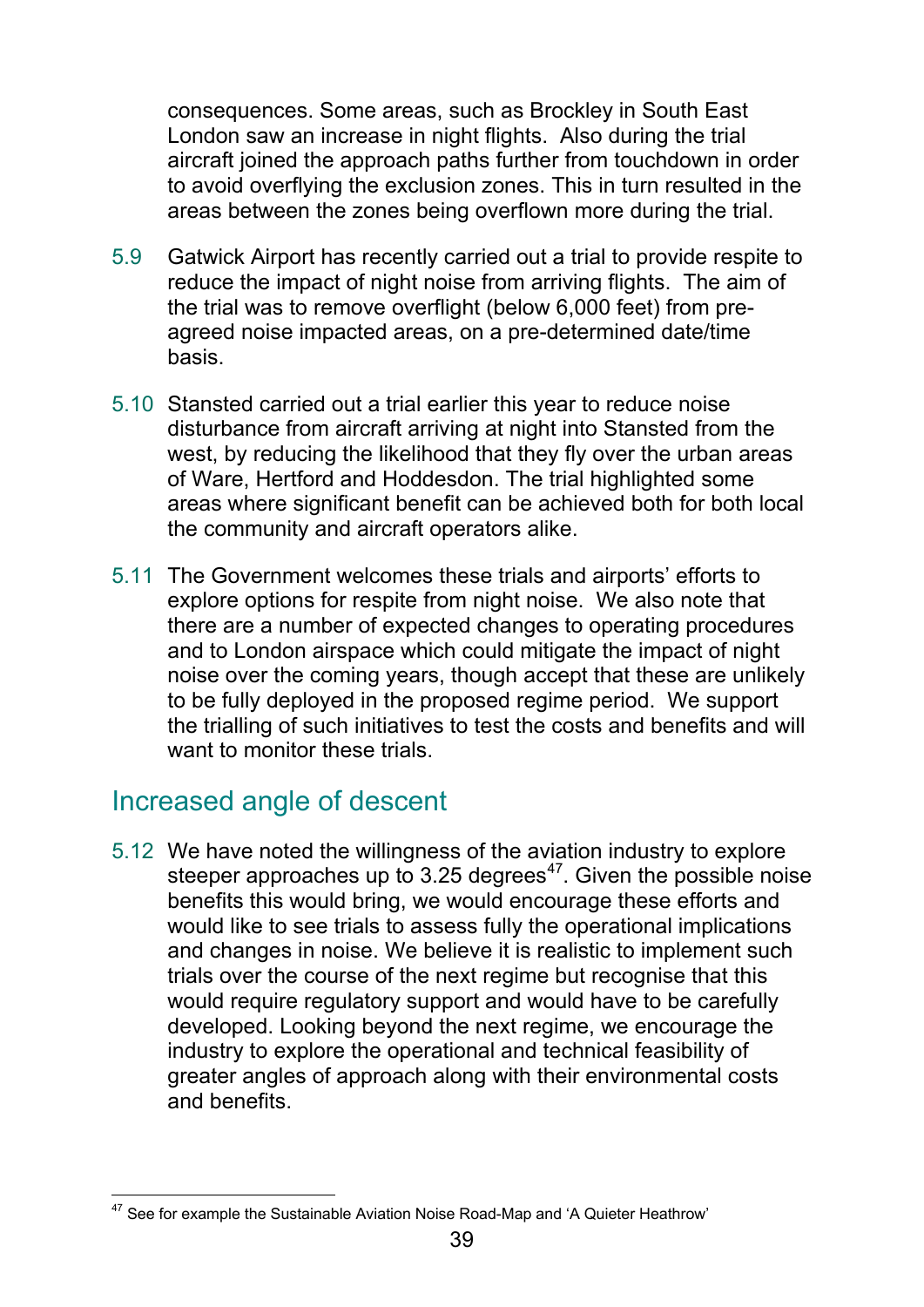# <span id="page-39-0"></span>Night-time easterly preference at Heathrow

- 5.13 We understand that Heathrow Airport Limited (HAL) and NATS are carrying out further analysis on the feasibility and likely benefits of this procedure. HAL has said it would be supportive of exploring opportunities in this area but has pointed out that a policy of providing a fairer distribution of noise and/or minimising the number of people exposed to noise might lead to different operational solutions. Its preferred approach would be to seek to trial a number of approaches during the next regime in order to test their effectiveness in achieving the policy objective rather than adopting a single approach for the duration of the regime only to find that it is ineffective in achieving the desired outcome.
- 5.14 The Department will therefore engage further with HAL on this topic both on a bilateral basis and through its Aircraft Noise Management Advisory Committee (ANMAC).
- 5.15 The first stage consultation said we do not consider that a nighttime runway preference scheme at Gatwick or Stansted is likely to have any great noise benefits. We have received no evidence to change this position.

## <span id="page-39-1"></span>Displaced landing threshold

5.16 Evidence from the first stage consultation confirms that implementing a displaced landing threshold $48$  at Heathrow would not be feasible within the next regime. However, we welcome HAL's commitment to exploring operational opportunities to reduce noise impacts and the inclusion of displaced thresholds in its document 'A Quieter Heathrow'. At Stansted, on the evidence provided, we accept that the costs appear likely to outweigh the benefits.

#### **Q11: Do you have any further comments on the scope for trialling new operational procedures which have potential noise reduction benefits in the period up to 2017?**

<span id="page-39-2"></span><sup>-</sup> $48$  A displaced landing threshold moves the point of touchdown further along the runway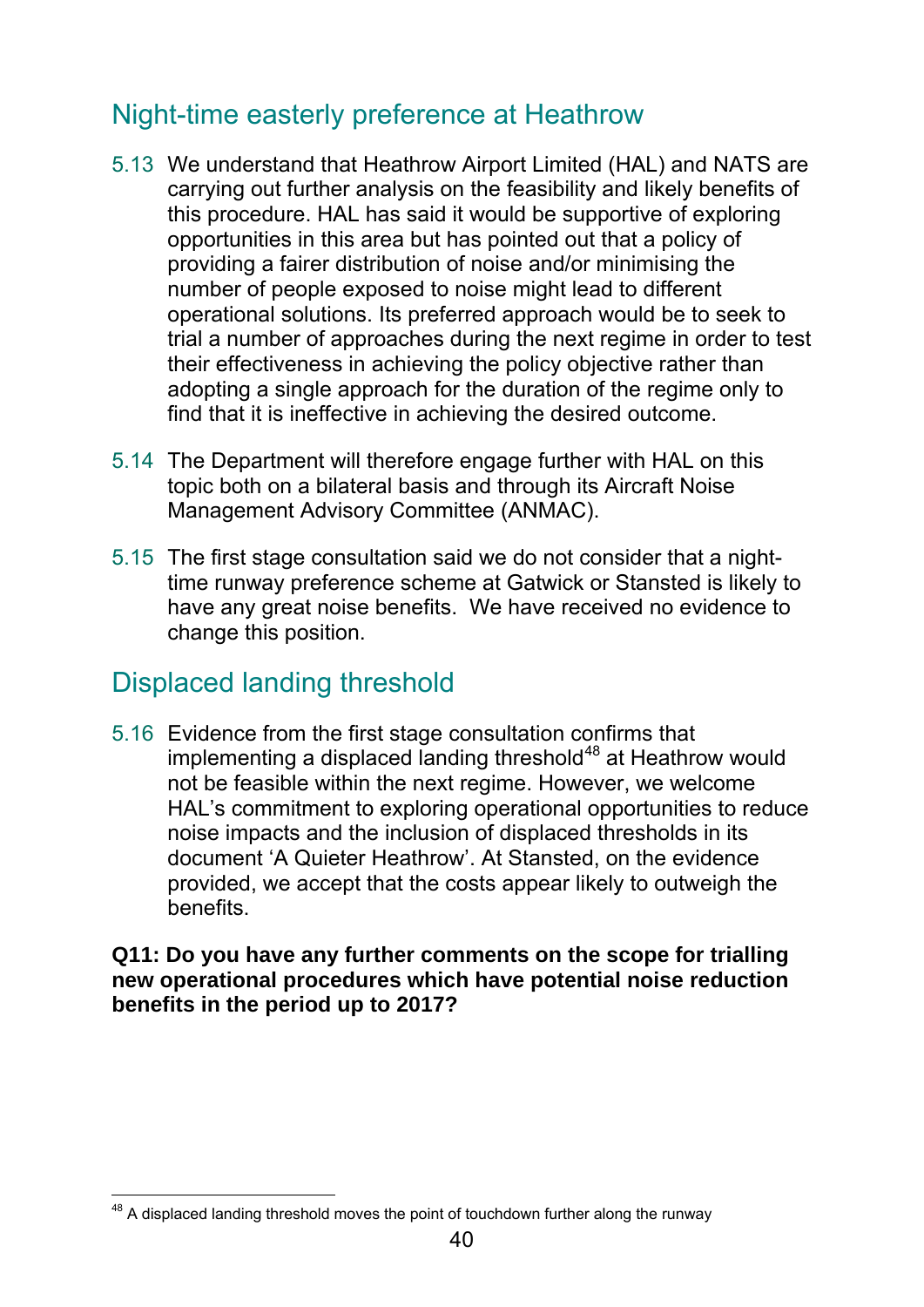# <span id="page-40-0"></span>Economic incentives – noise insulation schemes

- 5.17 Economic incentives may be considered as a noise management measure under the  $2003$  Regulations<sup>49</sup>.
- 5.18 The first stage consultation described the night noise insulation scheme as defined in the 2006 decision document and which the Government expected airports to implement on a voluntary basis, and asked for evidence on the extent to which the criteria had been met. We have received no evidence from the first stage consultation to suggest that the airports have not complied with the scheme.
- 5.19 The boundary of the scheme was based on a noise footprint of the noisiest aircraft regularly operating at the airport. Since numbers of these noisiest aircraft have decreased, the scheme's boundary now covers areas which experience less noise than in 2006.
- 5.20 Heathrow have been piloting new approaches to noise insulation during 2013, seeking to understand the local community views on these. From 2014, they plan to launch a 'Quieter Homes' programme incorporating the lessons from the pilot. Under the pilot, residents are offered customised noise insulation plans based on an assessment by an independent noise appraisal expert. A wider range of products and suppliers than before has been offered, which may improve uptake.
- 5.21 Gatwick's noise insulation scheme is similarly under evaluation and the airport is developing plans for a new scheme relating to both day and night noise, on which it will be consulting local residents.
- 5.22 In line with the policy on noise insulation in the Aviation Policy Framework, we continue to expect airports to offer compensation schemes but do not presently propose to exercise regulatory powers in this area. Noting the developments which are already in train, the Government will continue to monitor the voluntary schemes being offered.
- 5.23 We also note that Heathrow has commissioned recent research into house price and sales data around Heathrow to compare this to the London-wide picture. As reported in its recent document 'A Quieter Heathrow', the research argues that there is little evidence

<span id="page-40-1"></span><sup>-</sup> $49$  Regulation 5.(1)(b) of SI 2003 No.1742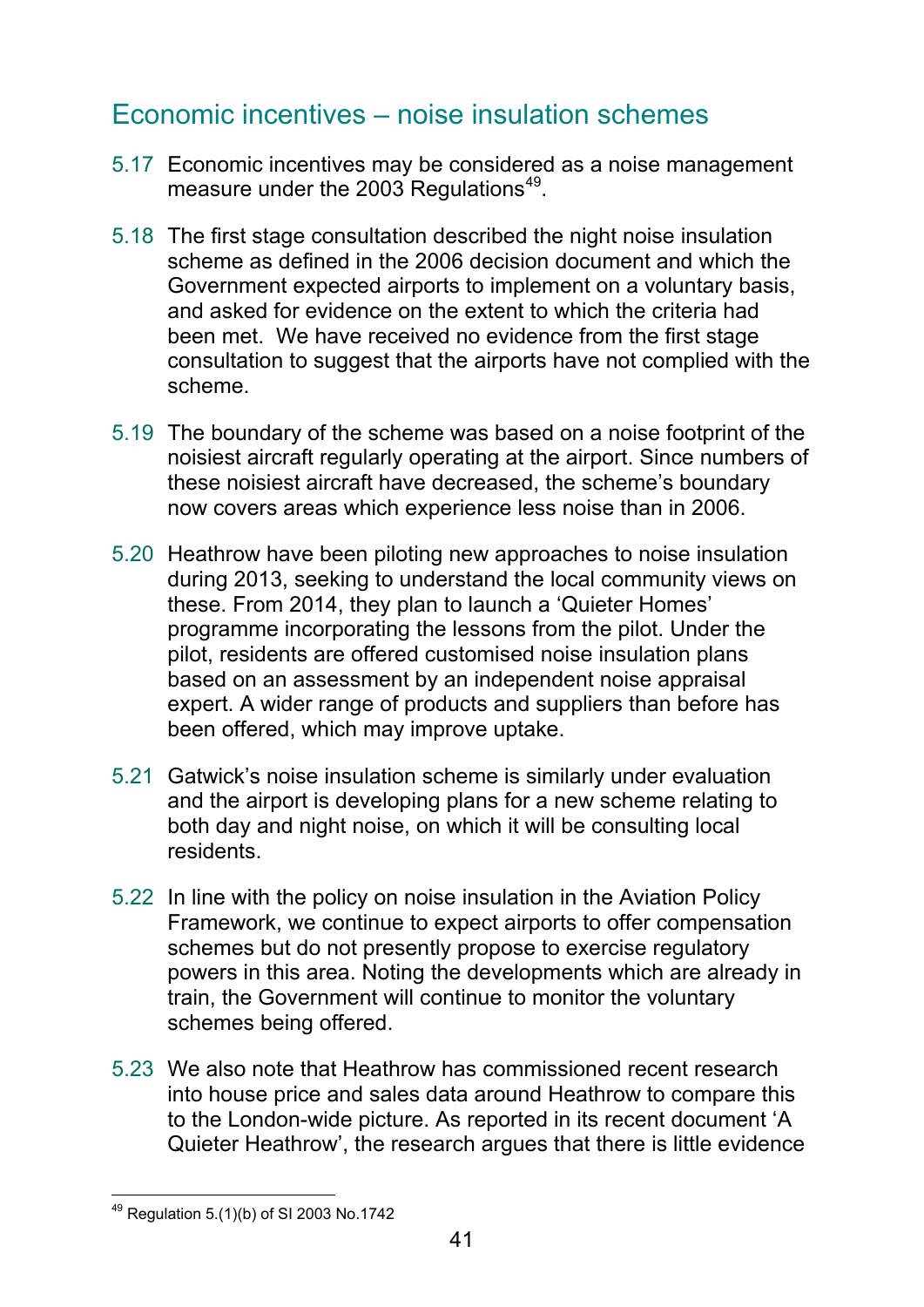that aircraft noise has a negative impact on the property market around Heathrow<sup>50</sup>

## <span id="page-41-0"></span>Economic incentives – landing charges, departure noise limits and fines

- 5.24 The CAA has recently published a review of the impact of noise and NOx landing charges $51$ . The review found that differential environmental landing charges have some incentive effects but they are unlikely to be the main financial driver for using quieter and less-polluting aircraft. More effective charging schemes could be developed which drive improvements through the setting of more appropriate charge differentials, and by earlier introduction of the higher charges for categories of aircraft that exhibit poor noise and NOx performance relative to emerging standards.
- 5.25 The study concludes by highlighting a number of principles which CAA considers to constitute good practice in the setting of airport noise and emissions charges. These include the principle that noise charges for operations occurring at night should be greater than those that occur during the day. The study notes that some airports offer disincentives for night-time operations, reflecting a general heightened sensitivity to aircraft noise occurring during the night as oppose to day, while others disincentivise operations at other times for other reasons such as demand. In some cases of the latter, an incentive to operate at night is inadvertently provided. CAA therefore recommends that there should be a clear distinction between demand-related and noise-related differential landing charges.
- 5.26 The Government welcome this study and encourages airports to consider its recommendations.
- 5.27 Heathrow Airport has committed to continue to provide a strong financial incentive for airlines to use the quietest planes currently available, including in the early morning period, through the use of variable landing charges. Its charging system was updated in 2011 to further differentiate between aircraft within the quietest noise category. This introduced a differential of ten times between the noisiest and quietest aircraft.

 $\frac{1}{50}$ 

<span id="page-41-2"></span><span id="page-41-1"></span>http://www.heathrowairport.com/static/Heathrow\_Noise/Downloads/PDF/a\_quieter\_heathrow\_2013.pdf<br><sup>51</sup> http://www.caa.co.uk/application.aspx?catid=33&pagetype=65&appid=11&mode=detail&id=5803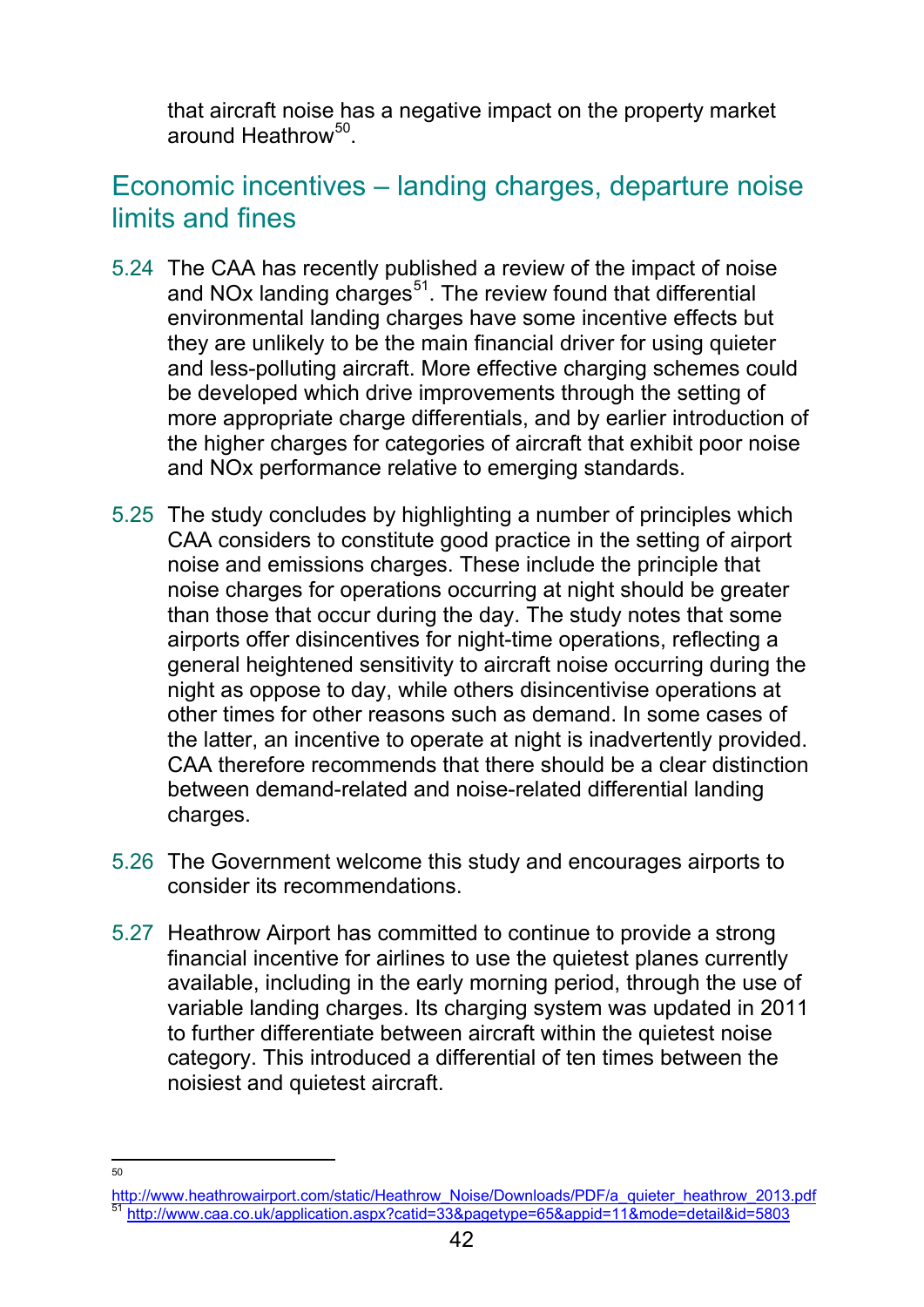5.28 The Aviation Policy Framework states that airports should regularly review noise controls and the levels of penalties (at least as often as the Noise Action Plan where applicable) in consultation with local communities and consultative committees, to ensure they remain effective. The Department's Aircraft Noise Management Advisory Committee is reviewing the departure and arrivals noise abatement procedures, including noise limits and use of penalties, to ensure that these remain appropriately balanced and effective.

## <span id="page-42-0"></span>Other operational restrictions

- 5.29 As explained above, we have considered the evidence on further extending the ban of the noisiest types of aircraft but are not proposing to make any further changes to the rules on QC/4 rated aircraft.
- 5.30 The first stage consultation also sought evidence on the scope for respite options, including mandating Heathrow's existing voluntary agreement and introducing a respite period at Gatwick or Stansted. We note the evidence that Heathrow's agreement appears to be working well. Mandating respite periods, particularly new ones, would be a substantial change and the Government does not wish to make significant changes to the night flying restrictions in the short term. It is clear that there would be a number of costs and benefits which would have to be explored further in taking forward respite options in the future.

## <span id="page-42-1"></span>**Conclusion**

- 5.31 In putting forward our proposals for future night flying restrictions, the Government has considered carefully the responses received to the first stage consultation. As well as these responses, the Government's proposals reflect in particular the following factors:
	- Recent policy statements, notably the Aviation Policy Framework and the Noise Statement Policy for England.
	- The ongoing work of the Airports Commission, its relevance to the three designated airports and our wish to create regulatory stability in this period.
	- The likely worsening of the noise climate if the existing restrictions are not maintained – in the short term at Heathrow and in the longer term at the other airports as demand for slots increases (see draft impact assessment).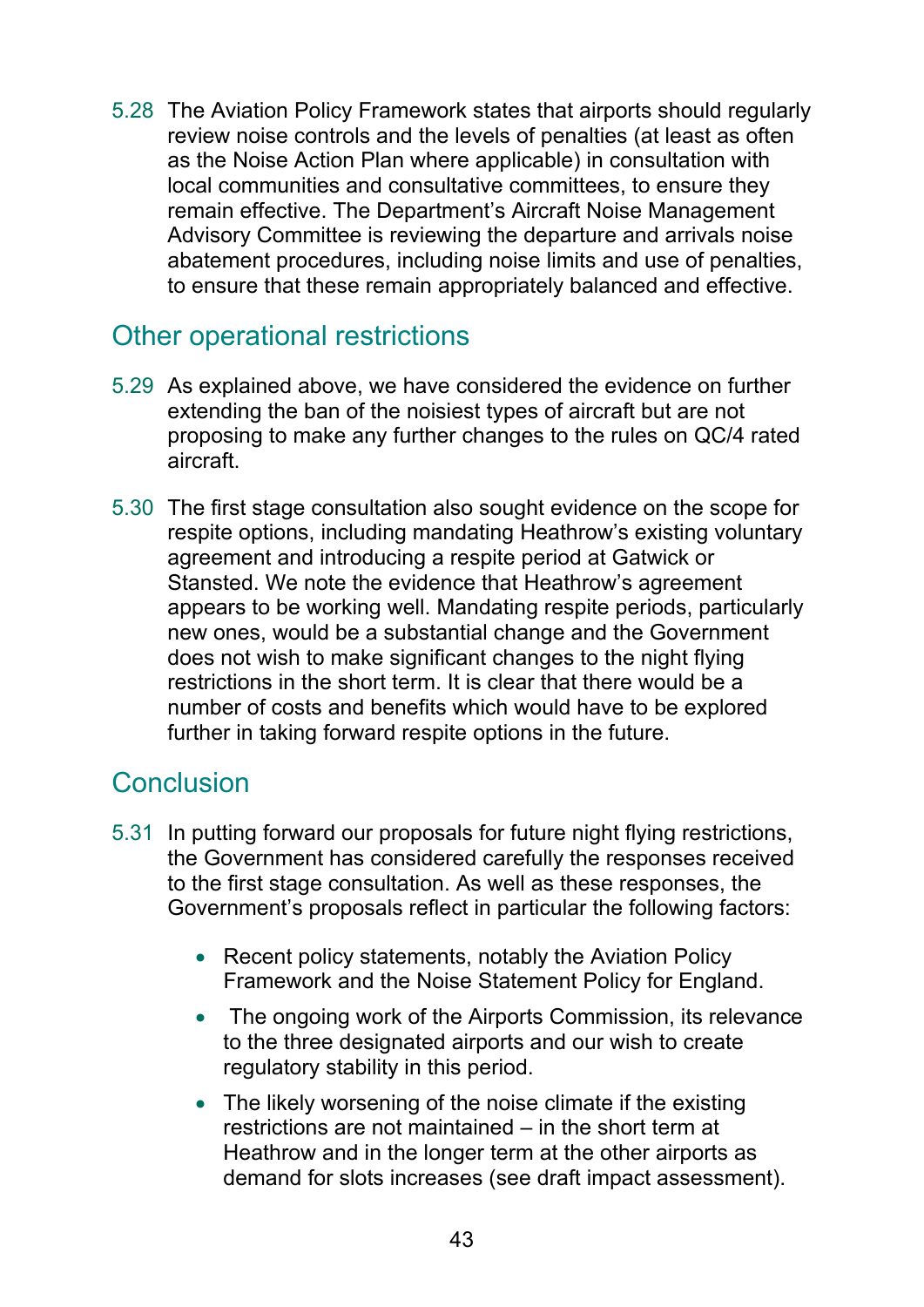- The contribution of the aviation industry to the UK's economic recovery<sup>52</sup>.
- The improving noise climate due to the use of quieter aircraft.
- Industry's willingness to trial new operational procedures to reduce noise and airports' review of economic measures such as noise insulation schemes and departure noise fines. The benefits from such operational procedures are something which we are required to consider under the ICAO balanced approach before applying operating restrictions.
- The Airports Commission will take into account emerging evidence of the effects of night noise on health and sleep disturbance, and we look forward to its views. The Government will take into account this evidence in its response to the Airports Commission.
- 5.32 In line with the ICAO balanced approach, we believe that continuing the current restrictions is justified in order to maintain the protections which local communities have come to expect and to deliver our overall policy of limiting and where possible reducing the number of people significantly affected by aircraft noise. Removing the regime would almost certainly lead to a worsening of the noise climate and exposing more people to night noise.
- 5.33 Our assessment of the noise problem at all three airports, based on forecast noise exposure and current evidence on health impacts, does not lead us to believe that there is any urgent need to consider significant new operating restrictions at this time.
- 5.34 We consider that the proposed changes to the regime would give reassurance to local communities about noise reduction without imposing any significant additional costs on the industry.

#### **Q12: Are there any other matters you think this consultation should cover?**

<span id="page-43-0"></span><sup>-</sup> $52$  See Chapter 1 of the Aviation Policy Framework for the Government's position on the economic benefits of aviation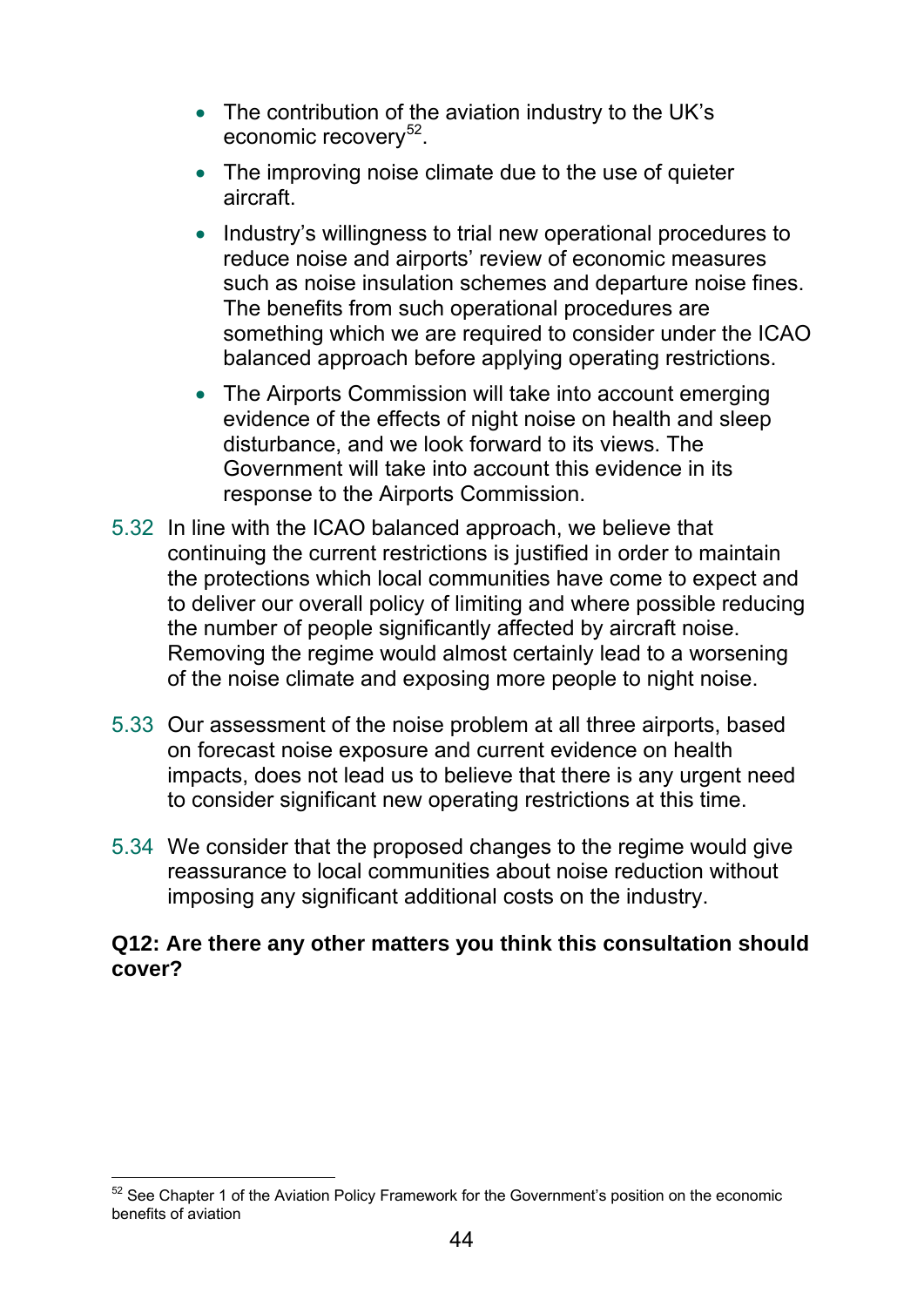# <span id="page-44-0"></span>6. Location of New Noise Monitors at Heathrow

- 6.1 The departure noise limits at Heathrow, Gatwick and Stansted are related to a fixed reference distance in relation to the runways and aircraft departure tracks; the distance being 6.5 km from start of roll<sup>[53](#page-44-1)</sup>. At each airport, the noise monitors are sited in an arc as near as practicable to 6.5 km from start of roll at each end of the runway. The spacing of the monitors takes account of the location of the departure routes and the tracks actually flown. To ensure consistency in the noise monitoring arrangements, the limits at individual monitors are adjusted in accordance with the published formula<sup>[54](#page-44-2)</sup> to account for the effects of any displacement from the reference point.
- 6.2 The departure noise monitors located to the east of Heathrow are positioned to monitor departures from the southern runway (09R). There are no dedicated departure noise monitors for easterly departures from the northern runway (09L) due to the "Cranford Agreement" – the arrangement under which easterly departures from the northern runway are avoided as far as possible<sup>55</sup>.
- 6.3 As part of the decision announced on 15 January 2009 regarding the future development of Heathrow, the Secretary of State for Transport stated that the operating practice which implements the Cranford Agreement should end as soon as practicably possible. To operate the northern runway efficiently for easterly departures, changes are first required to some of Heathrow's taxiways. The building of these taxiways requires planning approval from the London Borough of Hillingdon and the airport submitted its planning application in May 2013. Whilst aircraft turning south

<span id="page-44-1"></span> $\overline{a}$  $^{53}$  Start of roll is where aircraft (using the full runway length) typically begin their take-off run. It is approximately 150 metres in from the "start" end of the runway

<span id="page-44-2"></span>DETR Decision of 18 December 2000. The formula is: an increase in the noise limits of 1 dB for each 100 metres (or fractions thereof pro rata) that the monitor is short of the 6.5 km reference distance; a decrease in the noise limits of 1 dB for each 1,000 metres (1 km) that the monitor lies beyond the 6.5 km reference distance; and an increase of 0.4 dB for each 10 m of monitor site elevation above airfield level (or a decrease of -0.4 dB for each 10 m below airfield level) (again, or fractions thereof pro rata). The resulting positional adjustments are published in the UK AIP (Aeronautical Information Publication).

<span id="page-44-3"></span><sup>&</sup>lt;sup>55</sup> http://www.heathrowairport.com/noise/what-we-do-about-it/measures-already-in-place/runwayuse/cranford-agreement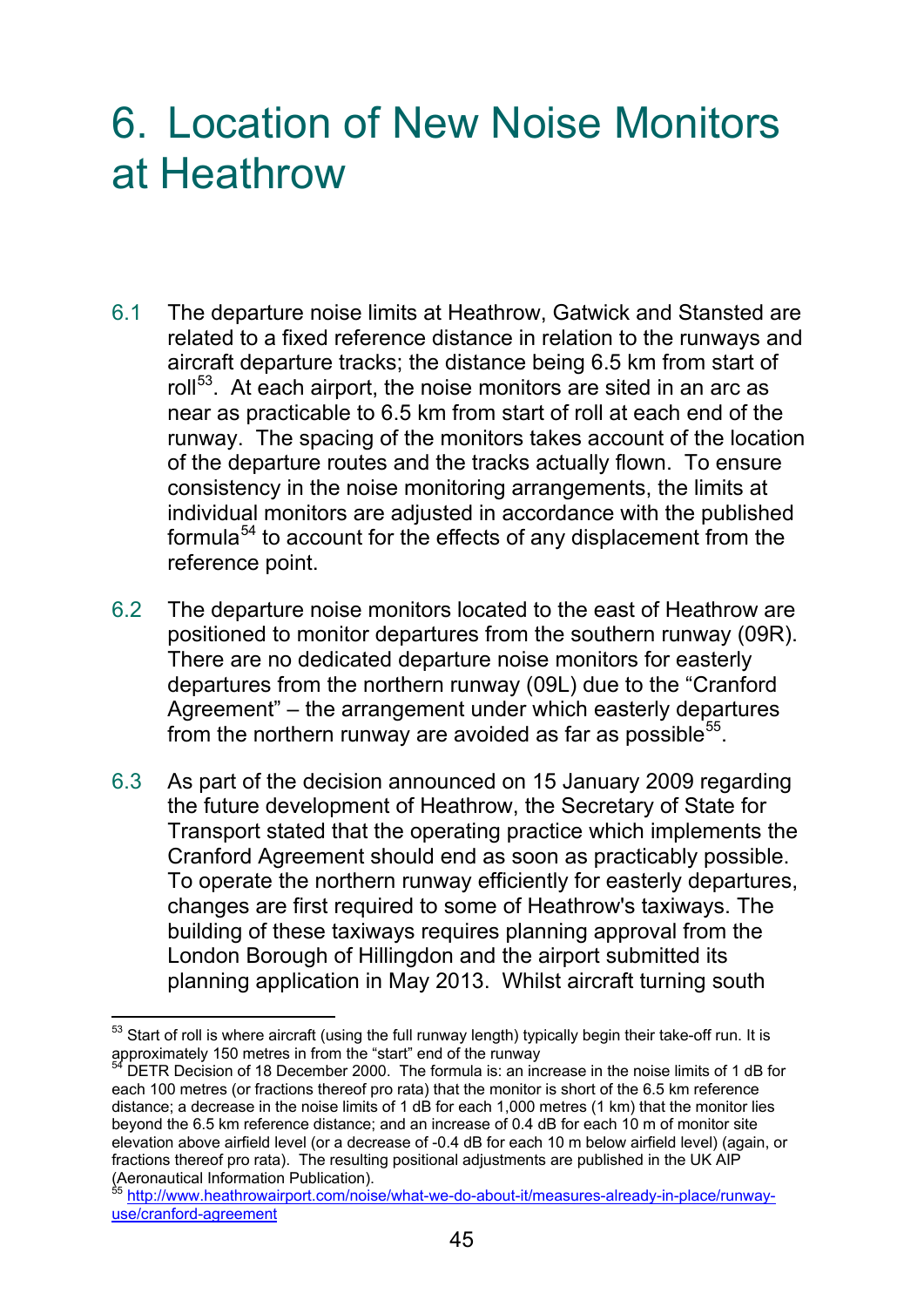from runway 09L can be monitored by the existing 09R monitor array, departures turning north (on BPK/BUZ routes) are not currently covered. There is therefore a requirement to deploy additional monitors to monitor north-turning departures from runway 09L following the ending of the Cranford Agreement.

6.4 Proposals for additional monitors require appropriate consultation, either separately or as part of an appropriate package of measures. Although the majority of departures from Heathrow take place during the daytime (0700-2300), the majority of infringements of the noise limits occur in the night period. We are therefore publishing proposals for three additional monitors at Heathrow in this consultation, although strictly speaking this is not a night restrictions issue and the intention is that the monitors would be for use on a full 24 hour basis. The three new sites, which were identified by the CAA's Environmental Research and Consultancy Department (ERCD) with assistance from Heathrow Airport, are shown on the map at Annex F. We understand that the airport will utilise existing (spare) noise monitoring equipment at these locations and so the additional cost imposed on the airport is negligible. The proposed locations for these sites and the positional adjustments that would apply (calculated in accordance with the existing formula) are shown in the table below:

|             | Grid<br><b>Reference</b><br>(OS) | <b>Track</b><br><b>Distance</b><br>(km) | <b>Elevation</b><br>(m) | Latitude | Longitude | <b>Positional</b><br><b>Adjustment</b><br>(dB) |
|-------------|----------------------------------|-----------------------------------------|-------------------------|----------|-----------|------------------------------------------------|
|             | TQ 1194                          |                                         |                         | 512904   |           |                                                |
| Site L      | 7740                             | 7.04                                    | 4                       | Ν        | 0002321W  | minus 0.4                                      |
| <b>Site</b> | TQ 1145                          |                                         |                         | 512926   |           |                                                |
| M           | 7806                             | 6.85                                    | 13                      | Ν        | 0002346W  | plus 0.2                                       |
|             | TQ 1119                          |                                         |                         | 512941   |           |                                                |
| Site N      | 7853                             | 6.86                                    | 7                       | Ν        | 0002359W  | minus 0.1                                      |

| Locations of proposed new noise monitors at Heathrow |  |  |  |
|------------------------------------------------------|--|--|--|
|------------------------------------------------------|--|--|--|

6.5 As mentioned above, aircraft turning south from runway 09L can be monitored by the existing 09R monitor array as illustrated at Annex F. However, the positional adjustments that apply to the existing 09R monitors are based on the distances relative to the start of roll position on runway 09R. If the existing 09R monitor array is to be used for 09L departures, separate adjustment values are required depending on the runway being used (due to the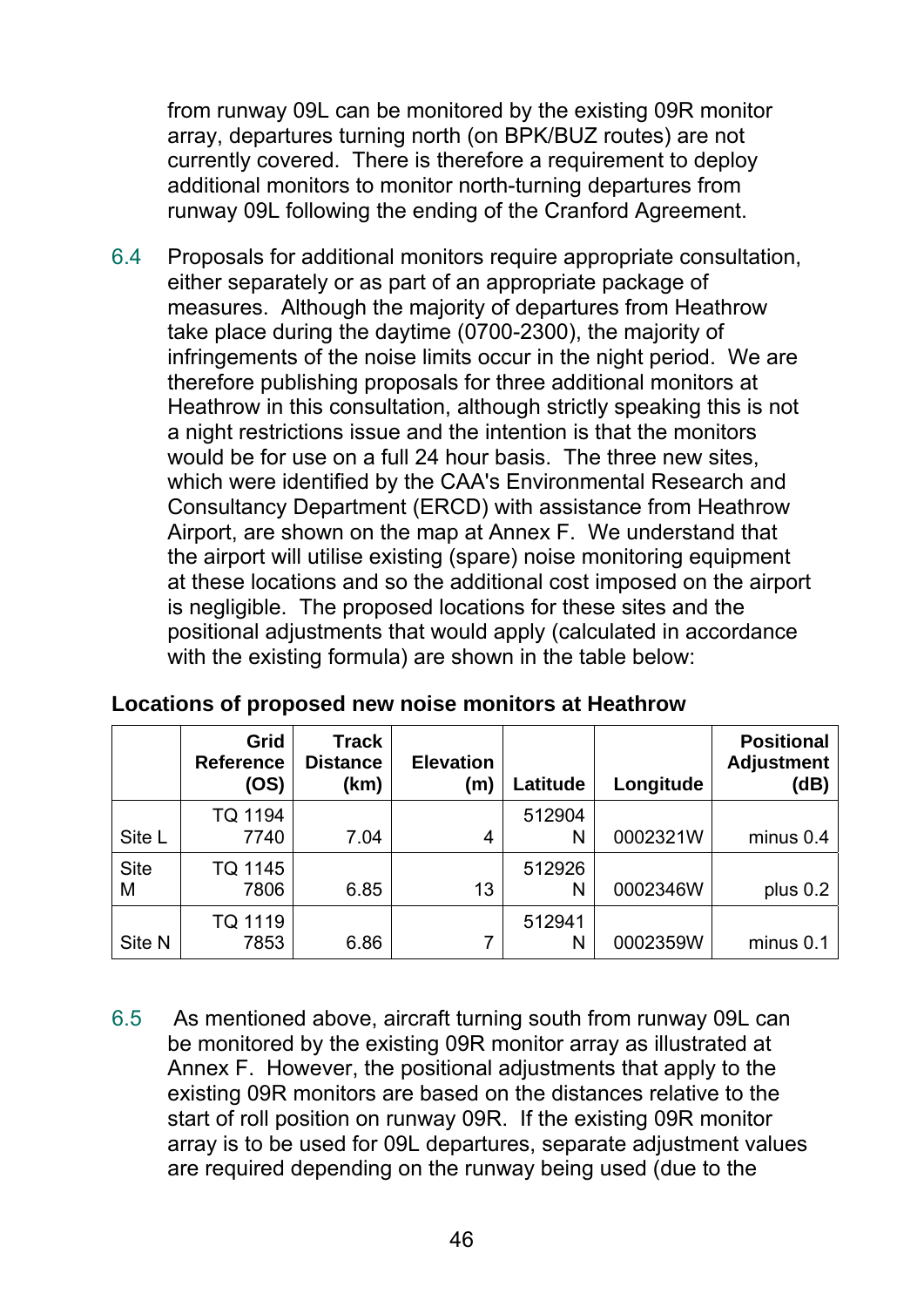different track distances involved)<sup>[56](#page-46-0)</sup>. We are therefore proposing additional positional adjustments for 09L departures that would apply to the existing noise monitors, which are shown below.

|        | Elevation<br>(m) | Track<br><b>Distance</b><br>(km) | Positional<br>Adjustment<br>(dB) |
|--------|------------------|----------------------------------|----------------------------------|
| Site F | -3               | 6.52                             | minus 0.1                        |
| Site J | -3               | 6.81                             | minus 0.4                        |
| Site G | -3               | 6.82                             | minus 0.4                        |
| Site H | -3               | 7.12                             | minus 0.7                        |
| Site K | $-4$             | 7.01                             | minus 0.7                        |
| Site I | -4               | 7.82                             | minus 1.5                        |

#### **Proposed positional adjustments to apply at existing noise monitors for 09L departures**

6.6 For day-to-day monitoring of departure limit infringements, the Noise and Track Keeping (NTK) system software at each airport automatically applies the required adjustment to the noise limit at each noise monitor. At this moment we are aware that Heathrow Airport's NTK software may require modification (possibly at some cost to the airport) to accommodate runway-specific limit adjustments for easterly departures.

**Q13(a): Do you agree with the locations of the proposed new noise monitors at Heathrow? If not, are there alternative locations you would favour and why?** 

**Q13(b): Do you agree with the proposal to apply runway-specific limit adjustments for easterly departures at Heathrow? If not, please give reasons.** 

<span id="page-46-0"></span> $\overline{a}$  $56$  No such distinction is necessary for westerly departures on runways 27L and 27R due to the layout of the noise monitor array relative to the departure routes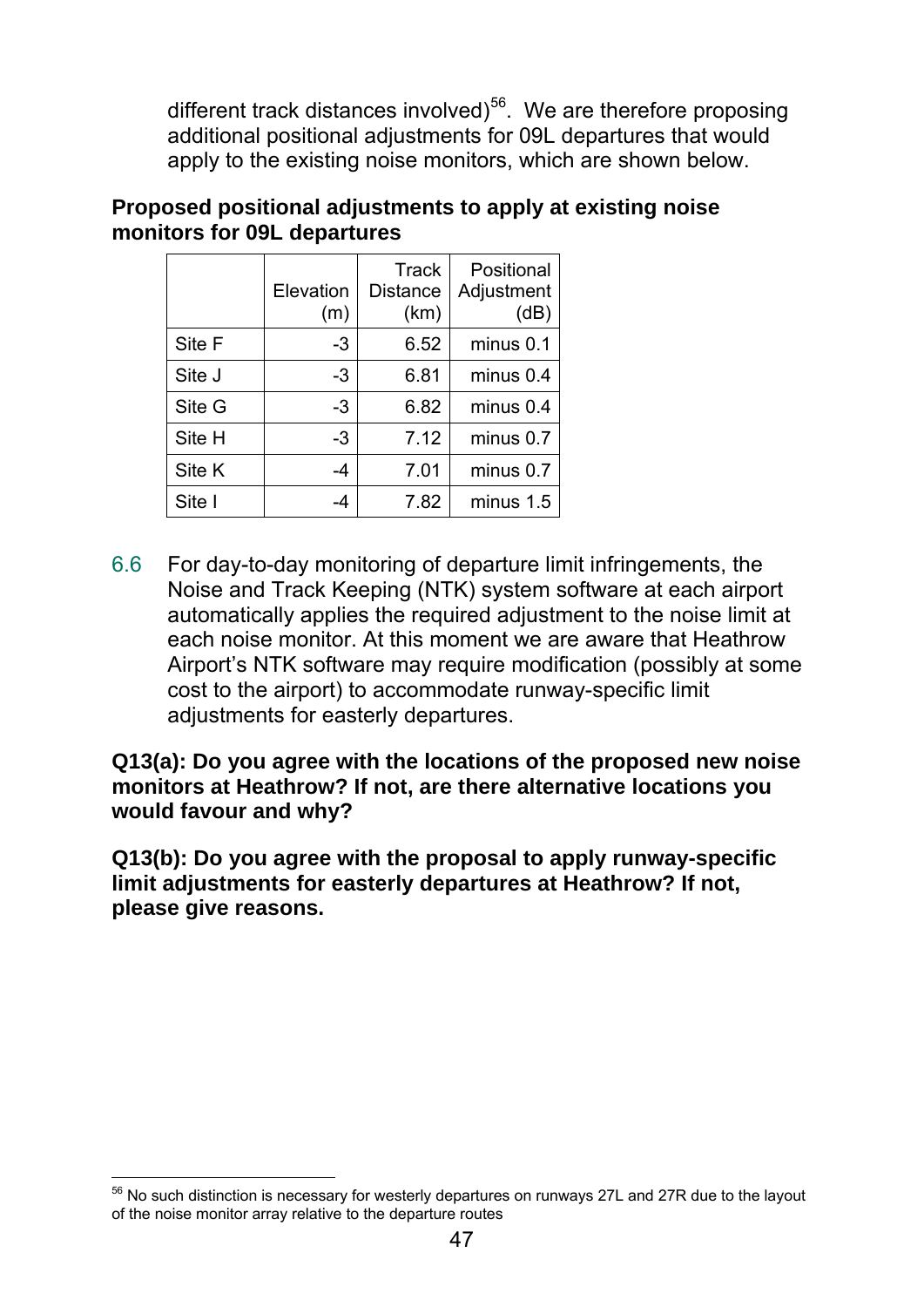# <span id="page-47-0"></span>7. List of Questions

## <span id="page-47-1"></span>Consultation document questions

Q1: Do you agree with our preliminary view as to the new studies on health effects?

Q2: Do you have any further views on the costs and benefits, including health impacts, which we should take into account in our decision?

Q3: Do you agree with the proposed environmental objectives?

Q4: Do you agree that the next regime should last until October 2017?

Q5: Do you have any views on the revised dispensations guidance?

Q6: Do you agree that we should maintain the existing movement and noise quota limits until October 2017? If not, please set out your preferred options and reasons – this could include the noise and economic impact of any alternatives.

Q7: Do you have any comments on our forecasts to October 2017?

Q8: Do you have any views on how the benefits of quieter aircraft can be shared in future between communities living close to the airport and the aviation industry?

Q9(a): Do you agree with extending the operational ban of QC/8 and QC/16 aircraft to the entire night period (23:00 – 07:00)?

Q9(b): Do you agree with our assessment of the costs and benefits in the draft IA?

Q10: Are there any other changes to the regime which we should consider?

Q11: Do you have any further comments on the scope for trialling new operational procedures which have potential noise reduction benefits in the period up to 2017?

Q12: Are there any other matters you think this consultation should cover?

Q13(a): Do you agree with the locations of the proposed new noise monitors at Heathrow? If not, are there alternative locations you would favour and why?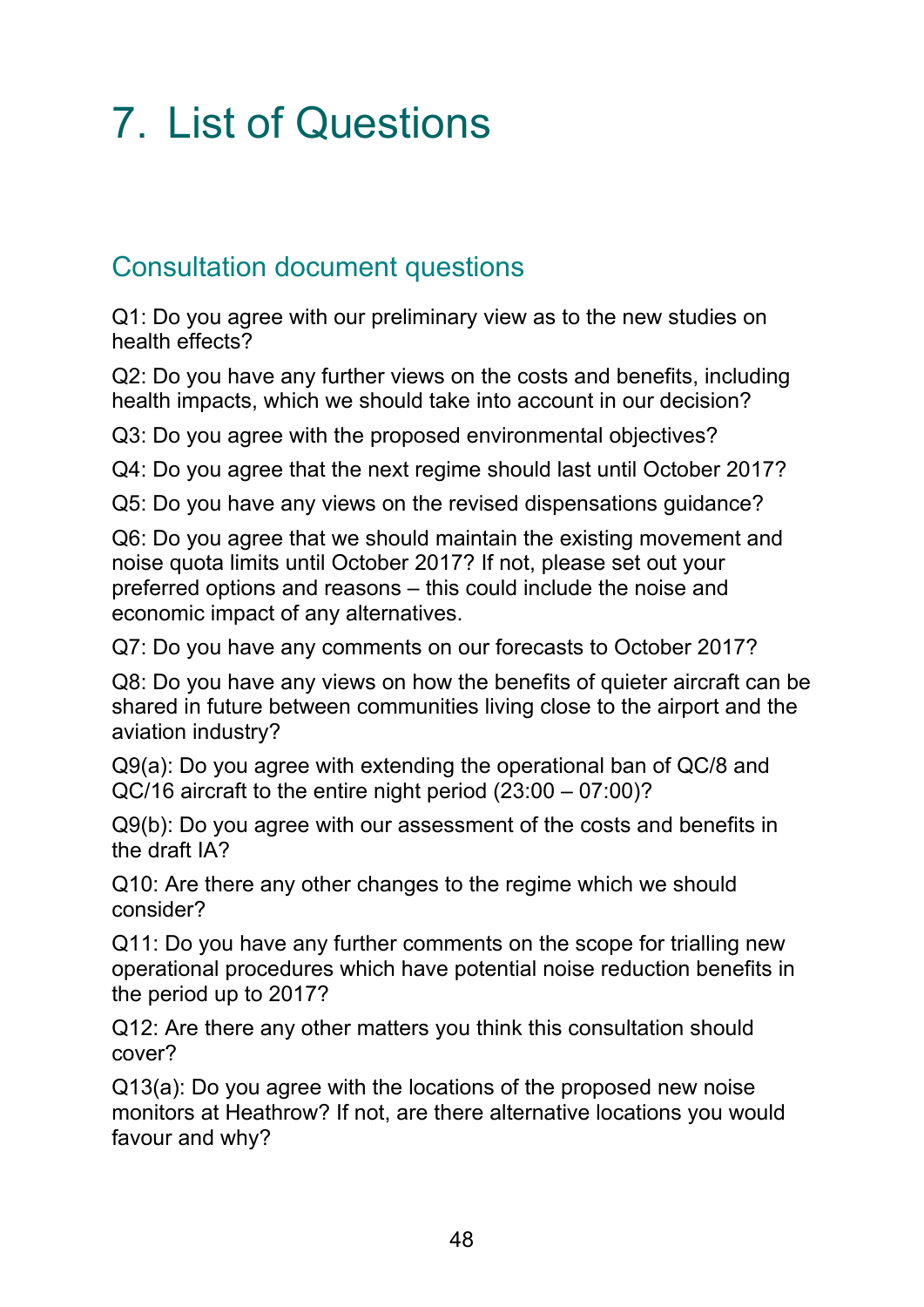Q13(b): Do you agree with the proposal to apply runway-specific limit adjustments for easterly departures at Heathrow? If not, please give reasons.

### <span id="page-48-0"></span>Impact Assessment questions

Question 1: Do you agree with our assessment of how movements and quota usage are likely to change over the period to the end of the summer season 2017 at Heathrow, Gatwick and Stansted?

Question 2: Do you agree with our assessment of the costs and benefits of option 1 at Heathrow, Gatwick and Stansted? Would you expect there to be any additional costs and benefits?

Question 3: Do you agree with our assessment of the costs and benefits of option 2 at Heathrow, Gatwick and Stansted? Would you expect there to be any additional costs and benefits?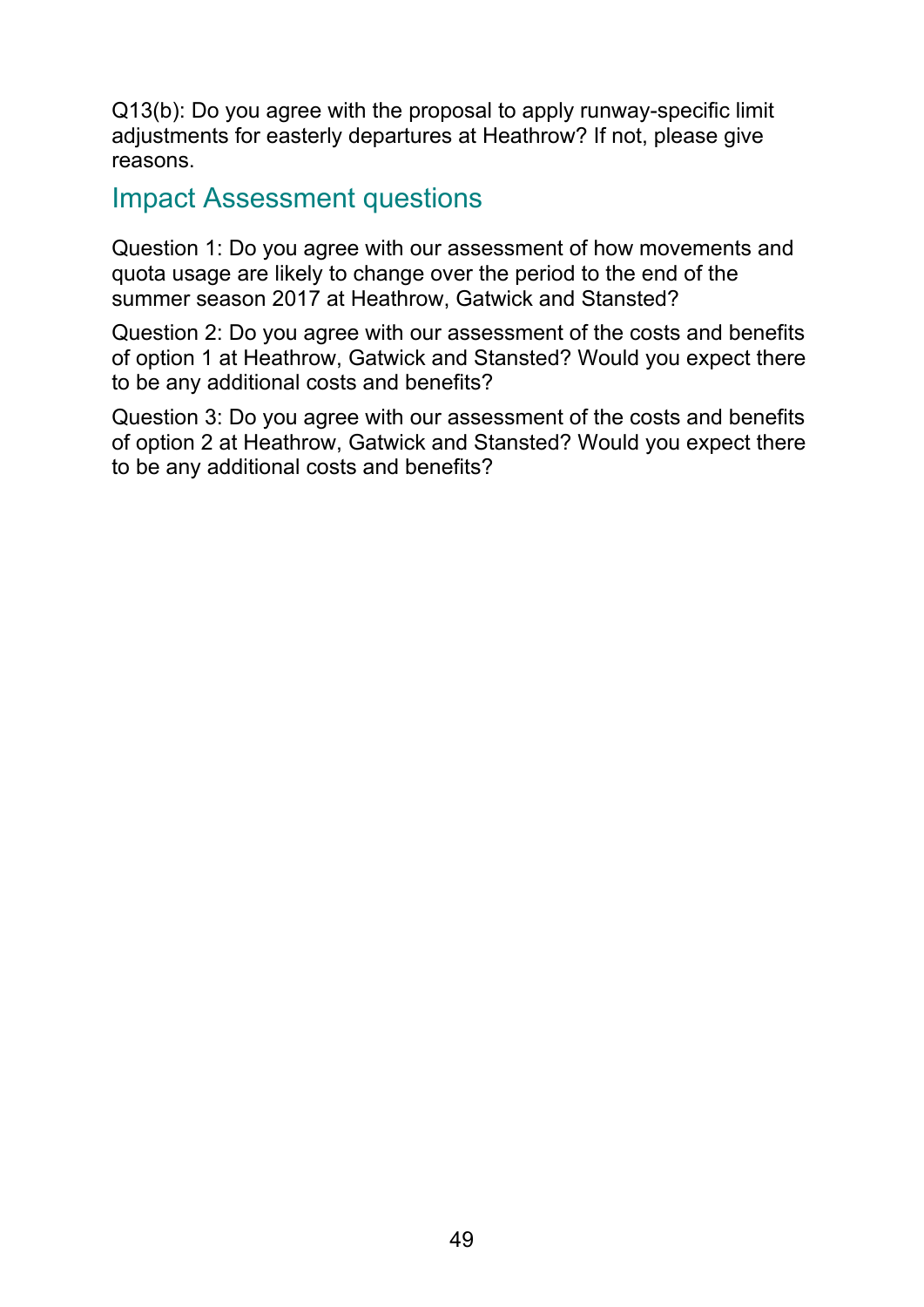# <span id="page-49-0"></span>8. Glossary and Abbreviations

| Airports<br>Commission                | An independent commission set up in 2012 to<br>examine the need for additional UK airport capacity<br>and recommend to government how this can be met<br>in the short, medium and long term.                                                                                                                                                             |
|---------------------------------------|----------------------------------------------------------------------------------------------------------------------------------------------------------------------------------------------------------------------------------------------------------------------------------------------------------------------------------------------------------|
| <b>ANMAC</b>                          | Aircraft Noise Management Advisory Committee set<br>up to advise the Department on technical and policy<br>aspects of aircraft noise mitigation and track keeping<br>policies at Heathrow, Gatwick and Stansted Airports.                                                                                                                                |
| <b>Balanced</b><br>Approach           | Guidance developed by ICAO to address aircraft<br>noise problems at individual airports in an<br>environmentally responsive and economically<br>responsible way.                                                                                                                                                                                         |
| <b>CAA</b>                            | Civil Aviation Authority.                                                                                                                                                                                                                                                                                                                                |
| Carry Over                            | Carry-over and overrun arrangements give the<br>airport flexibility to defer or bring forward movements<br>and quota allowance from one season to the next.                                                                                                                                                                                              |
| Certifi(cat)ed<br><b>Noise Levels</b> | The ICAO aircraft noise certification procedure for<br>subsonic aircraft over 5,700kg requires three<br>separate noise measurements to be made at<br>approach, lateral and flyover locations. The three<br>certificated noise levels (measured in EPNdB) are<br>determined within tight tolerances and normalised to<br>standard atmospheric conditions. |
| dB                                    | Unit of relative sound level or changes in sound level.                                                                                                                                                                                                                                                                                                  |
| <b>dBA</b>                            | Unit of sound pressure level measured on the A<br>weighted scale, i.e. as measured on an instrument<br>that applies a weighting to the electrical signal as a<br>way of simulating the way a typical human ear<br>responds to a range of acoustic frequencies.                                                                                           |
| Environmental<br>Objective            | A longer term objective for an airport within the<br>definition at Regulation 2 of The Aerodromes (Noise<br>Restrictions) (Rules and Procedures) Regulations<br>2003 (SI 2003/1742).                                                                                                                                                                     |
| <b>EPNdB</b>                          | <b>Effective Perceived Noise Decibels.</b>                                                                                                                                                                                                                                                                                                               |
|                                       |                                                                                                                                                                                                                                                                                                                                                          |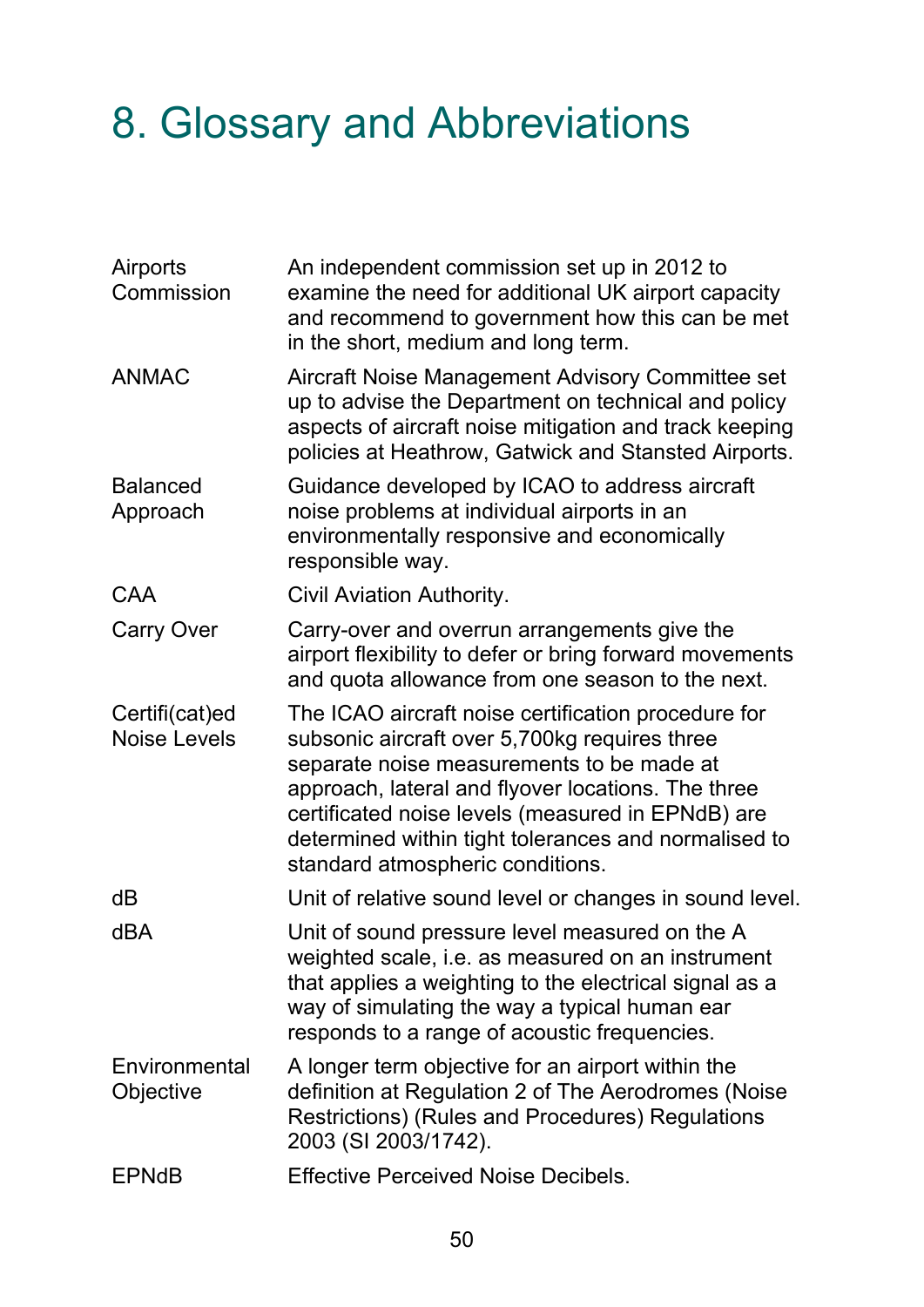| <b>ERCD</b>                            | <b>Environmental Research and Consultancy</b><br>Department (of the Civil Aviation Authority).                                                                                                                                                                                                    |
|----------------------------------------|---------------------------------------------------------------------------------------------------------------------------------------------------------------------------------------------------------------------------------------------------------------------------------------------------|
| <b>IATA Slot</b><br>Conference         | International Air Transport Association conference<br>held in June and November each year to provide a<br>forum for the allocation of slots at fully coordinated<br>airports and for reaching a consensus on the<br>schedule adjustments necessary to conform to<br>airport capacity limitations. |
| <b>ICAO</b>                            | International Civil Aviation Organisation.                                                                                                                                                                                                                                                        |
| Leq                                    | A measure of long term average noise exposure. For<br>aircraft it is the level of a steady sound which, if<br>heard continuously over the same period of time,<br>would contain the same total sound energy as all the<br>aircraft noise events.                                                  |
| Lnight                                 | Usually, the eight hour Leq average noise level from<br>a specified source or sources as defined in Directive<br>2002/49/EC, in the UK defined to cover 2300-0700<br>local time; sometimes defined over other periods at<br>night.                                                                |
| <b>Movements</b><br>Limit              | The number of movements allowed during a season<br>between 2330 and 0600 (the Night Quota Period).                                                                                                                                                                                                |
| <b>Noise Contour</b>                   | Aircraft noise maps which show lines joining points of<br>equal noise to illustrate the impact of aircraft noise<br>around airports.                                                                                                                                                              |
| <b>Night Period</b>                    | Defined as 2300-0700 local time.                                                                                                                                                                                                                                                                  |
| Night Quota<br>Period                  | Defined as 2330-0600 local time unless the context<br>indicates otherwise.                                                                                                                                                                                                                        |
| <b>Noise</b><br>Abatement<br>Objective | A subsidiary objective, referred to in the definition of<br>an environmental objective in SI 2003/1742.                                                                                                                                                                                           |
| <b>Noise Footprint</b>                 | The area within which the noise level, normally<br>defined using the SEL metric (q.v.), from a noise<br>event is equal to or greater than the specified level.<br>The footprint may relate separately to an arrival or a<br>departure, or may be defined as an 'envelope'<br>encompassing both.   |
| <b>Noise Quota</b>                     | An aggregation of quota count for individual aircraft,<br>used to define a seasonal limit or usage by<br>comparison with the applicable limit.                                                                                                                                                    |